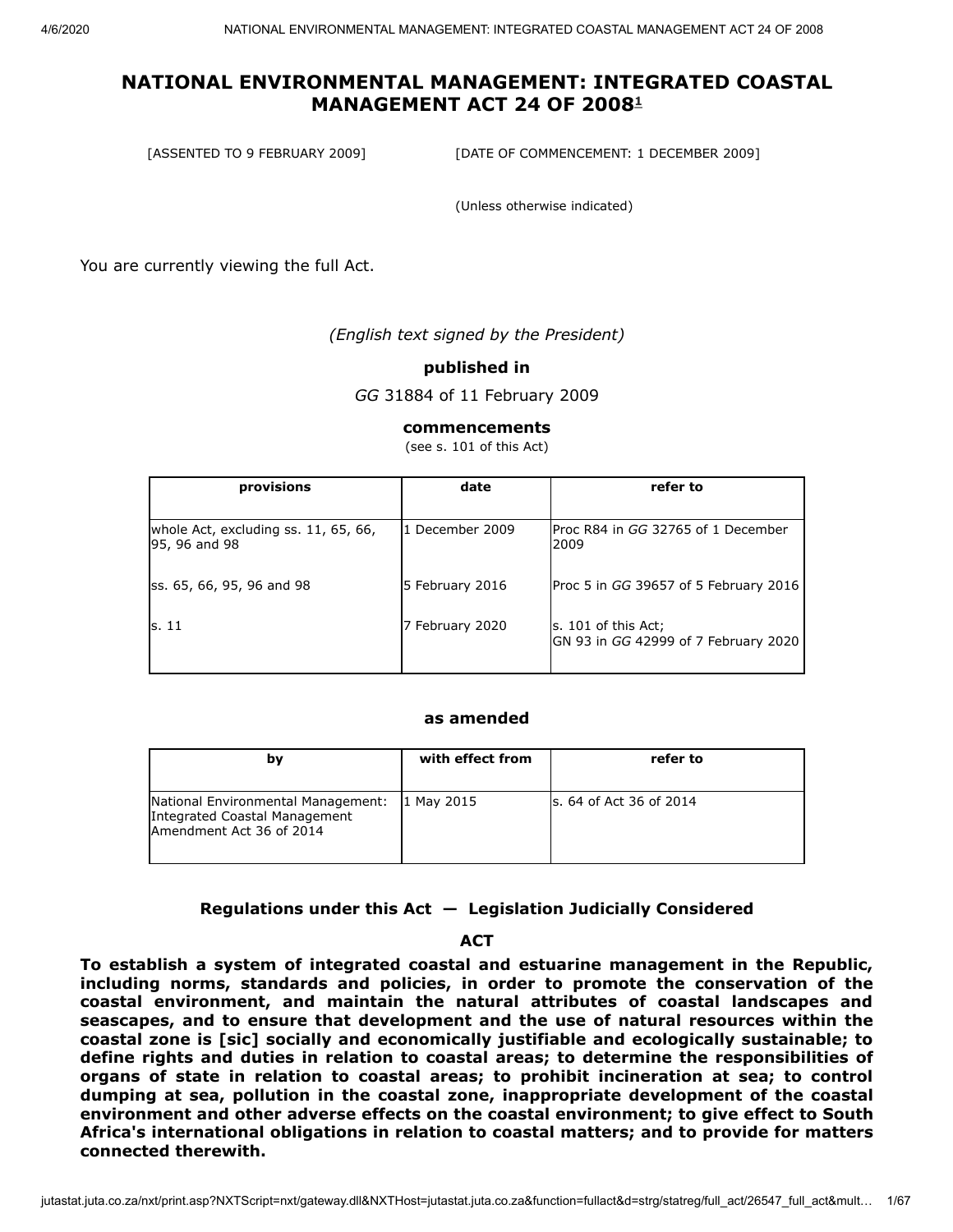#### **Preamble**

WHEREAS everyone has the constitutional right to have the environment, including the coastal environment, protected for the benefit of present and future generations;

AND WHEREAS integrated management of the coastal zone as a system is essential to achieve the constitutional commitment to improving the quality of life of all citizens, while protecting the natural environment for the benefit of present and future generations;

AND WHEREAS the coastal zone is a unique part of the environment in which biophysical, economic, social and institutional considerations interconnect in a manner that requires a dedicated and integrated management approach;

AND WHEREAS much of the rich natural heritage of our coastal zone is being squandered by overuse, degradation and inappropriate management;

AND WHEREAS the economic, social and environmental benefits of the coastal zone have been distributed unfairly in the past;

AND WHEREAS the conservation and sustainable use of the coastal zone requires the establishment of an innovative legal and institutional framework that clearly defines the status of coastal land and waters and the respective roles of the public, the State and other users of the coastal zone and that facilitates a new co-operative and participatory approach to managing the coast;

AND WHEREAS integrated coastal management should be an evolving process that learns from past experiences, that takes account of the functioning of the coastal zone as a whole and that seeks to co-ordinate and regulate the various human activities that take place in the coastal zone in order to achieve its conservation and sustainable use,

BE IT THEREFORE ENACTED by the Parliament of the Republic of South Africa, as follows:-

### **ARRANGEMENT OF SECTIONS**

[Arrangement of Sections amended by s. 63 of Act 36 of 2014 (wef 1 May 2015).]

*Sections*

#### CHAPTER 1

#### INTERPRETATION, OBJECTS AND APPLICATION OF ACT

- 1 Definitions
- 2 Objects of Act
- 3 State's duty to fulfil environmental rights in coastal environment
- 4 Application of Act
- 5 Application of National Environmental Management Act
- 6 Interpretation and conflicts with other legislation [Heading substituted by s. 4 *(a)* of Act 36 of 2014 (wef 1 May 2015).]

# CHAPTER 2

#### COASTAL ZONE

## *Part 1 Coastal public property*

- 7 Composition of coastal public property
- 7A Purpose of coastal public property

[S. 7A inserted by s. 6 of Act 36 of 2014 (wef 1 May 2015).]

- 7B Reclamation of land for state infrastructure
	- [S. 7B inserted by s. 6 of Act 36 of 2014 (wef 1 May 2015).]
- 7C Reclamation of land for purposes other than state infrastructure [S. 7C inserted by s. 6 of Act 36 of 2014 (wef 1 May 2015).]
- 8 Extending coastal public property
- 9 Acquisition of private land by State
- 10 ......

[S. 10 repealed by s. 8 of Act 36 of 2014 (wef 1 May 2015).]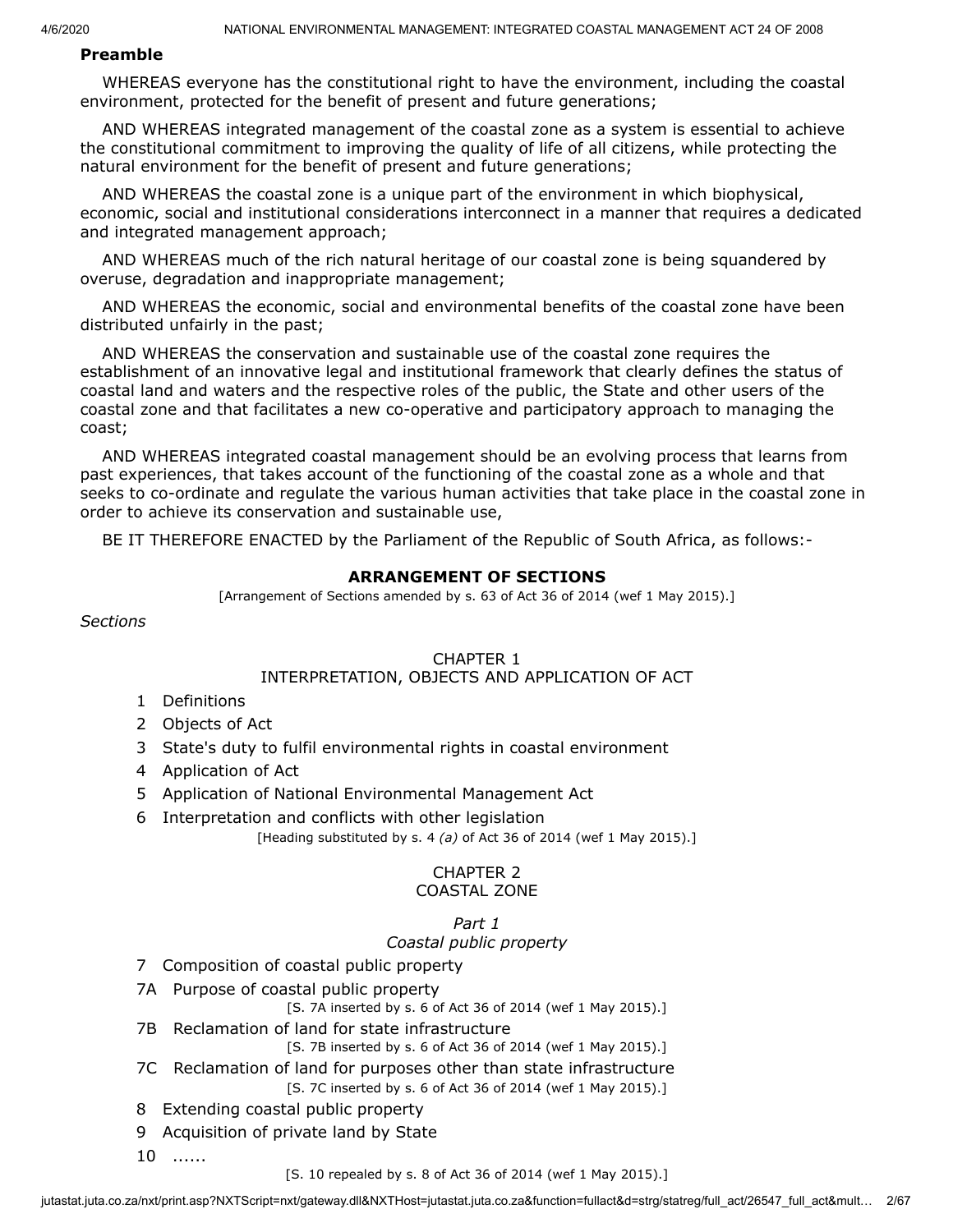- 11 Ownership of coastal public property
- 12 State public trustee of coastal public property
- 13 Access to coastal public property
- 14 Position of high-water mark
- 15 Measures affecting erosion and accretion

## *Part 2*

#### *Coastal protection zone*

- 16 Composition of coastal protection zone
- 17 Purpose of coastal protection zone

#### *Part 3*

#### *Coastal access land*

- 18 Designation of coastal access land
- 19 Process for designating and withdrawing designation of coastal access land
- 20 Responsibilities of municipalities with regard to coastal access land

#### *Part 4*

### *Coastal waters*

21 Control and management of coastal waters

#### *Part 5*

#### *Coastal protected areas*

22 Excision of protected areas from coastal protection zone

#### *Part 6*

#### *Special management areas*

- 23 Declaration of special management areas
- 24 Management of special management areas

#### *Part 7*

#### *Coastal management lines*

[Heading substituted by s. 17 of Act 36 of 2014 (wef 1 May 2015).]

#### 25 Establishment of coastal management lines

[S. 25 substituted by s. 18 of Act 36 of 2014 (wef 1 May 2015).]

### CHAPTER 3 BOUNDARIES OF COASTAL AREAS

- 26 Determination and adjustment of coastal boundaries
- 27 Determining and adjusting coastal boundary of coastal public property
- 28 Determining and adjusting coastal boundaries of coastal protection zone
- 29 Determining and adjusting coastal boundaries of coastal access land
- 30 Entry onto land
- 31 Marking coastal boundaries on zoning maps
- 32 Endorsements by Registrar of Deeds

#### CHAPTER 4 ESTUARIES

- 33 National estuarine management protocol
- 34 Estuarine management plans

#### CHAPTER 5 INSTITUTIONAL ARRANGEMENTS

## *Part 1*

# *National Coastal Committee*

35 Establishment and functions of National Coastal Committee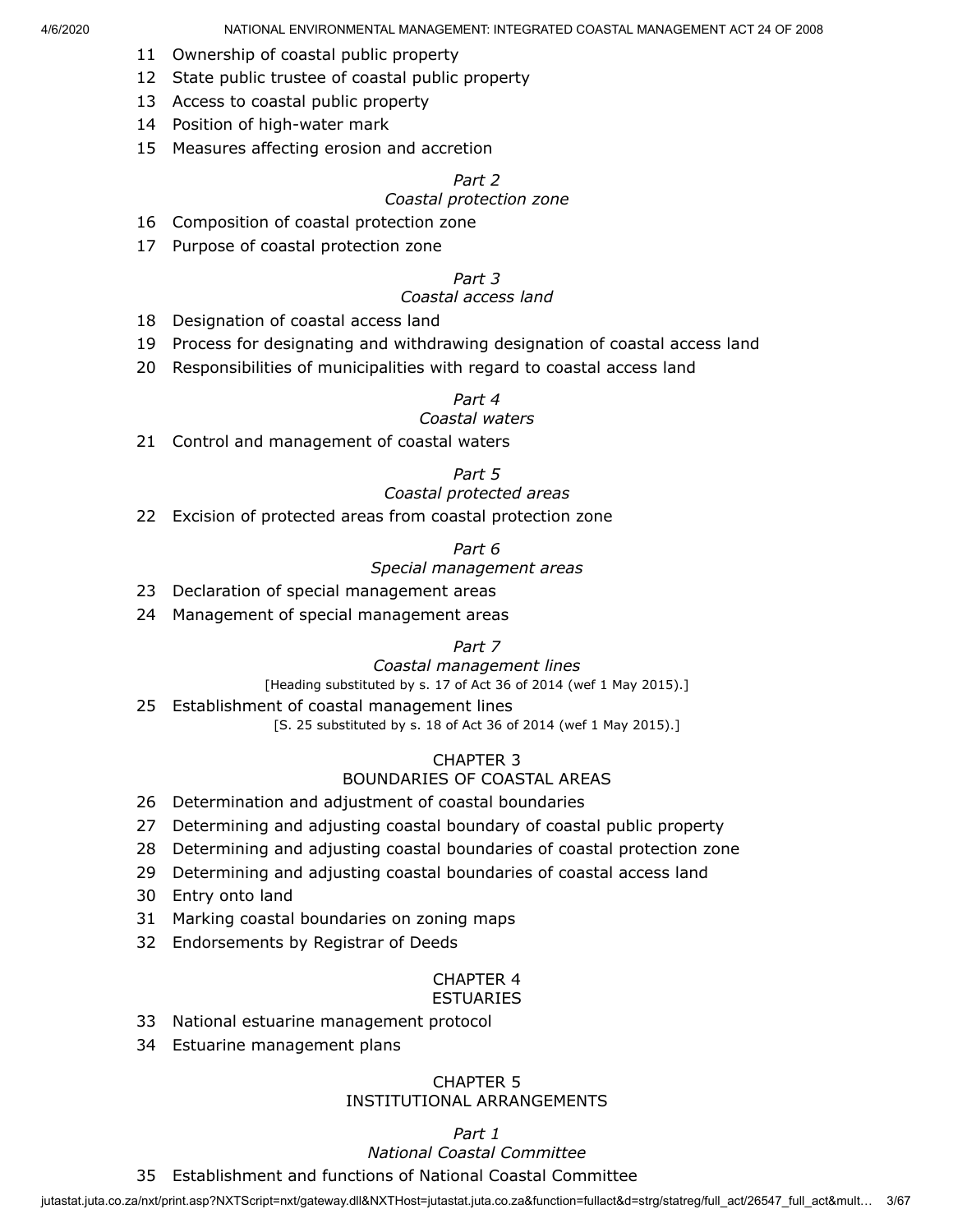- 36 Composition of National Coastal Committee
- 37 Vacation of office and termination of membership

## *Part 2*

### *Provincial lead agencies*

38 Designation and functions of provincial lead agency

### *Part 3*

## *Provincial Coastal Committees*

- 39 Establishment and functions of Provincial Coastal Committees
- 40 Composition of Provincial Coastal Committees
- 41 Vacation of office and termination of membership

# *Part 4*

### *Municipal Coastal Committees*

42 Establishment and functions of Municipal Coastal Committees

#### *Part 5 Voluntary Coastal Officers*

43 Voluntary coastal officers

### CHAPTER 6 COASTAL MANAGEMENT

### *Part 1*

### *National coastal management programme*

- 44 Preparation and adoption of national coastal management programme
- 45 Contents of national coastal management programme

### *Part 2*

### *Provincial coastal management programmes*

- 46 Preparation and adoption of provincial coastal management programmes
- 47 Contents of provincial coastal management programmes

### *Part 3*

### *Municipal coastal management programmes*

- 48 Preparation and adoption of municipal coastal management programmes
- 49 Contents of municipal coastal management programmes
- 50 By-laws

### *Part 4*

### *Co-ordination and alignment of plans and coastal management programmes*

- 51 Alignment of certain plans with coastal management programmes
- 52 Ensuring consistency between coastal management programmes and other statutory plans

### *Part 5*

### *Public participation*

53 Consultation and public participation

### *Part 6*

# *Review of coastal management programmes*

- 54 Powers of Minister to review coastal management programmes
- 55 Review of municipal coastal management programmes

#### *Part 7*

## *Coastal planning schemes*

56 Planning schemes for areas within coastal zone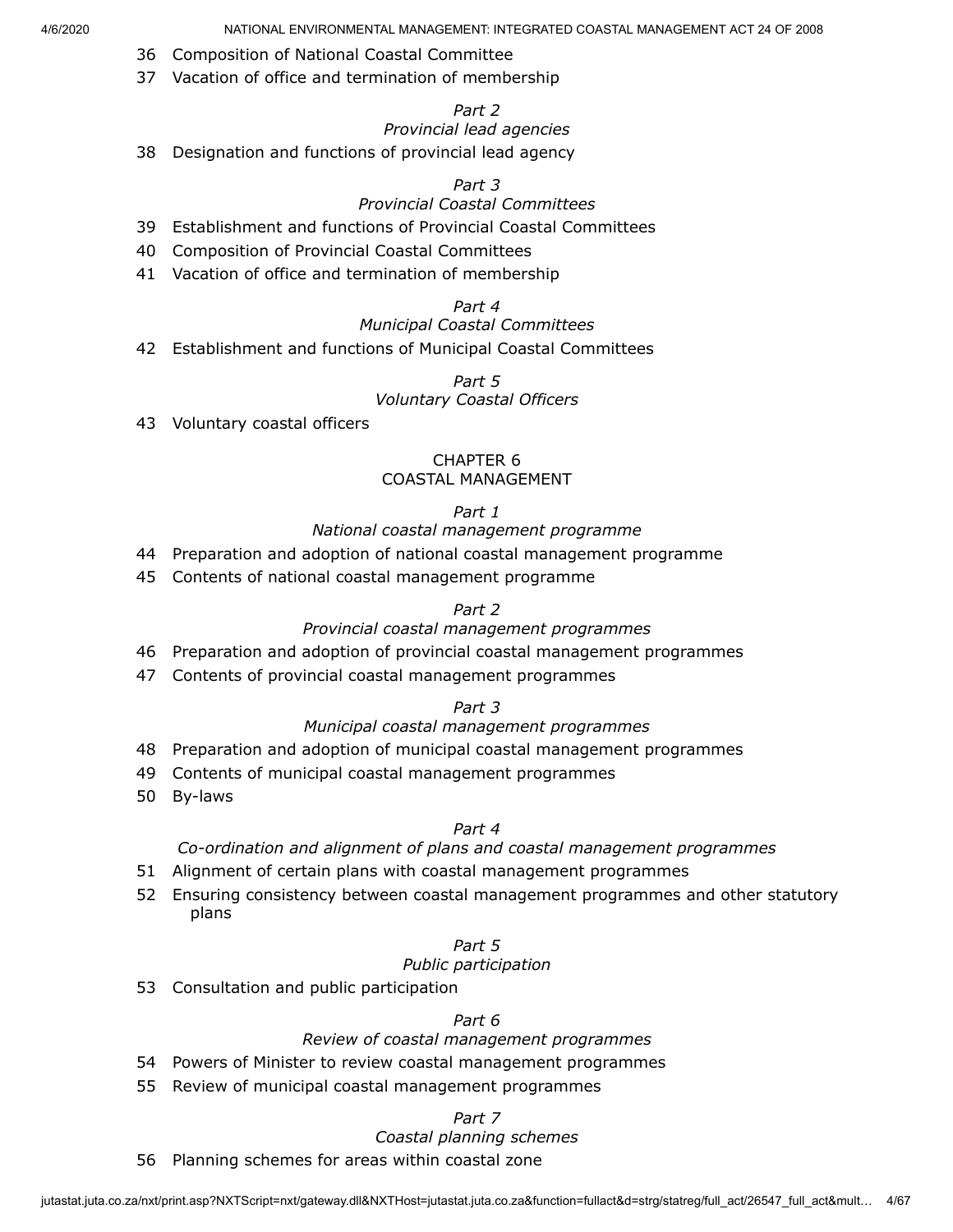57 Coastal planning and land use schemes of municipalities

### CHAPTER 7 PROTECTION OF COASTAL RESOURCES

#### *Part 1*

#### *Assessing, avoiding and minimising adverse effects*

58 Duty to avoid causing adverse effects on coastal environment

- 59 Coastal protection notice and coastal access notice
- 60 Repair or removal of structures within coastal zone
- 61 Failure to comply with certain notices

#### *Part 2*

### *Regulation of coastal zone*

62 Implementation of land use legislation in coastal protection zone

### *Part 3*

#### *Environmental authorisations*

- 63 Environmental authorisations for coastal activities
- 64 ......

[S. 64 repealed by s. 34 of Act 36 of 2014 (wef 1 May 2015).]

#### *Part 4*

#### *Use of coastal public property*

[Heading substituted by s. 35 of Act 36 of 2014 (wef 1 May 2015).]

- 65 Award of coastal use permits on coastal public property [S. 65 substituted by s. 36 of Act 36 of 2014 (wef 1 May 2015).]
- 66 Terms of coastal use permits

[S. 66 substituted by s. 36 of Act 36 of 2014 (wef 1 May 2015).]

66A Leases in admiralty reserves

[S. 66A added by s. 38 of Act 36 of 2014 (wef 1 May 2015).]

# *Part 5*

# *General provisions*

- 67 Temporary occupation of land within coastal zone
- 68 Amendment, revocation, suspension or cancellation of authorisations

#### CHAPTER 8

### MARINE AND COASTAL POLLUTION CONTROL

- 69 Discharge of effluent into coastal waters
- 70 Prohibition of incineration or dumping at sea
- 71 Dumping permits
- 72 Emergency dumping at sea
- 73 National action list

#### CHAPTER 9 APPEALS

#### 74 Appeals

- 75 Advisory appeal panel
- 76 Interim orders by Minister or MEC
- 77 Proceedings of advisory appeal panel
- 78 Determination of appeal by Minister or MEC

#### CHAPTER 10 ENFORCEMENT

79 Offences

80 Penalties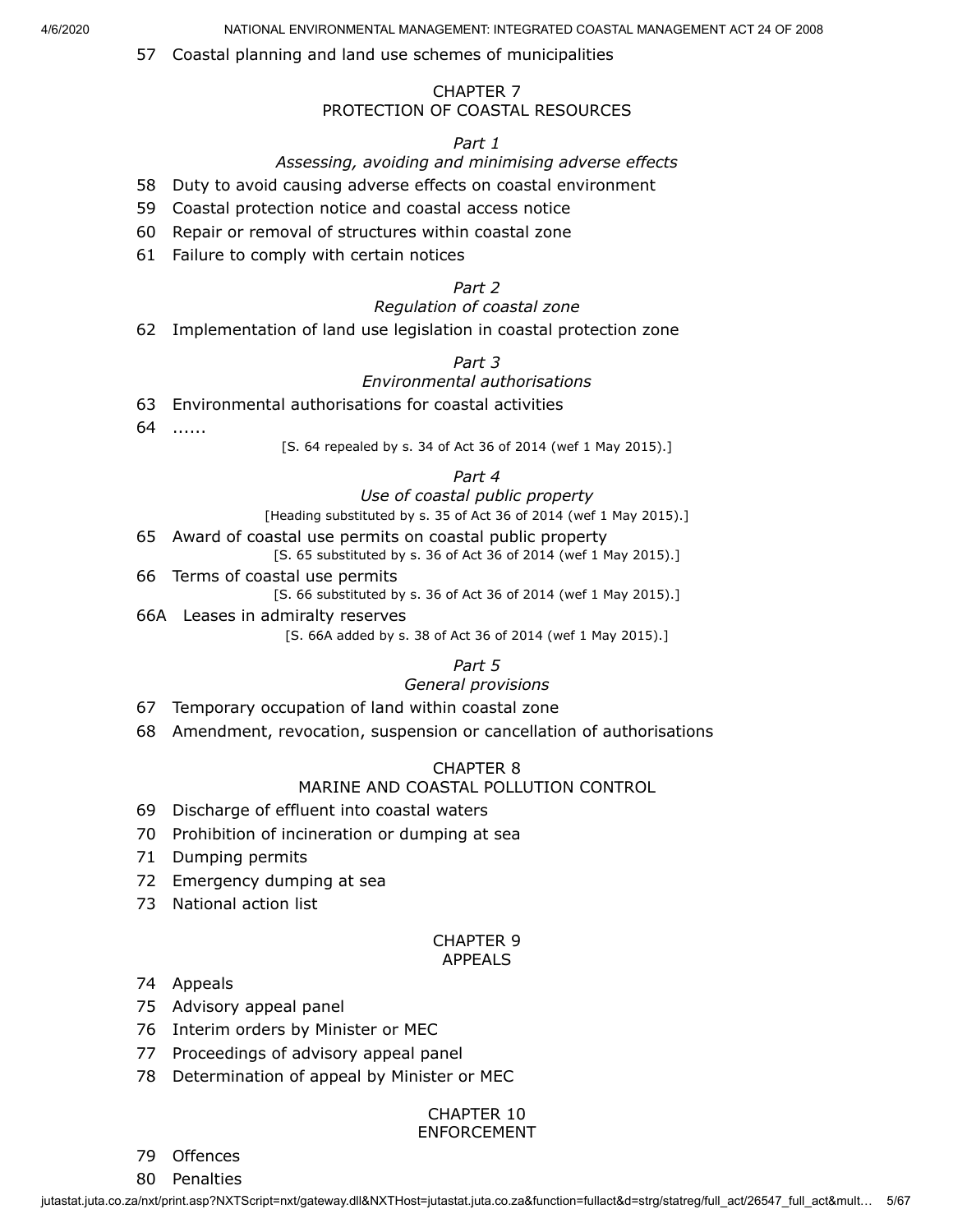- 81 Jurisdiction of courts
- 82 Actions in relation to coastal public property

#### CHAPTER 11 GENERAL POWERS AND DUTIES

#### *Part 1*

### *Regulations*

- 83 Regulations by Minister
- 84 Regulations by MECs
- 85 General provisions applicable to regulations
- 86 Amendment of Schedule 2

## *Part 2*

#### *Powers to be exercised by MEC*

[Heading substituted by s. 50 of Act 36 of 2014 (wef 1 May 2015).]

87 ......

[S. 87 repealed by s. 50 of Act 36 of 2014 (wef 1 May 2015).]

88 Directives by MEC to municipalities

#### *Part 3*

#### *Delegations*

- 89 Delegation by Minister
- 90 Enforcement by Minister
- 91 Delegation by MECs

# *Part 4*

### *General matters*

92 Urgent action by Minister or MEC

[S. 92 substituted by s. 55 *(a)* of Act 36 of 2014 (wef 1 May 2015).]

- 93 Information and reporting on coastal matters
- 94 Co-ordination of actions between provinces and municipalities
- 94A Exemptions

[S. 94A added by s. 57 of Act 36 of 2014 (wef 1 May 2015).]

### CHAPTER 12 MISCELLANEOUS MATTERS

### *Part 1*

#### *Transitional provisions*

- 95 Existing leases on, or rights to, coastal public property
- 96 Unlawful structures on coastal public property
- 97 ......

[S. 97 repealed by s. 60 of Act 36 of 2014 (wef 1 May 2015).]

97A Withdrawal of previous exclusions

[S. 97A inserted by s. 61 of Act 36 of 2014 (wef 1 May 2015).]

- 98 Repeal and amendment of legislation
- 99 Savings

#### *Part 2*

#### *General*

- 100 Limitation of liability
- 101 Short title

#### Schedule 1 LAWS REPEALED AND AMENDED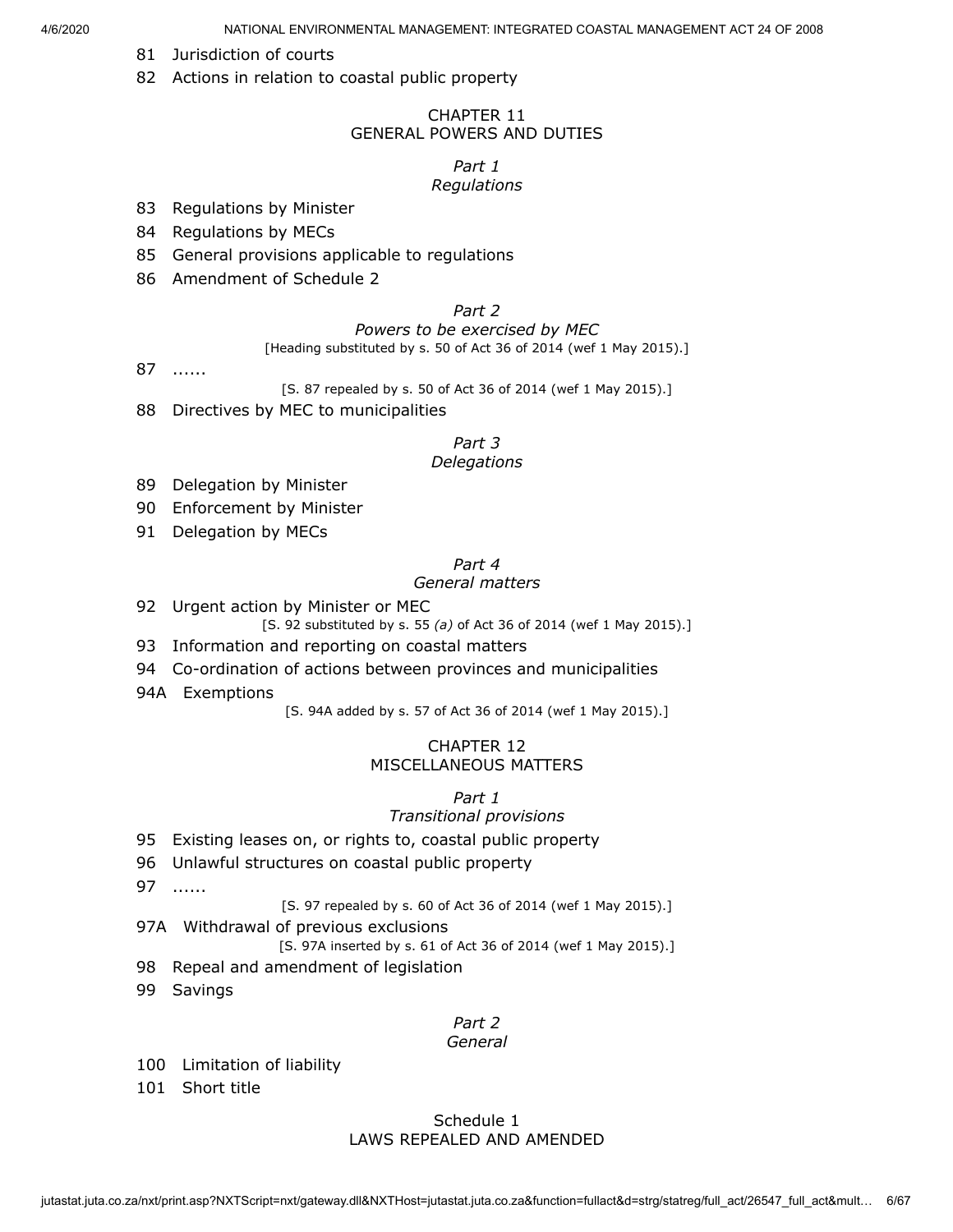Schedule 2

<span id="page-6-0"></span>GUIDELINES FOR THE ASSESSMENT OF WASTES OR OTHER MATERIAL THAT MAY BE CONSIDERED FOR DUMPING AT SEA ('THE WASTE ASSESSMENT GUIDELINES')

 $1$  This Act has been updated to include all available historical commencement details

### **CHAPTER 1 INTERPRETATION, OBJECTS AND APPLICATION OF ACT (ss 1-6)**

### **1 Definitions**

(1) In this Act, unless the context indicates otherwise-

**'access fee'** means a fee that is charged to allow a person to enter coastal public property and includes launching from and entering a vessel launch site with a boat;

[Definition of 'access fee' inserted by s. 1 *(a)* of Act 36 of 2014 (wef 1 May 2015).]

**'admiralty reserve'** means any strip of land adjoining the inland side of the high-water mark which, when this Act took effect, was state land reserved or designated on an official plan, deed of grant, title deed or other document evidencing title or land-use rights as 'admiralty reserve', 'government reserve', 'beach reserve', 'coastal forest reserve' or other similar reserve;

**'adverse effect'** means any actual, potential or cumulative impact on the environment that impairs, or may impair, the environment or any aspect of it to an extent that is more than trivial or insignificant;

[Definition of 'adverse effect' substituted by s. 1 *(b)* of Act 36 of 2014 (wef 1 May 2015).]

**'aircraft'** means an aircraft as defined in terms of section 1 of the National Environmental Management Act;

**'authorisation'** ......

[Definition of 'authorisation' deleted by s. 1 *(c)* of Act 36 of 2014 (wef 1 May 2015).]

**'Biodiversity Act'** means the National Environmental Management: Biodiversity Act, 2004 (Act 10 of 2004);

**'biodiversity'** or **'biological diversity'** has the same meaning ascribed to it in the Biodiversity Act;

**'coastal access land'** means land designated as coastal access land in terms of section 18 (1), read with section 26;

**'coastal activities'** means activities listed or specified in terms of Chapter 5 of the National Environmental Management Act which take place-

- *(a)* in the coastal zone; or
- *(b)* outside the coastal zone but have or are likely to have a direct impact on the coastal zone;

[Definition of 'coastal activities' substituted by s. 1 *(d)* of Act 36 of 2014 (wef 1 May 2015).]

**'coastal authorisation'** means an authorisation under this Act, and includes the authorisation to reclaim land in terms of sections 7B and 7C, a coastal waters discharge permit in terms of section 69, a general discharge authorisation in terms of section 69, a dumping permit in terms of section 71, a coastal use permit in terms of section 65 and any other authorisation under this Act, but excludes an environmental authorisation;

[Definition of 'coastal authorisation' inserted by s. 1 *(e)* of Act 36 of 2014 (wef 1 May 2015).]

#### **'coastal concession'** ......

[Definition of 'coastal concession' deleted by s. 1 *(f)* of Act 36 of 2014 (wef 1 May 2015).]

**'coastal environment'** means the environment within the coastal zone;

**'coastal lease'** ......

[Definition of 'coastal lease' deleted by s. 1 *(g)* of Act 36 of 2014 (wef 1 May 2015).]

#### **'coastal management'** includes-

- *(a)* the regulation, management, protection, conservation and rehabilitation of the coastal environment;
- *(b)* the regulation and management of the use and development of the coastal zone and coastal resources;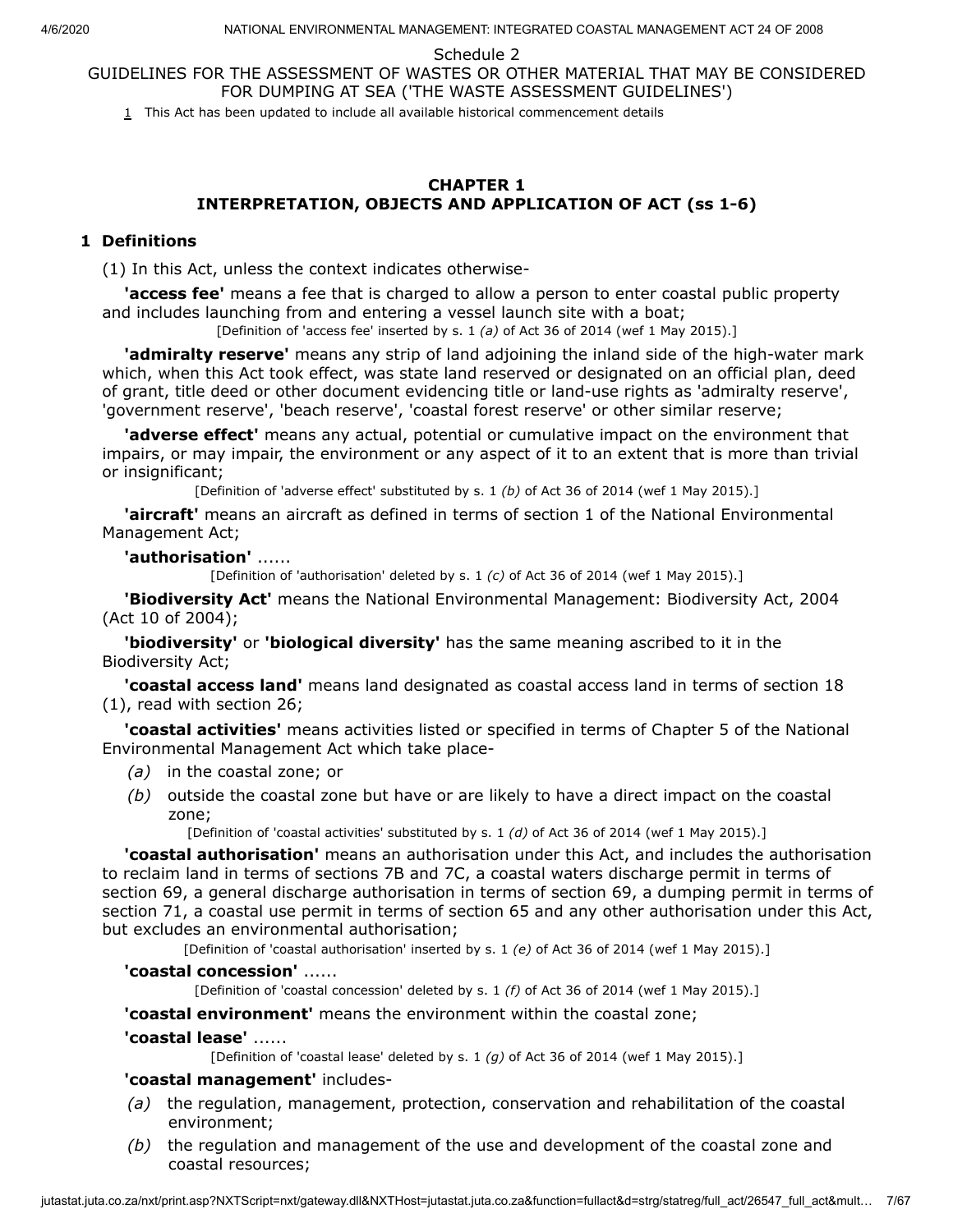- *(c)* monitoring and enforcing compliance with laws and policies that regulate human activities within the coastal zone; and
- *(d)* planning in connection with the activities referred to in paragraphs *(a)*, *(b)* and *(c)*;

**'coastal management line'** means a line determined by an MEC in accordance with section 25 in order to demarcate an area within which development will be prohibited or controlled in order to achieve the objects of this Act or coastal management objectives;

[Definition of 'coastal management line' inserted by s. 1 *(h)* of Act 36 of 2014 (wef 1 May 2015).]

**'coastal management objective'** means a clearly defined objective established by a coastal management programme for a specific area within the coastal zone which coastal management must be directed at achieving;

**'coastal management programme'** means the national or a provincial or municipal coastal management programme established in terms of Chapter 6;

### **'coastal planning scheme'** means a scheme that-

*(a)* reserves defined areas within the coastal zone to be used exclusively or mainly for a specified purpose; and

*(b)* prohibits or restricts any use of these areas in conflict with the terms of the scheme; [Definition of 'coastal planning scheme' substituted by s. 1 *(i)* of Act 36 of 2014 (wef 1 May 2015).]

**'coastal protected area'** means a protected area that is situated wholly or partially within the coastal zone and that is managed by, or on behalf of, an organ of state, but excludes any part of such a protected area that has been excised from the coastal zone in terms of section 22;

**'coastal protection zone'** means the coastal protection zone contemplated in section 16; [Definition of 'coastal protection zone' substituted by s. 1 *(j)* of Act 36 of 2014 (wef 1 May 2015).]

**'coastal public property'** means coastal public property referred to in section 7;

### **'coastal resources'** means any part of-

- *(a)* the cultural heritage of the Republic within the coastal zone, including shell middens and traditional fish traps; or
- *(b)* the coastal environment that is of actual or potential benefit to humans;

### **'coastal set-back line'** ......

[Definition of 'coastal set-back line' deleted by s. 1 *(k)* of Act 36 of 2014 (wef 1 May 2015).]

### **'coastal waters'** means-

- *(a)* the internal waters, territorial waters, exclusive economic zone and continental shelf of the Republic referred to in sections 3, 4, 7 and 8 of the Maritime Zones Act, 1994 (Act 15 of 1994), respectively; and
- *(b)* an estuary;

[Definition of 'coastal waters' substituted by s. 1 *(l)* of Act 36 of 2014 (wef 1 May 2015).]

### **'coastal wetland'** means-

- *(a)* any wetland in the coastal zone; and
- *(b)* includes-
	- (i) land adjacent to coastal waters that is regularly or periodically inundated by water, salt marshes, mangrove areas, inter-tidal sand and mud flats, marshes, and minor coastal streams regardless of whether they are of a saline, freshwater or brackish nature; and
	- (ii) the water, the subsoil and substrata beneath, and bed and banks of, any such wetland;

**'coastal zone'** means the area comprising coastal public property, the coastal protection zone, coastal access land, coastal protected areas, the seashore and coastal waters, and includes any aspect of the environment on, in, under and above such area;

[Definition of 'coastal zone' substituted by s. 1 *(m)* of Act 36 of 2014 (wef 1 May 2015).]

**'competent authority'** means a competent authority identified in terms of section 24C of the National Environmental Management Act;

**'cultural heritage'** means any place or object of aesthetic, architectural, historical, scientific, social or spiritual value or significance;

**'Department'** means the national department responsible for environmental affairs;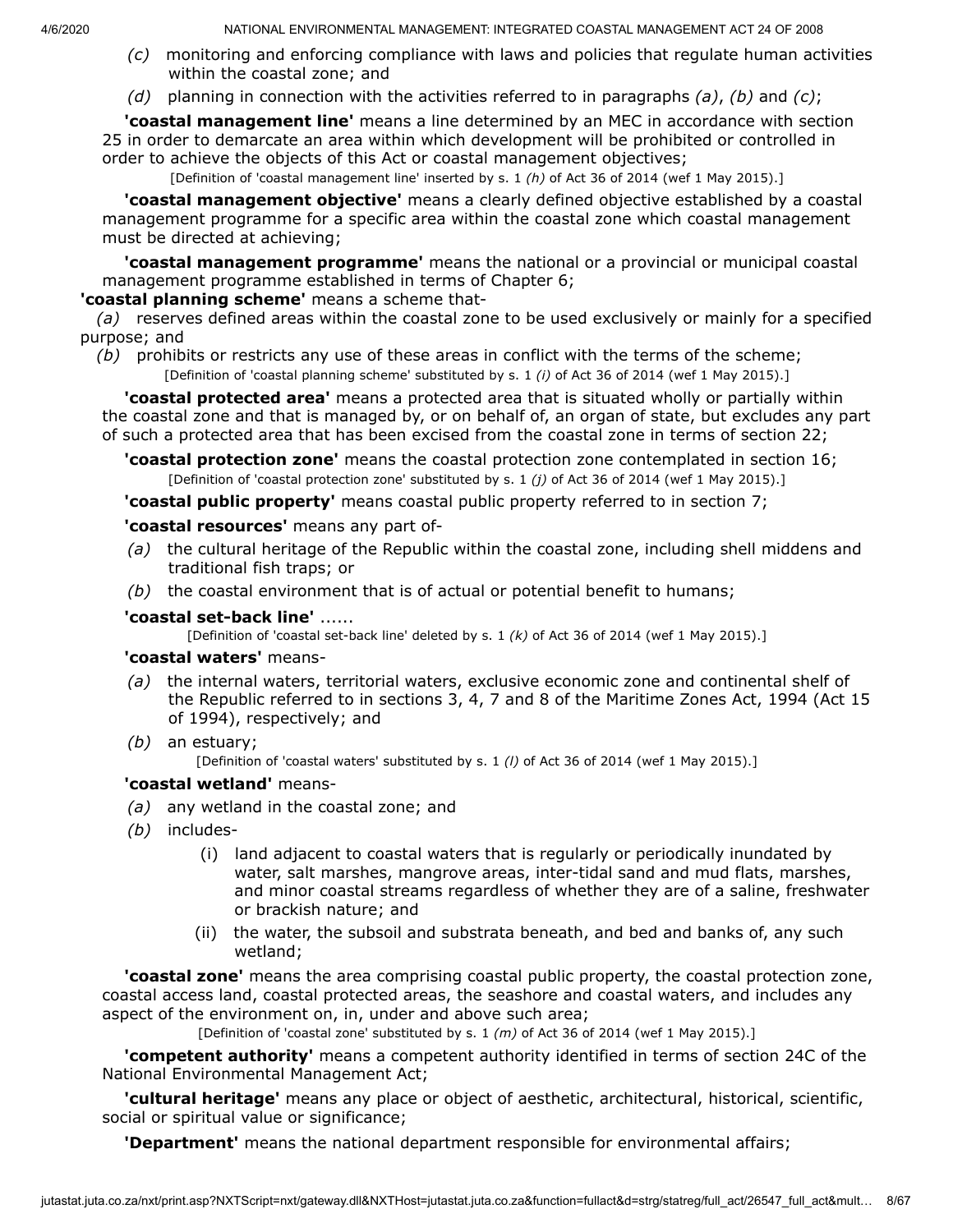**'development'**, in relation to a place, means any process initiated by a person to change the use, physical nature or appearance of that place, and includes-

- *(a)* the construction, erection, alteration, demolition or removal of a structure or building;
- *(b)* a process to rezone, subdivide or consolidate land;
- *(c)* changes to the existing or natural topography of the coastal zone; and
- *(d)* the destruction or removal of indigenous or protected vegetation;

**'Director-General'** means the Director-General of the Department;

### **'dumping at sea'** means-

- *(a)* any deliberate disposal into the sea of any waste or material other than operational waste from a vessel, aircraft, platform or other man-made structure at sea;
- *(b)* any deliberate disposal into the sea of a vessel, aircraft, platform or other man-made structure at sea;
- *(c)* any storage of any waste or other material on or in the seabed, its subsoil or substrata; or
- *(d)* any abandonment or toppling at site of a platform or other structure at sea, for the sole purpose of deliberate disposal, but 'dumping at sea' does not include-
	- (i) the lawful disposal at sea through sea out-fall pipelines of any waste or other material generated on land;
	- (ii) the lawful depositing of any substance or placing or abandoning of anything in the sea for a purpose other than mere disposal of it; or
	- (iii) disposing of or storing in the sea any tailings or other material from the bed or subsoil of coastal waters generated by the lawful exploration, exploitation and associated off-shore processing of mineral resources from the bed, subsoil or substrata of the sea;

### **'dumping permit'** means a permit granted under section 71;

**'dynamic coastal processes'** means all natural processes continually reshaping the shoreline and near shore seabed and includes-

- *(a)* wind action;
- *(b)* wave action;
- *(c)* currents;
- *(d)* tidal action; and
- *(e)* river flows;

### **'effluent'** means-

- *(a)* any liquid discharged into the coastal environment as waste, and includes any substance dissolved or suspended in the liquid; or
- *(b)* liquid which is a different temperature from the body of water into which it is being discharged;

**'environment'** means 'environment' as defined in the National Environmental Management Act;

**'environmental authorisation'** means an authorisation granted in respect of coastal activities by a competent authority in terms of Chapter 5 of the National Environmental Management Act;

### **'estuary'** means a body of surface water-

*(a)* that is permanently or periodically open to the sea;

*(b)* in which a rise and fall of the water level as a result of the tides is measurable at spring tides when the body of surface water is open to the sea; or

*(c)* in respect of which the salinity is higher than fresh water as a result of the influence of the sea, and where there is a salinity gradient between the tidal reach and the mouth of the body of surface water;

[Definition of 'estuary' substituted by s. 1 *(n)* of Act 36 of 2014 (wef 1 May 2015).]

**'exclusive economic zone'** means the exclusive economic zone of the Republic referred to in section 7 of the Maritime Zones Act, 1994 (Act 15 of 1994);

**'***Gazette***'**, when used in relation to-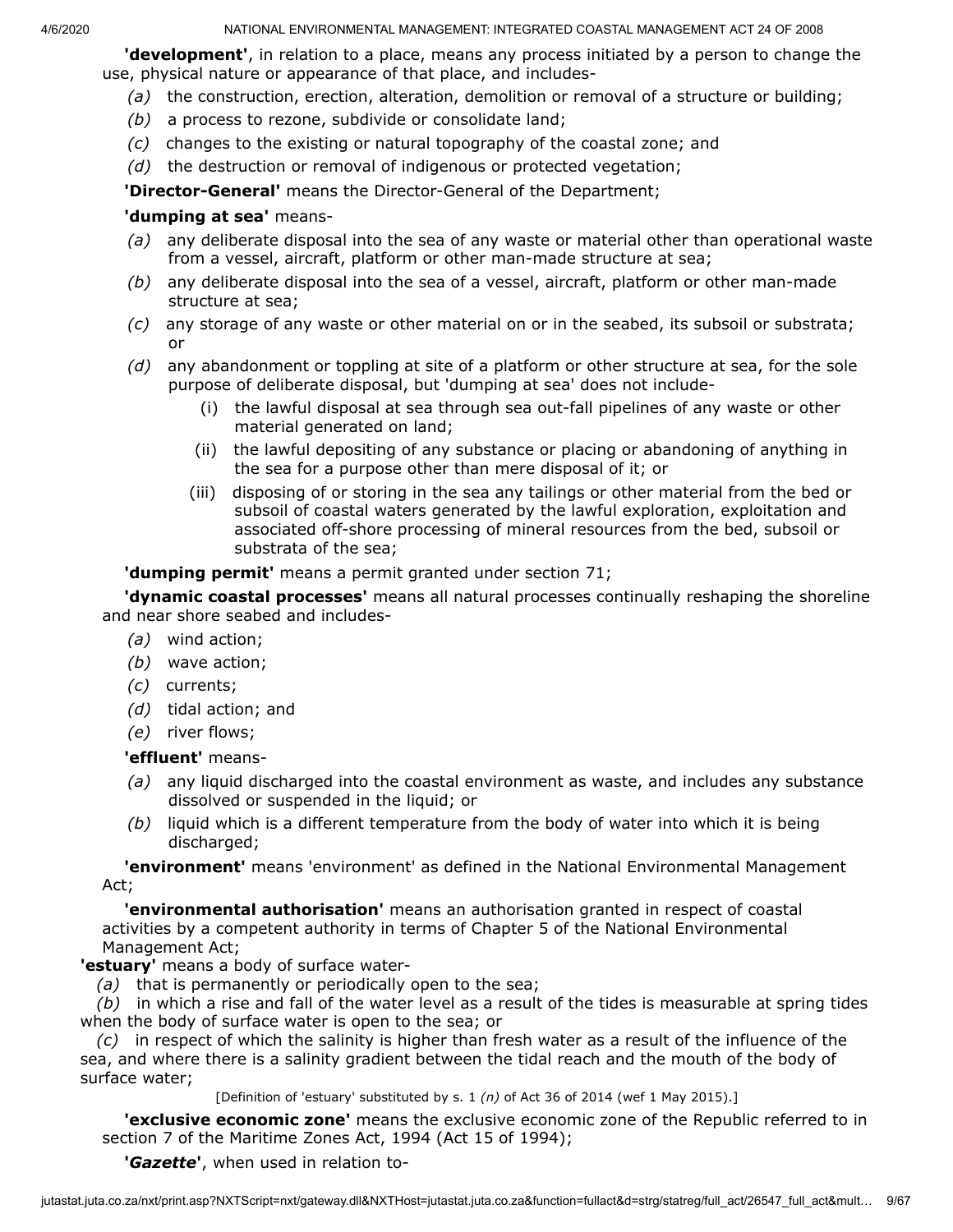- *(a)* the Minister, means the *Government Gazette*;
- *(b)* the MEC, means the *Provincial Gazette*; and
- *(c)* a municipality, means the *Provincial Gazette* of the province in which the municipality is situated;

#### **'general discharge authorisation'** means an authorisation under section 69 (2);

[Definition of 'general discharge authorisation', previously 'general authorisation' substituted by s. 1 *(o)* of Act 36 of 2014 (wef 1 May 2015).]

**'harbour'** means a harbour proclaimed in terms of any law and managed by an organ of state;

[Definition of 'harbour' inserted by s. 1 *(p)* of Act 36 of 2014 (wef 1 May 2015).]

**'high-water mark'** means the highest line reached by coastal waters, but excluding any line reached as a result of-

- *(a)* exceptional or abnormal weather or sea conditions; or
- *(b)* an estuary being closed to the sea;

[Definition of 'high-water mark' substituted by s. 1 *(q)* of Act 36 of 2014 (wef 1 May 2015).]

**'incinerate at sea'** means the deliberate combustion of any material on board a vessel, platform or other man-made structure at sea for the purpose of disposing of it by thermal destruction, but does not include the combustion of operational waste from a vessel, aircraft, platform or other man-made structure at sea;

**'interests of the whole community'** means the collective interests of the community determined by-

- *(a)* prioritising the collective interests in coastal public property of all persons living in the Republic over the interests of a particular group or sector of society;
- *(b)* adopting a long-term perspective that takes into account the interests of future generations in inheriting coastal public property and a coastal environment characterised by healthy and productive ecosystems and economic activities that are ecologically and socially sustainable; and
- *(c)* taking into account the interests of other living organisms that are dependent on the coastal environment;

**'issuing authority'** means the authority designated in terms of this Act to issue authorisations;

**'land development plan'** means any plan that is approved in terms of legislation regulating land development and that indicates the desirable uses for areas of land but does not create legal rights to use land;

[Definition of 'land development plan' substituted by s. 1 *(r)* of Act 36 of 2014 (wef 1 May 2015).]

**'Land Survey Act'** means the Land Survey Act, 1997 (Act 8 of 1997);

**'land unit'** means a cadastral entity which is capable of registration in the deeds registry in terms of the Deeds Registries Act, 1937 (Act 47 of 1937);

[Definition of 'land unit' inserted by s. 1 *(s)* of Act 36 of 2014 (wef 1 May 2015).]

**'land use scheme'**, in relation to an area, means a scheme established by or under legislation and that creates or regulates the use of land in that area, and includes a land use scheme, a town planning scheme, a zoning scheme and any other similar instrument that identifies or regulates rights to use land;

**'littoral active zone'** means any land forming part of, or adjacent to, the seashore that is-

- *(a)* unstable and dynamic as a result of natural processes; and
- *(b)* characterised by dunes, beaches, sand bars and other landforms composed of unconsolidated sand, pebbles or other such material which is either unvegetated or only partially vegetated;

**'local community'** means any community of people living, or having rights or interests, in a distinct geographical area within the coastal zone;

**'low-water mark'** means the lowest line to which coastal waters recede during spring tides;

**'Marine Living Resources Act'** means the Marine Living Resources Act, 1998 (Act 18 of 1998);

**'MEC'** means the member of the Executive Council of a coastal province who is responsible for the designated provincial lead agency in terms of this Act;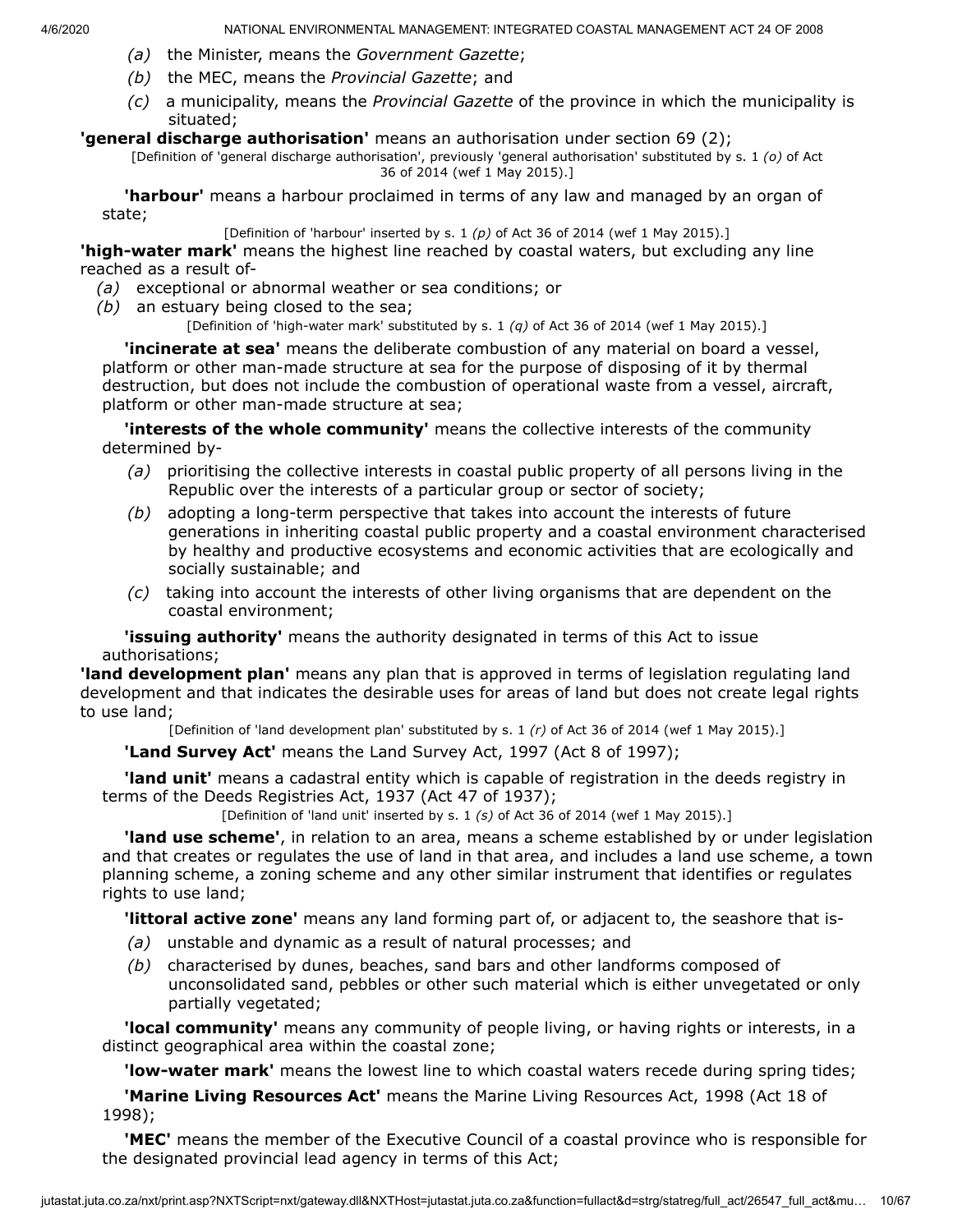**'Minister'** <sup>[2](#page-11-0)</sup> means the Minister responsible for environmental affairs; [Definition of 'Minister' substituted by s. 1 *(t)* of Act 36 of 2014 (wef 1 May 2015).]

### **'municipality'**-

- *(a)* means a metropolitan, district or local municipality established in terms of the Local Government: Municipal Structures Act, 1998 (Act 117 of 1998); or
- *(b)* in relation to the implementation of a provision of this Act in an area which falls within both a local municipality and a district municipality, means-
	- (i) the district municipality; or
	- (ii) the local municipality, if the district municipality, by agreement with the local municipality, has assigned the implementation of that provision in that area to the local municipality;

**'Municipal Systems Act'** means the Local Government: Municipal Systems Act, 2000 (Act 32 of 2000);

**'National Environmental Management Act'** means the National Environmental Management Act, 1998 (Act 107 of 1998);

**'national estuarine management protocol'** means the national protocol concerning the management of estuaries contemplated in section 33;

**'National Water Act'** means the National Water Act, 1998 (Act 36 of 1998);

### **'operational waste'**-

- *(a)* means any waste or other material that is incidental to, or derived from, the normal operation of a vessel, aircraft, platform or other man-made structure and its equipment; and
- *(b)* excludes any waste or other material that is transported by or to a vessel, aircraft, platform or other man-made structure which is operated for the purpose of disposing of that waste or other material, including any substances derived from treating it on board, at sea;

**'organ of state'** has the meaning assigned to it in section 239 of the Constitution;

**'pollution'** has the meaning assigned to it in section 1 of the National Environmental Management Act;

**'port'** means a port as defined in the National Ports Act, 2005 (Act 12 of 2005);

[Definition of 'port' inserted by s. 1 *(u)* of Act 36 of 2014 (wef 1 May 2015).]

**'prescribe'** means prescribe by regulation;

**'protected area'** means a protected area referred to in section 9 of the Protected Areas Act;

**'Protected Areas Act'** means the National Environmental Management: Protected Areas Act, 2003 (Act 57 of 2003);

**'provincial lead agency'** means a provincial organ of state designated by the Premier of the province in terms of section 38 as the lead agency for coastal management in the province;

**'reclamation'** means the process of artificially creating new land within coastal waters, and includes the creation of an island or peninsula, but excludes beach replenishment by sand pumping for maintenance purposes;

[Definition of 'reclamation' inserted by s. 1 *(v)* of Act 36 of 2014 (wef 1 May 2015).]

### **'sea'** means-

- *(a)* the high seas;
- *(b)* all coastal waters; and
- *(c)* land regularly or permanently submerged by sea water, including-
	- (i) the bed, subsoil and substrata beneath those waters; and
	- (ii) land flooded by sea water which subsequently becomes part of the bed of coastal waters, including the substrata beneath such land; [Definition of 'sea' substituted by s. 1 *(w)* of Act 36 of 2014 (wef 1 May 2015).]

**'seashore'**, subject to section 26, means the area between the low-water mark and the highwater mark;

**'South African aircraft'** means any aircraft registered in the Republic in terms of applicable legislation;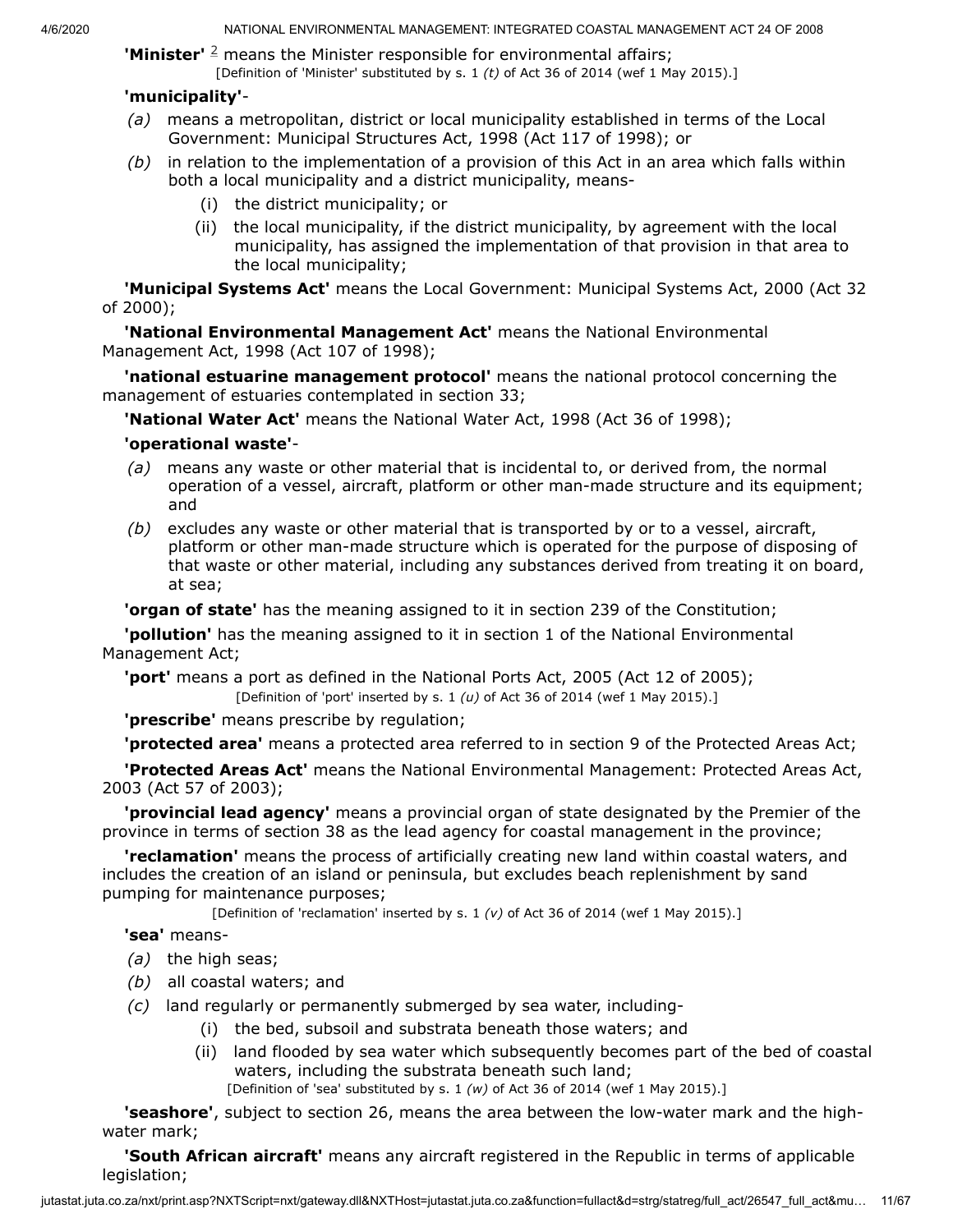**'South African vessel'** means any vessel registered or deemed to be registered in the Republic in terms of applicable legislation;

**'special management area'** means an area declared as such in terms of section 23;

**'this Act'** includes any regulation made in terms of this Act;

**'traditional council'** means a traditional council established and recognised in terms of section 3 of the Traditional Leadership and Governance Framework Act, 2003 (Act 41 of 2003);

**'vessel'** means a waterborne craft of any kind, whether self-propelled or not, but does not include any moored floating structure that is not used as a means of transport by water;

**'waste'** means any substance, whether or not that substance can be re-used, recycled or recovered-

- (i) that is surplus, unwanted, rejected, discarded, abandoned or disposed of;
- (ii) that the generator has no further use of, for the purposes of production, reprocessing or consumption; and
- (iii) that is discharged or deposited in a manner that may detrimentally impact on the environment;

**'Waste Assessment Guidelines'** means the guidelines set out in Schedule 2;

**'wetland'** means land which is transitional between terrestrial and aquatic systems where the water table is usually at or near the surface, or the land is periodically covered with shallow water, and which land in normal circumstances supports or would support vegetation typically adapted to life in saturated soil.

<span id="page-11-0"></span>(2) In this Act, a word or expression derived from a word or expression defined in subsection (1) has a corresponding meaning unless the context indicates otherwise.

2 Administration, powers and functions transferred to the Minister of Environment, Forestry and Fisheries (Proc 48 in *GG* 42601 of 30 July 2019)

# **2 Objects of Act**

The objects of this Act are-

- *(a)* to determine the coastal zone of the Republic;
- *(b)* to provide, within the framework of the National Environmental Management Act, for the co-ordinated and integrated management of the coastal zone by all spheres of government in accordance with the principles of co-operative governance;
- *(c)* to preserve, protect, extend and enhance the status of coastal public property as being held in trust by the State on behalf of all South Africans, including future generations;
- *(d)* to secure equitable access to the opportunities and benefits of coastal public property;
- *(d*A*)* to provide for the establishment, use and management of the coastal protection zone; and

[Para. *(d*A*)* inserted by s. 2 *(b)* of Act 36 of 2014 (wef 1 May 2015).]

*(e)* to give effect to the Republic's obligations in terms of international law regarding coastal management and the marine environment.

## **3 State's duty to fulfil environmental rights in coastal environment**

In fulfilling the rights contained in section 24 of the Constitution of the Republic of South Africa, the State-

- *(a)* through its functionaries and institutions implementing this Act, must act as the trustee of the coastal zone; and
- *(b)* must, in implementing this Act, take reasonable measures to achieve the progressive realisation of those rights in the interests of every person.

# **4 Application of Act**

- (1) This Act applies to the Republic, including-
	- *(a)* its coastal waters; and

[Para. *(a)* substituted by s. 3 of Act 36 of 2014 (wef 1 May 2015).]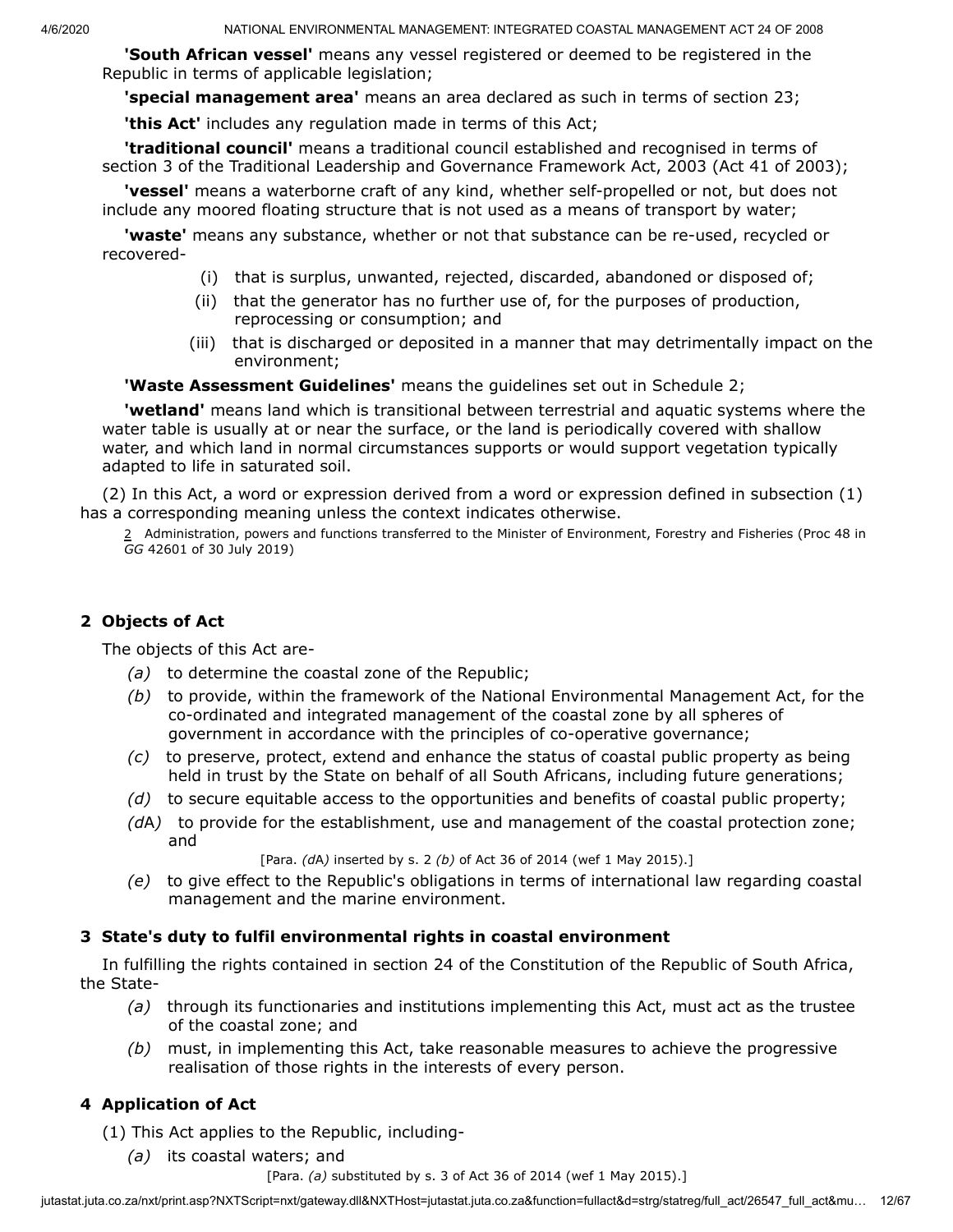*(b)* the Prince Edward Islands referred to in the Prince Edward Islands Act, 1948 (Act 43 of 1948).

(2) A provision of this Act which relates to dumping and incineration at sea applies to South African aircraft and vessels also when outside the Republic.

## **5 Application of National Environmental Management Act**

(1) This Act must, in relation to coastal management, be read, interpreted and applied in conjunction with the National Environmental Management Act.

(2) This Act must be regarded as a 'specific environmental management Act' as defined in section 1 of the National Environmental Management Act.

(3) Chapter 4 of the National Environmental Management Act applies to the resolution of conflicts arising from the implementation of this Act.

### **6 Interpretation and conflicts with other legislation**

[Heading substituted by s. 4 *(a)* of Act 36 of 2014 (wef 1 May 2015).]

(1) If there is a conflict relating to coastal management between a section of this Act and any other legislation existing when this Act takes effect, the section of this Act prevails.

(2) A provision contained in this Act or the National Environmental Management Act, or in regulations made or authorisations issued under either Act, prevails if there is a conflict between that provision and a provision contained in regulations or in an authorisation that has been saved in terms of section 99.

(3) Draft national legislation directly or indirectly amending this Act, or providing for the enactment of subordinate legislation that may conflict with this Act, may be introduced in Parliament-

- *(a)* by the Minister only; or
- *(b)* only after the Minister has been consulted on the contents of the draft legislation.

(4) Section 7 (2) of this Act shall not affect-

- *(a)* the ownership of an immovable structure, part of an immovable structure, or port or harbour installation or infrastructure; or
- *(b)* the control, use and management of the sea space, including turning basins and channels, within a port or harbour,

existing prior to the commencement of this Act.

[Sub-s. (4) added by s. 3 of Act 36 of 2014 (wef 1 May 2015).]

### **CHAPTER 2 COASTAL ZONE (ss 7-25)**

### *Part 1 Coastal public property (ss 7-15)*

## **7 Composition of coastal public property**

(1) Coastal public property consists of-

- *(a)* coastal waters;
- *(b)* land submerged by coastal waters, including-
	- (i) land flooded by coastal waters which subsequently becomes part of the bed of coastal waters; and
	- (ii) the substrata beneath such land;
- *(c)* any natural island within coastal waters;
- *(d)* the seashore, including-
	- (i) the seashore of a natural or reclaimed island; and
	- (ii) the seashore of reclaimed land;
- *(e)* subject to section 66A, any admiralty reserve owned by the State;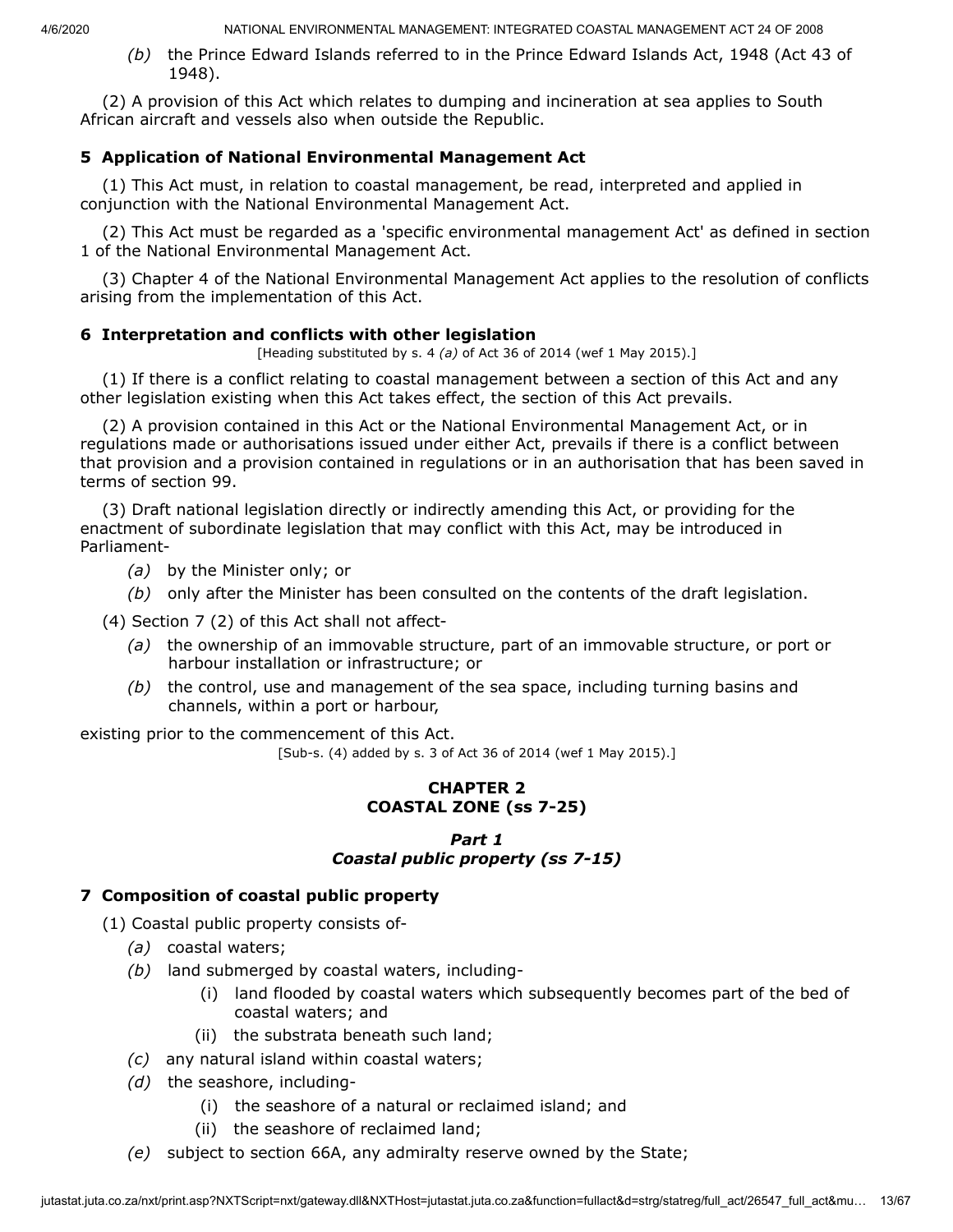- *(f)* any land owned or controlled by the State declared under section 8 to be coastal public property;
- *(g)* land reclaimed in terms of section 7C; or
- *(h)* any natural resources on or in any coastal public property of a category mentioned in paragraphs *(a)* to *(g)*.
- (2) Notwithstanding the provisions of subsection (1), coastal public property does not include-
	- *(a)* any-
		- (i) immovable structure, or part of an immovable structure; or
		- (ii) installation or infrastructure located in a port or harbour,

whether located on land or the seabed, lawfully constructed by an organ of state;

- *(b)* any portion of the seashore below the high-water mark, which was lawfully alienated before the Sea-shore Act, 1935 (Act 21 of 1935), took effect, or which was lawfully alienated in terms of that Act, and which has not subsequently been re-incorporated into the seashore;
- *(c)* any part of an island that was lawfully alienated before this Act commenced; or
- *(d)* any portion of a coastal cliff that-
	- (i) was lawfully alienated before this Act took effect; and
	- (ii) is not owned by the State.

[S. 7 substituted by s. 5 of Act 36 of 2014 (wef 1 May 2015).]

# **7A Purpose of coastal public property**

(1) [sic] Coastal public property is established for the following purposes:

- *(a)* To improve public access to the seashore;
- *(b)* to protect sensitive coastal ecosystems;
- *(c)* to secure the natural functioning of dynamic coastal processes;
- *(d)* to protect people, property and economic activities from risks arising from dynamic coastal processes, including the risk of sea-level rise; or
- *(e)* to facilitate the achievement of any of the objects of this Act. [S. 7A inserted by s. 6 of Act 36 of 2014 (wef 1 May 2015).]

# **7B Reclamation of land for state infrastructure**

(1) No organ of state may reclaim land for the development of state infrastructure unless authorised by the Minister.

- (2) The Minister may, on application, approve reclamation in terms of this section.
- (3) An application for reclamation must be-
	- *(a)* accompanied by-
		- (i) a detailed plan of how the land will be developed and utilised for the benefit of the State;
		- (ii) an assessment of whether there is any alternative land available and why such land cannot be used;
		- (iii) an explanation of the purpose for which the land is to be reclaimed;
		- (iv) detailed information on how development will be funded; and
		- (v) any other relevant information;
	- *(b)* submitted to the Minister for pre-approval prior to any application for an environmental authorisation in terms of Chapter 5 of the National Environmental Management Act; and
	- *(c)* published by notice in the *Gazette* for public comment by the Minister for a period of no less than 60 days.

(4) If an environmental authorisation is refused, a pre-approval in terms of subsection (3) *(b)* becomes invalid.

(5) If an environmental authorisation is granted, the applicant must resubmit to the Minister the application, the environmental authorisation and other documents related to the reclamation for a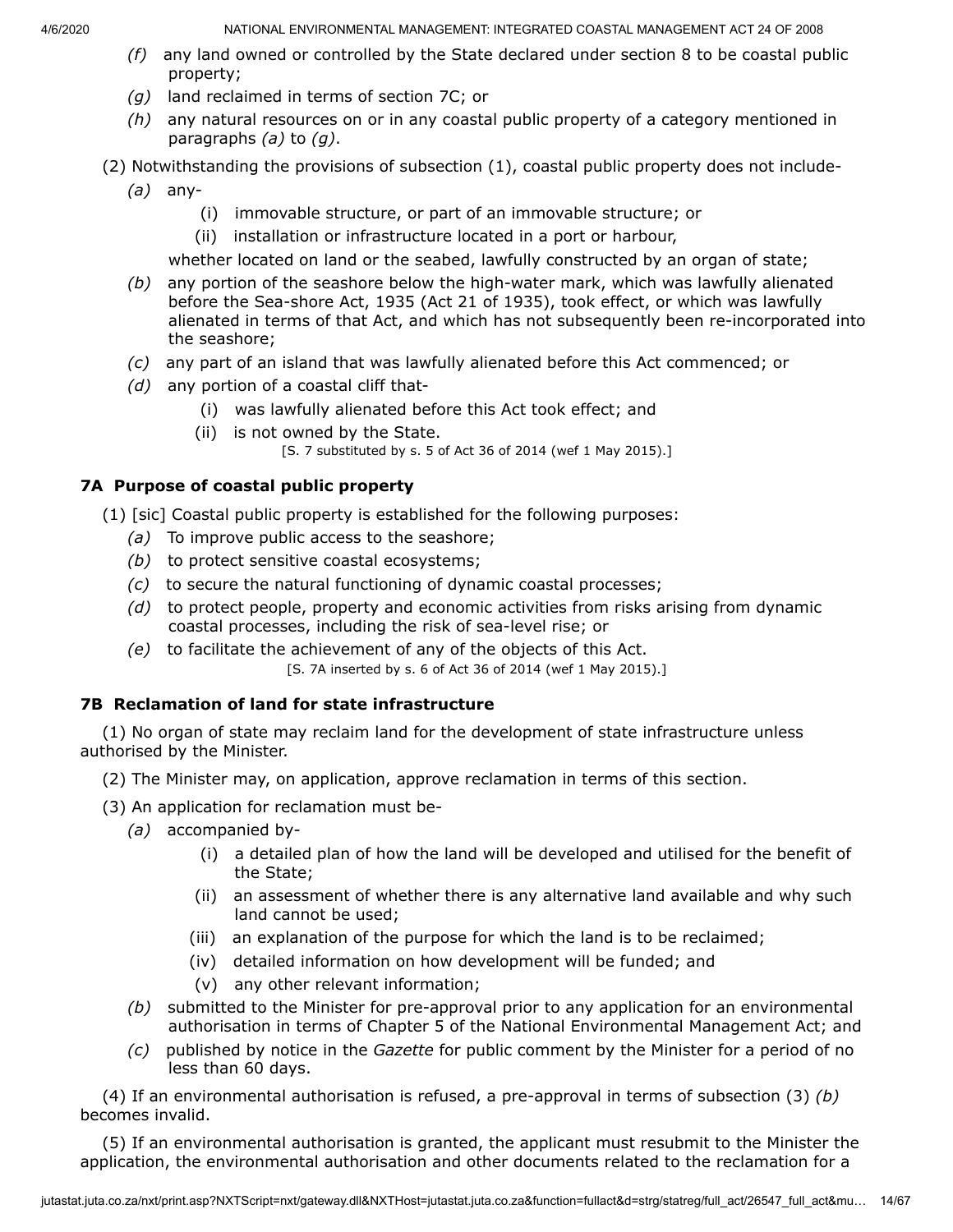final decision.

(6) A final decision made by the Minister in terms of subsection (5) must be tabled in Parliament within 60 days of the decision.

(7) Any land reclaimed for the development of state infrastructure vests in the organ of state applying for such reclamation.

(8) Unless authorised by the Minister, land reclaimed in terms of subsection (2) may not be utilised other than in accordance with the purpose stated in the original application and conditions of the authorisation.

(9) The Minister may, when approving a reclamation application, make the approval subject to any conditions or title deed restrictions.

(10) Before making a decision in terms of this section, the Minister must consult with any organ of state that may be affected by such decision.

[S. 7B inserted by s. 6 of Act 36 of 2014 (wef 1 May 2015).]

### **7C Reclamation of land for purposes other than state infrastructure**

(1) An application for reclamation for purposes other than the development of state infrastructure as contemplated in section 7B will only be considered in exceptional circumstances which are not contrary to the purpose of coastal public property as set out in section 7A.

(2) An application for reclamation in terms of this section must be accompanied by-

- *(a)* details of how the land will be developed and its use;
- *(b)* an assessment of whether there is any alternative land available and why such land cannot be used;
- *(c)* information on whether the land and structures will be accessible to the public;
- *(d)* information on whether the development is in the interests of the whole community*;*
- *(e)* detailed information on how the development will be funded; and
- *(f)* any other relevant information.

(3) An application for reclamation must be submitted to the Minister for pre-approval prior to any application for an environmental authorisation in terms of Chapter 5 of the National Environmental Management Act.

(4) The Minister must-

- *(a)* follow the consultation process in section 53 prior to pre-approving an application for reclamation; and
- *(b)* submit a pre-approval for reclamation to Parliament for ratification.

(5) In the event that-

- *(a)* Parliament fails to ratify the pre-approval, the Minister's pre-approval as envisaged in subsection (3) becomes invalid; or
- *(b)* the environmental authorisation is refused, a pre-approval in terms of subsection (3) and a ratification in terms of subsection (4) *(b)* becomes invalid.

(6) In the event that Parliament ratifies the pre-approval, application may be made for an environmental authorisation in terms of Chapter 5 of the National Environmental Management Act.

(7) If an environmental authorisation is granted, the applicant must resubmit to the Minister the application, the environmental authorisation, the ratified pre-approval and other documents related to the reclamation for a final decision.

(8) A final decision made by the Minister in terms of subsection (7) must be tabled in Parliament within 60 days of the decision.

(9) Land reclaimed in terms of this section-

- *(a)* may not be sold under any circumstances;
- *(b)* must be subject to a lease as prescribed by the Minister; and
- *(c)* may not be subleased without the written authorisation of the Minister.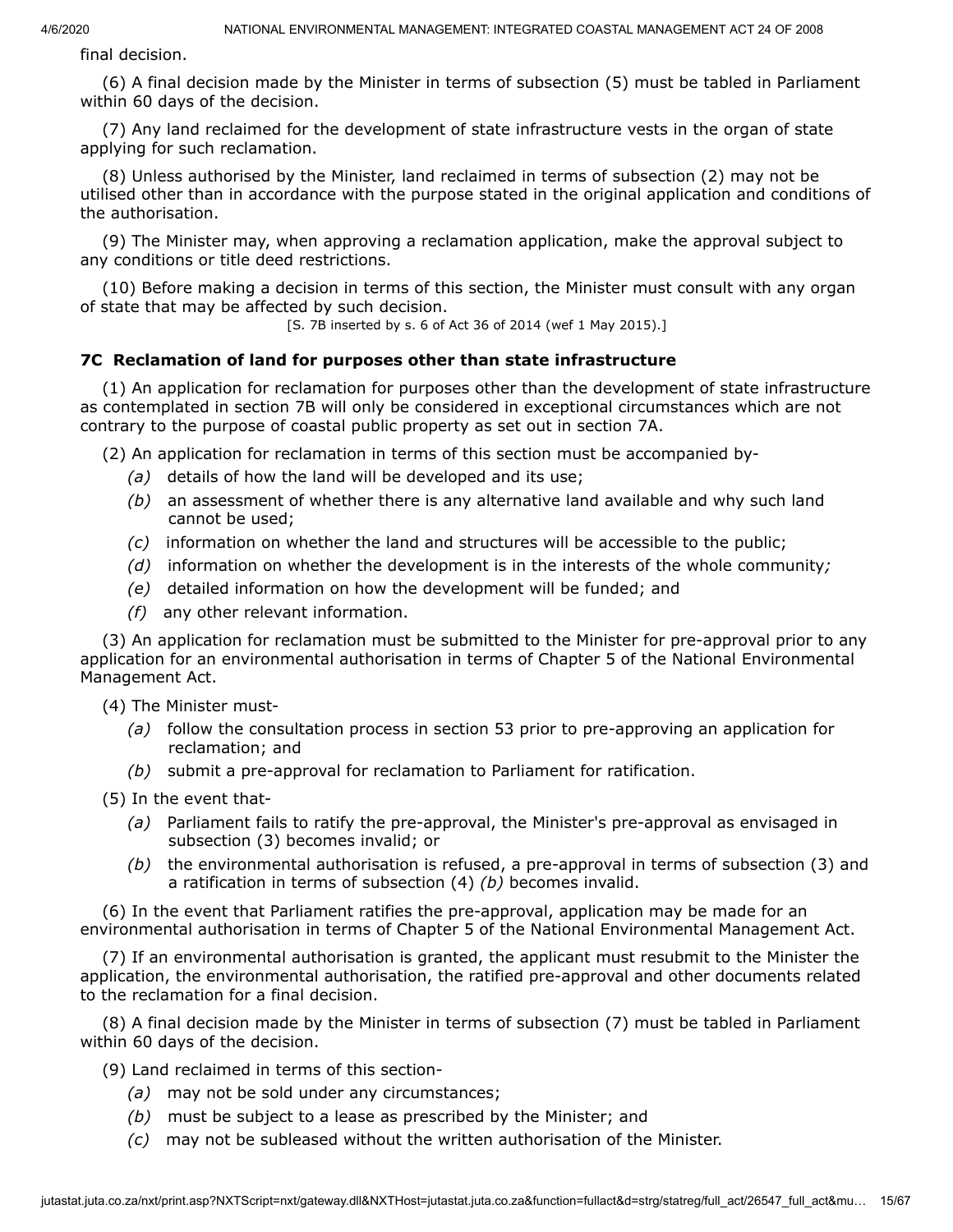(10) Unless authorised by the Minister, land reclaimed in terms of this section may not be utilised other than in accordance with the purpose stated in the original application and conditions of the authorisation.

(11) The Minister may, when approving a reclamation application, make the approval subject to any conditions.

[S. 7C inserted by s. 6 of Act 36 of 2014 (wef 1 May 2015).]

## **8 Extending coastal public property**

(1) The Minister may, by notice in the *Gazette*, declare in the manner contemplated in subsection (2) any state-owned land as coastal public property for the purposes set out in section 7A.

[Sub-s. (1) substituted by s. 7 of Act 36 of 2014 (wef 1 May 2015).]

(2) Before declaring state-owned land as coastal public property in terms of subsection (1), the Minister must-

- *(a)* consult with interested and affected parties; and
- *(b)* obtain the concurrence of the Minister, or of the MEC of the province, responsible for managing that state-owned land.

(3) The declaration of state-owned land as coastal public property in terms of subsection (1) may only be withdrawn by the Minister by notice in the *Gazette* with the prior approval of Parliament.

(4) This section does not affect the application of section 26.

### **9 Acquisition of private land by State**

(1) The Minister, acting with the concurrence of the Minister of Land Affairs, may acquire private land for the purpose of declaring that land as coastal public property, by-

- *(a)* purchasing the land;
- *(b)* exchanging the land for other land; or
- *(c)* if no agreement is reached with the owner, by expropriating the land in accordance with the Expropriation Act, 1975 (Act 63 of 1975).

(2) Land may be acquired in terms of this section only if it is being expropriated for a purpose set out in section 8 (1).

### **10 ......**

[S. 10 repealed by s. 8 of Act 36 of 2014 (wef 1 May 2015).]

### **11 Ownership of coastal public property**

(1) The ownership of coastal public property vests in the citizens of the Republic and coastal public property must be held in trust by the State on behalf of the citizens of the Republic.

(2) Coastal public property is inalienable and cannot be sold, attached or acquired by prescription and rights over it cannot be acquired by prescription.

[Date of commencement of s. 11: 7 February 2020.]

### **12 State public trustee of coastal public property**

The State, in its capacity as the public trustee of all coastal public property, must-

- *(a)* ensure that coastal public property is used, managed, protected, conserved and enhanced in the interests of the whole community; and
- *(b)* take whatever reasonable legislative and other measures it considers necessary to conserve and protect coastal public property for the benefit of present and future generations.

## **13 Access to coastal public property**

(1) Subject to this Act and any other applicable legislation, any natural person in the Republic-

- *(a)* has a right of reasonable access to coastal public property; and
- *(b)* is entitled to use and enjoy coastal public property, provided such use-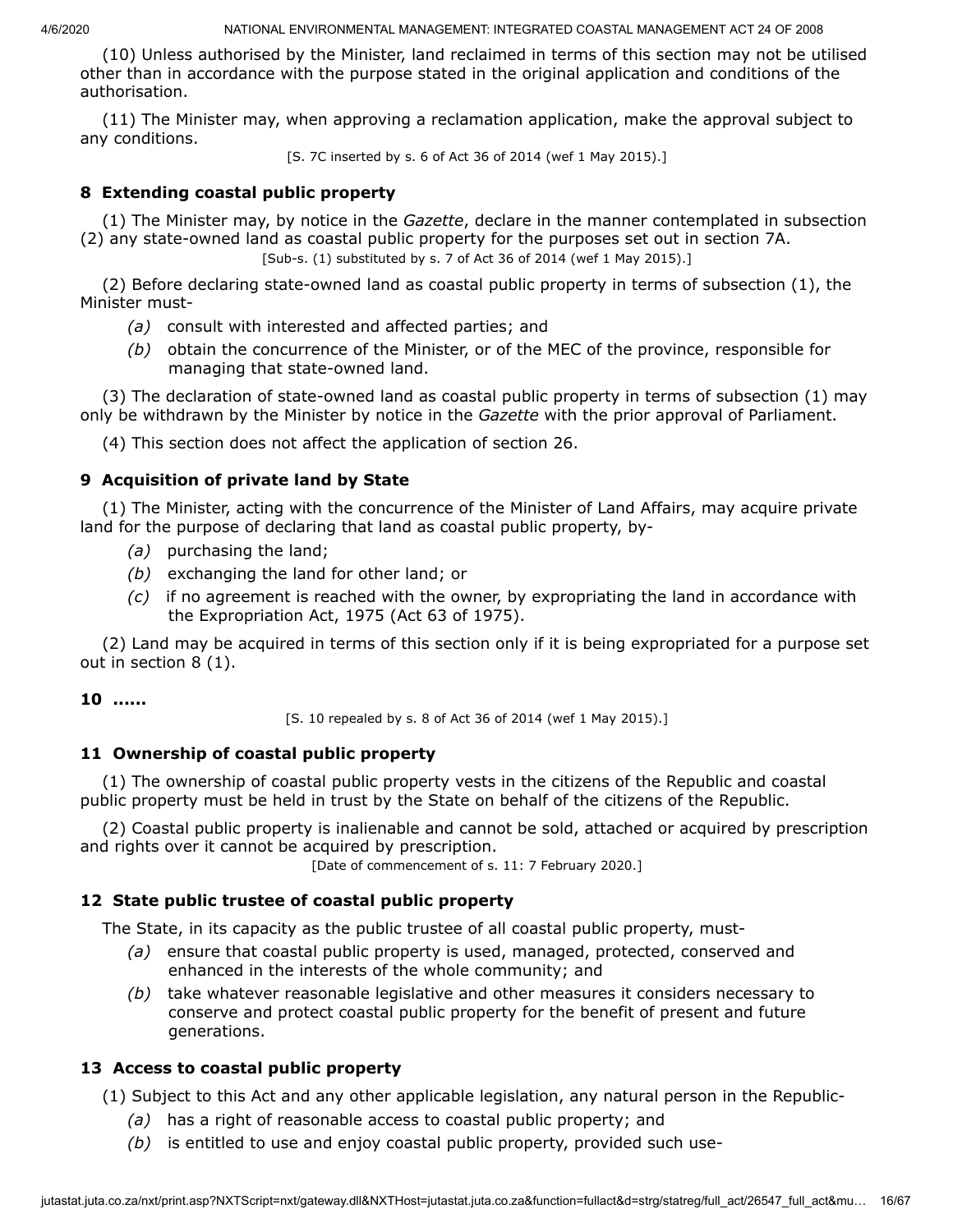- (i) does not adversely affect the rights of members of the public to use and enjoy the coastal public property;
- (ii) does not hinder the State in the performance of its duty to protect the environment; and
- (iii) does not cause an adverse effect.
- (1A) Subject to subsections (2) and (3), no person may prevent access to coastal public property. [Sub-s. (1A) inserted by s. 9 *(a)* of Act 36 of 2014 (wef 1 May 2015).]

(2) This section does not prevent prohibitions or restrictions on access to, or the use of, any part of coastal public property-

- *(a)* which is or forms part of a protected area;
- *(b)* to protect the environment, including biodiversity;
- *(c)* in the interests of the whole community;
- *(d)* in the interests of national security; or
- *(e)* in the national interest.

(3) *(a)* No access fee may be charged for access to coastal public property without the approval of the Minister.

*(b)* The Minister may by notice in the *Gazette* publish maximum fees for access to coastal public property or infrastructure located therein, payable by persons in general or a category of persons.

*(c)* Any person or organ of state may apply to the Minister to charge a fee in excess of the maximum published in terms of paragraph *(b)*.

*(d)* The provisions of paragraph *(a)* shall not apply to fees for the use of facilities or activities which are located on or in coastal public property.

[Sub-s. (3) substituted by s. 9 *(b)* of Act 36 of 2014 (wef 1 May 2015).]

(4) The Minister, before granting approval for the imposition of a fee, must require a public participation process in accordance with Part 5 of Chapter 6 to enable interested and affected parties to make representations.

(5) Subsections (3) and (4) do not apply to coastal public property-

- *(a)* for which a coastal use permit has been issued in terms of section 65; or
- *(b)* that is, or forms part of, a protected area, or a port or harbour. [Sub-s. (5) substituted by s. 9 *(c)* of Act 36 of 2014 (wef 1 May 2015).]

## **14 Position of high-water mark**

(1) No person may replace the high-water mark curvilinear boundary with a straight line boundary in terms of section 34 of the Land Survey Act.

[Sub-s. (1) substituted by s. 10 *(a)* of Act 36 of 2014 (wef 1 May 2015).]

 $(2)$  to  $(4)$  inclusive ......

[Sub-ss. (2) to (4) inclusive deleted by s. 10 *(b)* of Act 36 of 2014 (wef 1 May 2015).]

(5) If the high-water mark is landward of a straight line boundary of a coastal land unit when this Act took effect, or the high-water mark moves landward of a straight line boundary of a coastal land unit due to the erosion of the coast, sea-level rise or other causes, the owner of that coastal land unit-

- *(a)* loses ownership of any portion of that coastal land unit that is situated below the highwater mark to the extent that such land unit becomes coastal public property; and [Para. *(a)* substituted by s. 10 *(d)* of Act 36 of 2014 (wef 1 May 2015).]
- *(b)* is not entitled to compensation from the State for that loss of ownership,

unless the movement of the high-water mark was caused by an intentional or negligent act or omission by an organ of state and was a reasonably foreseeable consequence of that act or omission.

[Sub-s. (5) amended by s. 10 *(c)* of Act 36 of 2014 (wef 1 May 2015).]

(6) ......

[Sub-s. (6) deleted by s. 10 *(e)* of Act 36 of 2014 (wef 1 May 2015).]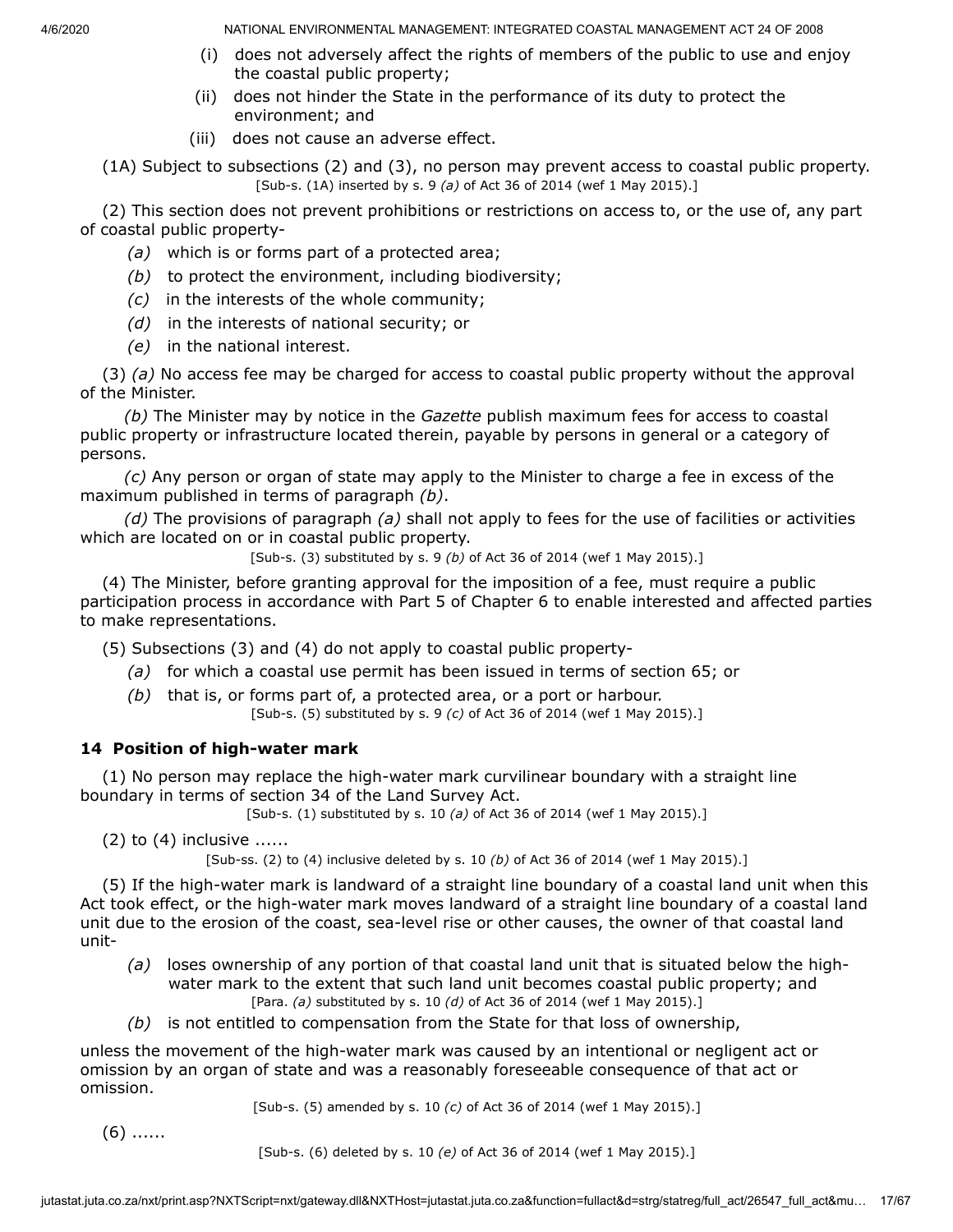### **15 Measures affecting erosion and accretion**

(1) No person, owner or occupier of land adjacent to the seashore or other coastal public property capable of erosion or accretion may require any organ of state or any other person to take measures to prevent the erosion or accretion of the seashore or such other coastal public property, or of land adjacent to coastal public property, unless the erosion is caused by an intentional act or omission of that organ of state or other person.

(2) No person may construct, maintain or extend any structure, or take other measures on coastal public property to prevent or promote erosion or accretion of the seashore except as provided for in this Act, the National Environmental Management Act or any other specific environmental management Act.

[Sub-s. (2) substituted by s. 11 of Act 36 of 2014 (wef 1 May 2015).]

### *Part 2 Coastal protection zone (ss 16-17)*

### **16 Composition of coastal protection zone**

(1) Subject to subsection (2) and section 26, the coastal protection zone consists of-

- *(a)* land falling within an area declared in terms of the Environment Conservation Act, 1989 (Act 73 of 1989), as a sensitive coastal area within which activities identified in terms of section 21 (1) of that Act may not be undertaken without an authorisation;
- *(b)* any part of the littoral active zone that is not coastal public property;
- *(c)* any coastal protected area, or part of such area, which is not coastal public property; [Para. *(c)* substituted by s. 12 *(b)* of Act 36 of 2014 (wef 1 May 2015).]
- *(d)* any land unit situated wholly or partially within one kilometre of the high- water mark which, when this Act came into force-
	- (i) was zoned for agricultural or undetermined use; or
	- (ii) was not zoned and was not part of a lawfully established township, urban area or other human settlement;
- *(e)* any land unit not referred to in paragraph *(d)* that is situated wholly or partially within 100 metres of the high-water mark;
- *(f)* any coastal wetland, lake, lagoon or dam which is situated wholly or partially within a land unit referred to in paragraph *(d)* (i) or *(e)*;
- *(f*A*)* the part of a river which is situated within a land unit referred to in paragraph *(d)* (i) or *(e)*;

[Para. *(f*A*)* inserted by s. 12 *(c)* of Act 36 of 2014 (wef 1 May 2015).]

- *(g)* any part of the seashore which is not coastal public property, including all privately owned land below the high-water mark;
- *(h)* any admiralty reserve which is not coastal public property; or
- *(i)* any land adjacent to an area referred to in paragraphs *(a)* to *(h)* that would be inundated by a 1:100 year flood or storm event.

[Para. *(i)* substituted by s. 12 *(d)* of Act 36 of 2014 (wef 1 May 2015).]

[Sub-s. (1) amended by s. 12 *(a)* of Act 36 of 2014 (wef 1 May 2015).]

(2) An area forming part of the coastal protection zone, except an area referred to in subsection (1) *(g)* or *(h)*, may be excised from the coastal protection zone in terms of section 26.

## **17 Purpose of coastal protection zone**

The coastal protection zone is established for enabling the use of land that is adjacent to coastal public property or that plays a significant role in a coastal ecosystem to be managed, regulated or restricted in order to-

- *(a)* protect the ecological integrity, natural character and the economic, social and aesthetic value of coastal public property;
- *(b)* avoid increasing the effect or severity of natural hazards in the coastal zone;
- *(c)* protect people, property and economic activities from risks arising from dynamic coastal processes, including the risk of sea-level rise;
- *(d)* maintain the natural functioning of the littoral active zone;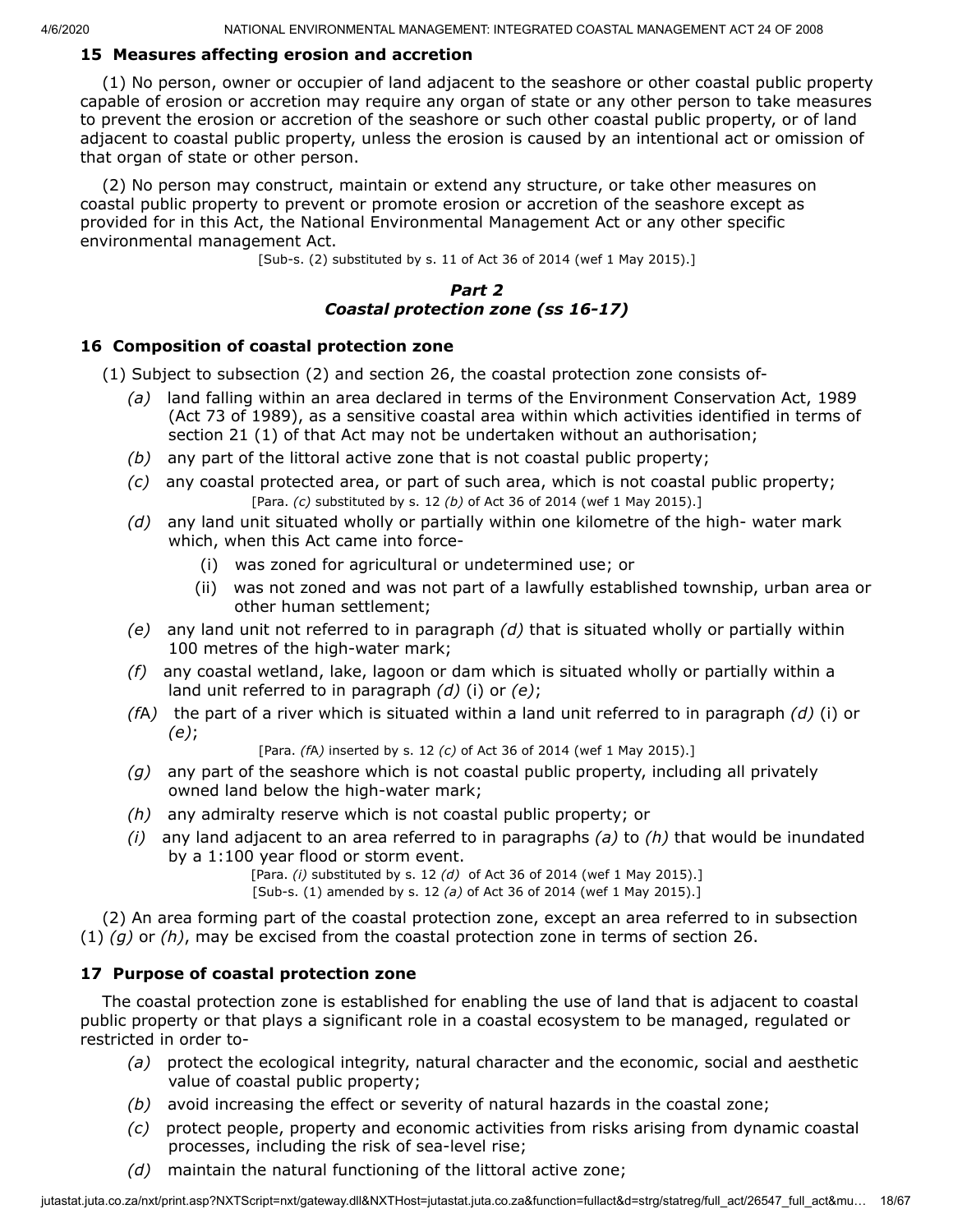- *(e)* maintain the productive capacity of the coastal zone by protecting the ecological integrity of the coastal environment; and
- *(f)* make land near the seashore available to organs of state and other authorised persons for-
	- (i) performing rescue operations; or
	- (ii) temporarily depositing objects and materials washed up by coastal waters. [Sub-para. (ii) substituted by s. 13 of Act 36 of 2014 (wef 1 May 2015).]

### *Part 3 Coastal access land (ss 18-20)*

## **18 Designation of coastal access land**

(1) Each municipality whose area includes coastal public property must within four years of the commencement of this Act, make a by-law that designates strips of land as coastal access land in order to secure public access to that coastal public property.

(2) Coastal access land designated in terms of subsection (1) is automatically subject to a public servitude in terms of which members of the public may use that land to gain access to coastal public property.

[Sub-s. (2) substituted by s. 14 *(a)* of Act 36 of 2014 (wef 1 May 2015).]

(3) A municipality must implement subsection (1) subject to-

- *(a)* the other provisions of this Act, including-
	- (i) any prohibitions or restrictions referred to in section 13 (2); and
	- (ii) the national and applicable provincial coastal management programmes; and
- *(b)* any other applicable national or provincial legislation.

(4) No land within a port or harbour, defence or other strategic facility may be designated as coastal access land without the consent of the Minister responsible for that facility.

[Sub-s. (4) substituted by s. 14 *(b)* of Act 36 of 2014 (wef 1 May 2015).]

(5) Subject to section 19, a municipality may, on its own initiative or in response to a request from an organ of state or any other interested and affected party, withdraw the designation of any land as coastal access land.

(6) If a municipality fails to designate strips of land as coastal access land in terms of subsection (1), the MEC, and failing the MEC, the Minister, may designate such access land by notice in the *Gazette*.

[Sub-s. (6) added by s. 14 *(c)* of Act 36 of 2014 (wef 1 May 2015).]

(7) The MEC may not take any measures under subsection (6) without first consulting the municipality and giving it a reasonable opportunity to make representations.

[Sub-s. (7) added by s. 14 *(c)* of Act 36 of 2014 (wef 1 May 2015).]

(8) The Minister may not take any measures under subsection (6) without first consulting the municipality and the relevant MEC and giving them a reasonable opportunity to make representations.

[Sub-s. (8) added by s. 14 *(c)* of Act 36 of 2014 (wef 1 May 2015).]

(9) Each municipality approving the rezoning, subdivision or development of a land unit within or abutting on coastal public property must ensure that adequate provision is made in the conditions of approval to secure public access to that coastal public property.

[Sub-s. (9) added by s. 14 *(c)* of Act 36 of 2014 (wef 1 May 2015).]

## **19 Process for designating and withdrawing designation of coastal access land**

Before designating land as coastal access land or withdrawing any such designation, a municipality, the MEC or Minister, as the case may be, must-

- *(a)* assess the potential environmental impacts of doing so;
- *(b)* consult with interested and affected parties in accordance with Part 5 of Chapter 6; and
- *(c)* give notice of the intended designation or withdrawal of the designation to the owner of the land.

[S. 19 amended by s. 15 of Act 36 of 2014 (wef 1 May 2015).]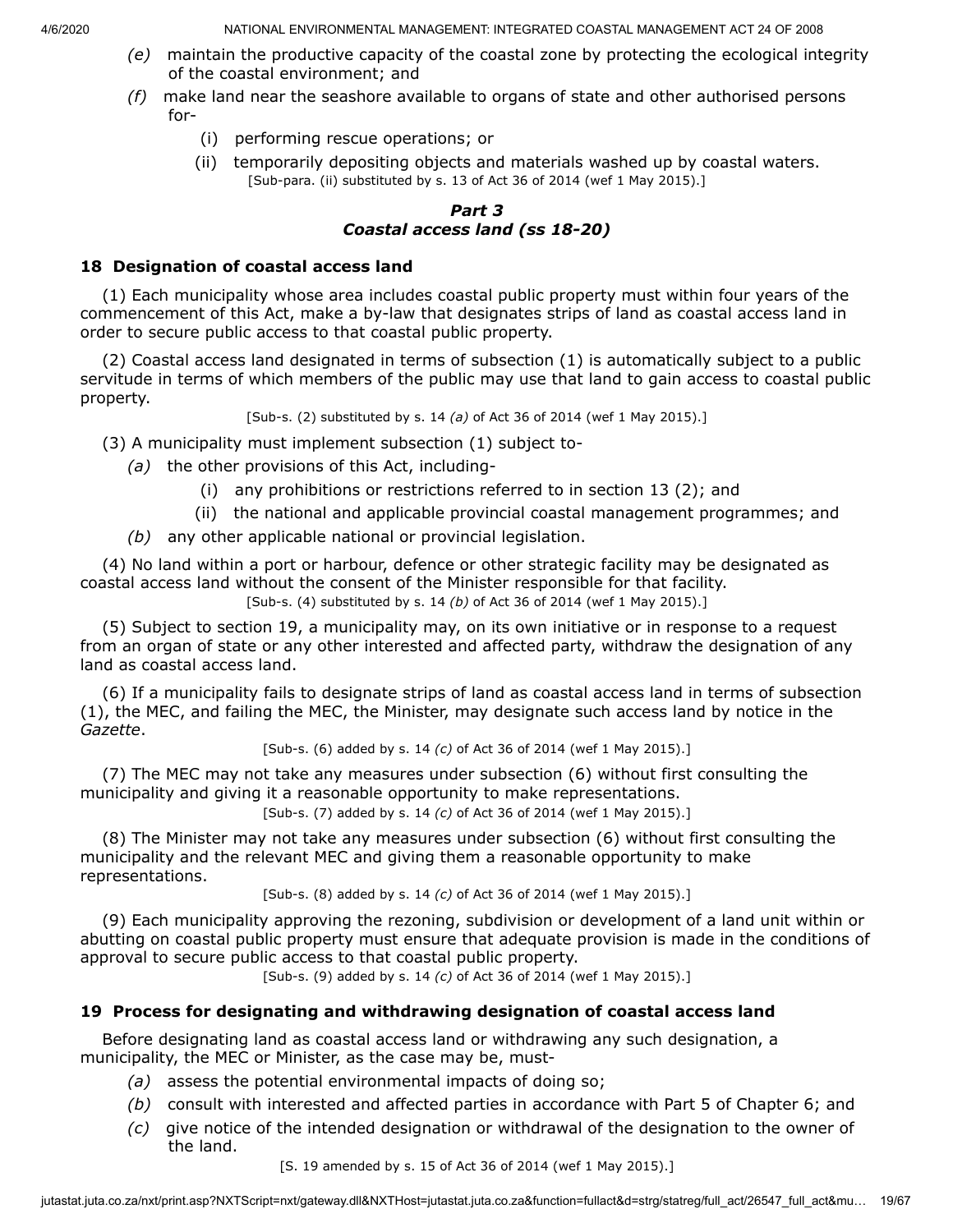### **20 Responsibilities of municipalities with regard to coastal access land**

(1) A municipality in whose area coastal access land falls, must-

- *(a)* signpost entry points to that coastal access land;
- *(b)* control the use of, and activities on, that land;
- *(c)* protect and enforce the rights of the public to use that land to gain access to coastal public property;
- *(d)* maintain that land so as to ensure that the public has access to the relevant coastal public property;
- *(e)* where appropriate and within its available resources, provide facilities that promote access to coastal public property, including parking areas, toilets, boardwalks and other amenities, taking into account the needs of physically disabled persons;
- *(f)* ensure that the provision and use of coastal access land and associated infrastructure do not cause adverse effects to the environment;
- *(g)* remove any public access servitude that is causing or contributing to adverse effects that the municipality is unable to prevent or to mitigate adequately;
- *(h)* describe or otherwise indicate all coastal access land in any municipal coastal management programme and in any municipal spatial development framework prepared in terms of the Municipal Systems Act;
- *(i)* perform any other actions that may be prescribed; and
- *(j)* report to the MEC within two years of this Act coming into force on the measures taken to implement this section.

(2) A municipality may make by-laws for the proper implementation of subsection (1).

#### *Part 4 Coastal waters (s 21)*

#### **21 Control and management of coastal waters**

An organ of state that is legally responsible for controlling or managing any activity on or in coastal waters, must control and manage that activity-

- *(a)* in the interests of the whole community; and
- *(b)* in accordance with the Republic's obligations under international law.

### *Part 5 Coastal protected areas (s 22)*

### **22 Excision of protected areas from coastal protection zone**

(1) Subject to section 87, the MEC may by notice in the *Gazette* declare that with effect from a specified date the whole or any part of a protected area that is not coastal public property, will not form part of the coastal protection zone.

(2) The MEC may only publish a notice referred to in subsection (1) after consultation with the management authority of the protected area, if he or she on reasonable grounds believes that doing so will not prejudice the effective management of the coastal zone.

(3) The Minister, after consultation with the relevant MEC, must exercise the powers and perform the functions granted to the MEC in this section, if such power relates to any part of an area that-

- *(a)* is a national protected area as defined in the Protected Areas Act;
- *(b)* straddles a coastal boundary between two provinces; or
- *(c)* extends up to, or straddles, the borders of the Republic.

[Sub-s. (3) added by s. 16 of Act 36 of 2014 (wef 1 May 2015).]

### *Part 6 Special management areas (ss 23-24)*

### **23 Declaration of special management areas**

(1) The Minister may, after consultation with the MEC, by notice in the *Gazette*-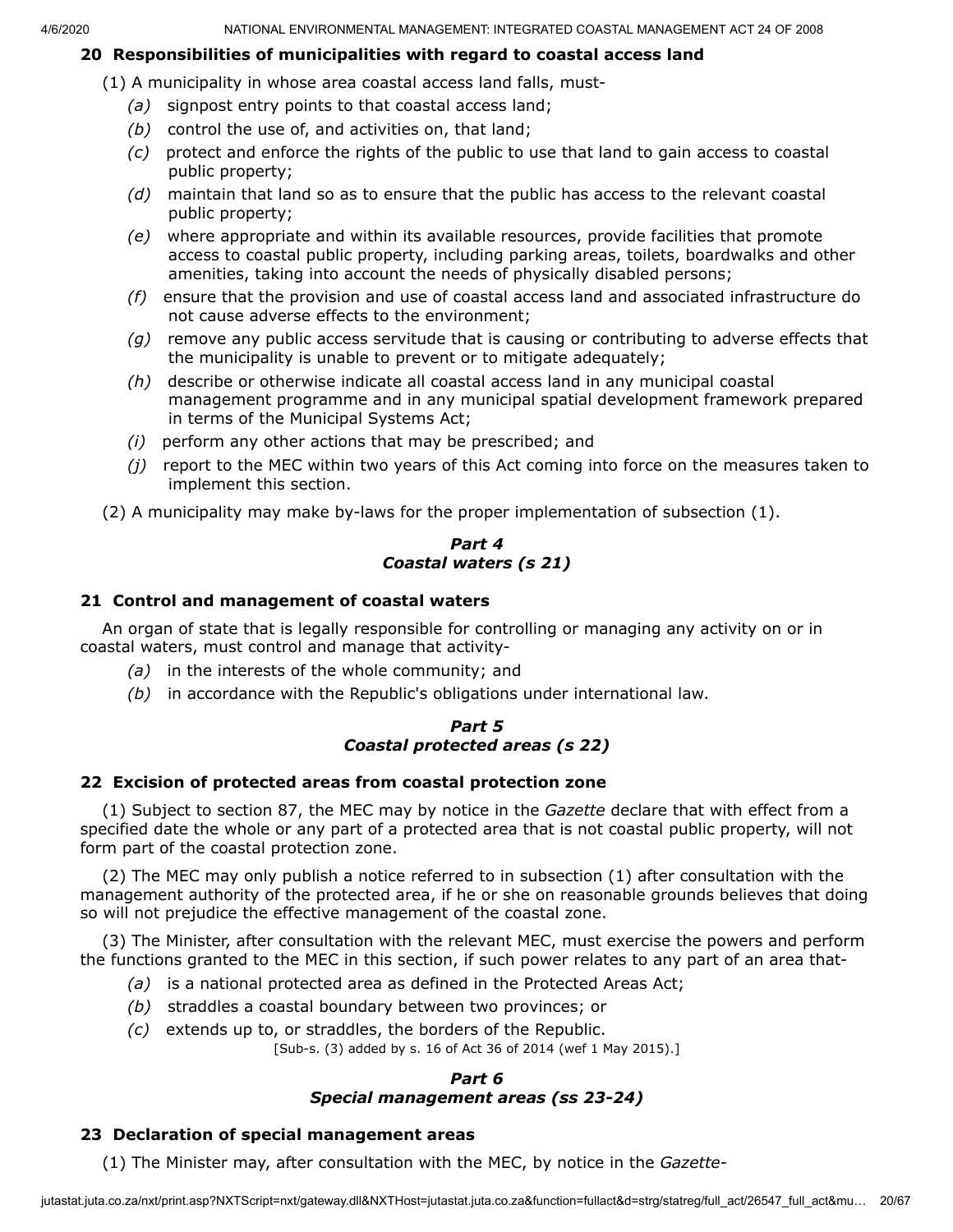- *(a)* declare an area that is wholly or partially within the coastal zone to be a special management area; or
- *(b)* withdraw or amend any declaration made in terms of paragraph *(a)*.

(2) Before declaring an area to be a special management area, the Minister must give interested and affected parties an opportunity to make representations in accordance with Part 5 of Chapter 6.

(3) An area may be declared as a special management area only if environmental, cultural or socio-economic conditions in that area require the introduction of measures which are necessary in order to more effectively-

- *(a)* attain the objectives of any coastal management programme in the area;
- *(b)* facilitate the management of coastal resources by a local community;
- *(c)* promote sustainable livelihoods for a local community; or
- *(d)* conserve, protect or enhance coastal ecosystems and biodiversity in the area.

(4) The Minister may prescribe specified activities which are prohibited in special management areas taking into account the purpose for which the special management area was declared.

### **24 Management of special management areas**

(1) The Minister may, by notice in the *Gazette*, appoint a manager for each special management area.

(2) The manager must have sufficient expertise and capacity to manage the special management area in a manner that will achieve the objectives for which it was established and may be-

- *(a)* a juristic person constituted for that purpose;
- *(b)* an organ of state;
- *(c)* a traditional council; or
- *(d)* any other person with appropriate expertise and capacity.

(3) Before authorising the manager to begin managing the special management area, the Minister must make regulations that-

- *(a)* define the duties and powers of the manager; and
- *(b)* prescribe rules to facilitate the achievement of the objectives for which the special management area was declared.

#### *Part 7 Coastal management lines (s 25)*

[Heading substituted by s. 17 of Act 36 of 2014 (wef 1 May 2015).]

## **25 Establishment of coastal management lines**

(1) An MEC must by notice in the *Gazette* establish or change coastal management lines-

- *(a)* to protect coastal public property, private property and public safety;
- *(b)* to protect the coastal protection zone;
- *(c)* to preserve the aesthetic values of the coastal zone; or
- *(d)* for any other reason consistent with the objectives of this Act.

(1A) An MEC may, in regulations published in the *Gazette*, prohibit or restrict the building, erection, alteration or extension of structures that are wholly or partially seaward of a coastal management line.

(1B) When establishing coastal management lines in terms of subsection (1), the MEC must consider the location of immovable property and the ownership and zonation of vacant land.

(2) Before making or amending a notice referred to in subsection (1), or making the regulations referred to in subsection (1A), the MEC must-

- *(a)* consult with any local municipality within whose area of jurisdiction the coastal management line is, or will be, situated; and
- *(b)* give interested and affected parties an opportunity to make representations in accordance with Part 5 of Chapter 6.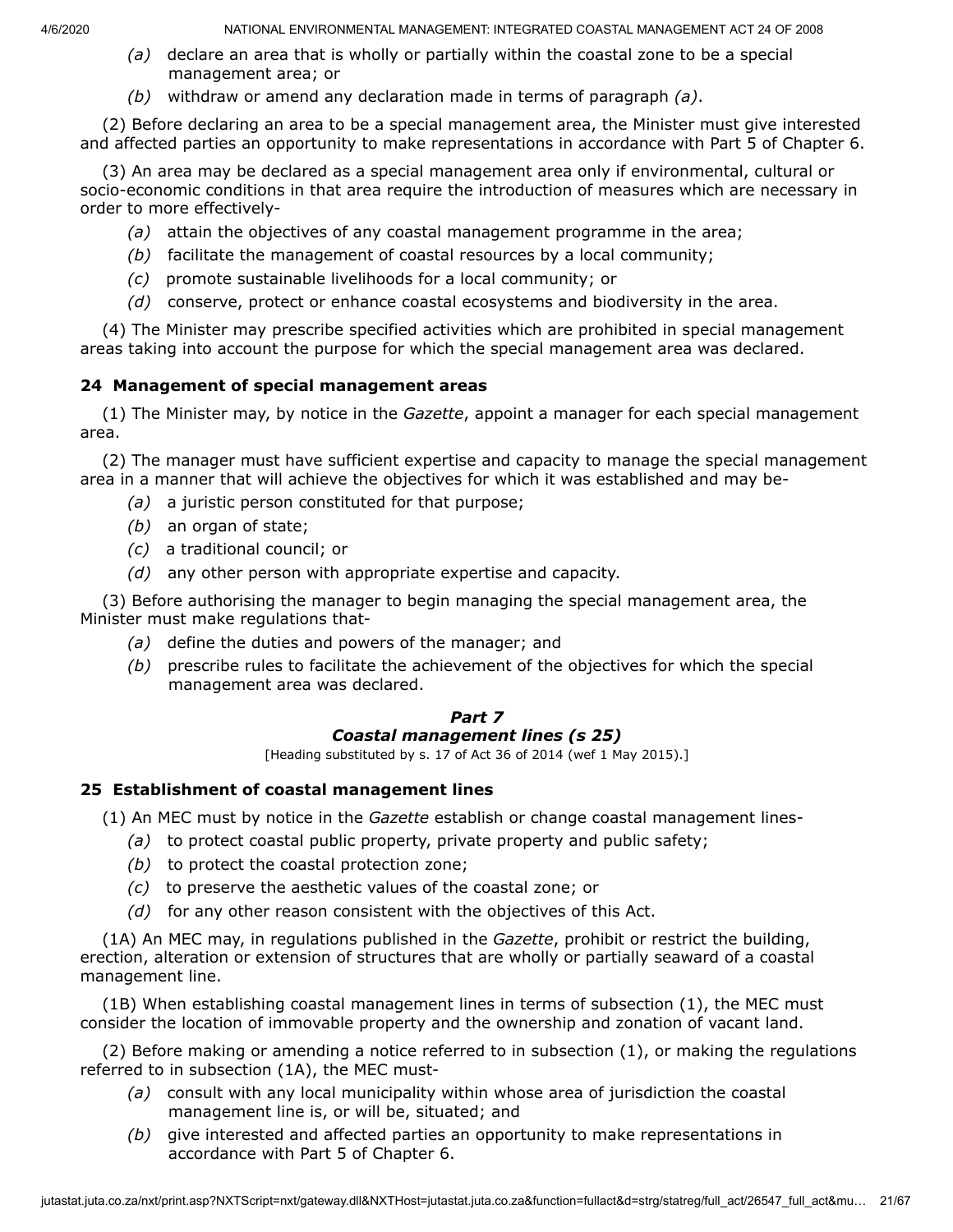(3) A local municipality within whose area of jurisdiction a coastal management line has been established must delineate the coastal management line on a map or maps that form part of its zoning scheme in order to enable the public to determine the position of the coastal management line in relation to existing cadastral boundaries.

(4) A coastal management line may be situated wholly or partially outside the coastal zone.

(5) The Minister, after consultation with the relevant MEC, must exercise the powers and perform the functions granted to the MEC in this section, if such power relates to any part of an area that-

- *(a)* is a national protected area as defined in the Protected Areas Act;
- *(b)* straddles a coastal boundary between two provinces; or
- *(c)* extends up to, or straddles, the borders of the Republic.
	- [S. 25 substituted by s. 18 of Act 36 of 2014 (wef 1 May 2015).]

### **CHAPTER 3 BOUNDARIES OF COASTAL AREAS (ss 26-32)**

### **26 Determination and adjustment of coastal boundaries**

(1) The coastal boundaries of-

- *(a)* coastal public property may be determined or adjusted by the Minister in accordance with section 27 by notice in the *Gazette*;
- *(b)* the coastal protection zone may be determined or adjusted by the MEC in accordance with section 28 by notice in the *Gazette*;
- *(c)* a special management area may be determined or adjusted by the Minister in accordance with section 23 by notice in the *Gazette*; and
- *(d)* coastal access land may be determined or adjusted by the municipality in accordance with section 29 by notice in the *Gazette*.

(2) The power of the Minister to determine or adjust the inland coastal boundary of coastal public property in terms of section 27, includes the power to make any consequential change to an adjoining coastal boundary of the coastal protection zone or coastal access land.

- (3) The coastal boundaries referred to in subsection (1) may be determined or adjusted if-
	- *(a)* that coastal boundary-
		- (i) is uncertain or undefined;
		- (ii) is subject to disputing claims; or
		- (iii) has shifted due to natural or artificial processes; or
	- *(b)* the Minister, MEC or municipality concerned on reasonable grounds believes that the objects of this Act will be achieved more effectively by doing so.

(4) When determining or adjusting a coastal boundary in terms of subsection (1), the Minister, MEC or municipality in question must-

- *(a)* give interested and affected parties an opportunity to make representations in accordance with Part 5 of Chapter 6;
- *(b)* take into account-
	- (i) any representations made by interested and affected parties;
	- (ii) the interests of any affected local community;
	- (iii) any applicable coastal management programme; and
- *(c)* comply with any other requirements that may be prescribed.

(5) If the Minister or MEC determines or adjusts any coastal boundary under this section, he or she must immediately inform any municipality within whose area of jurisdiction the coastal boundary is situated to enable the municipality to reflect that coastal boundary on its zoning maps in accordance with section 31.

(6) The Minister, after consultation with the relevant MEC, must exercise the powers and perform the functions granted to the MEC in subsection (1) *(b)* if such power relates to any part of an area that-

*(a)* is a national protected area as defined in the Protected Areas Act;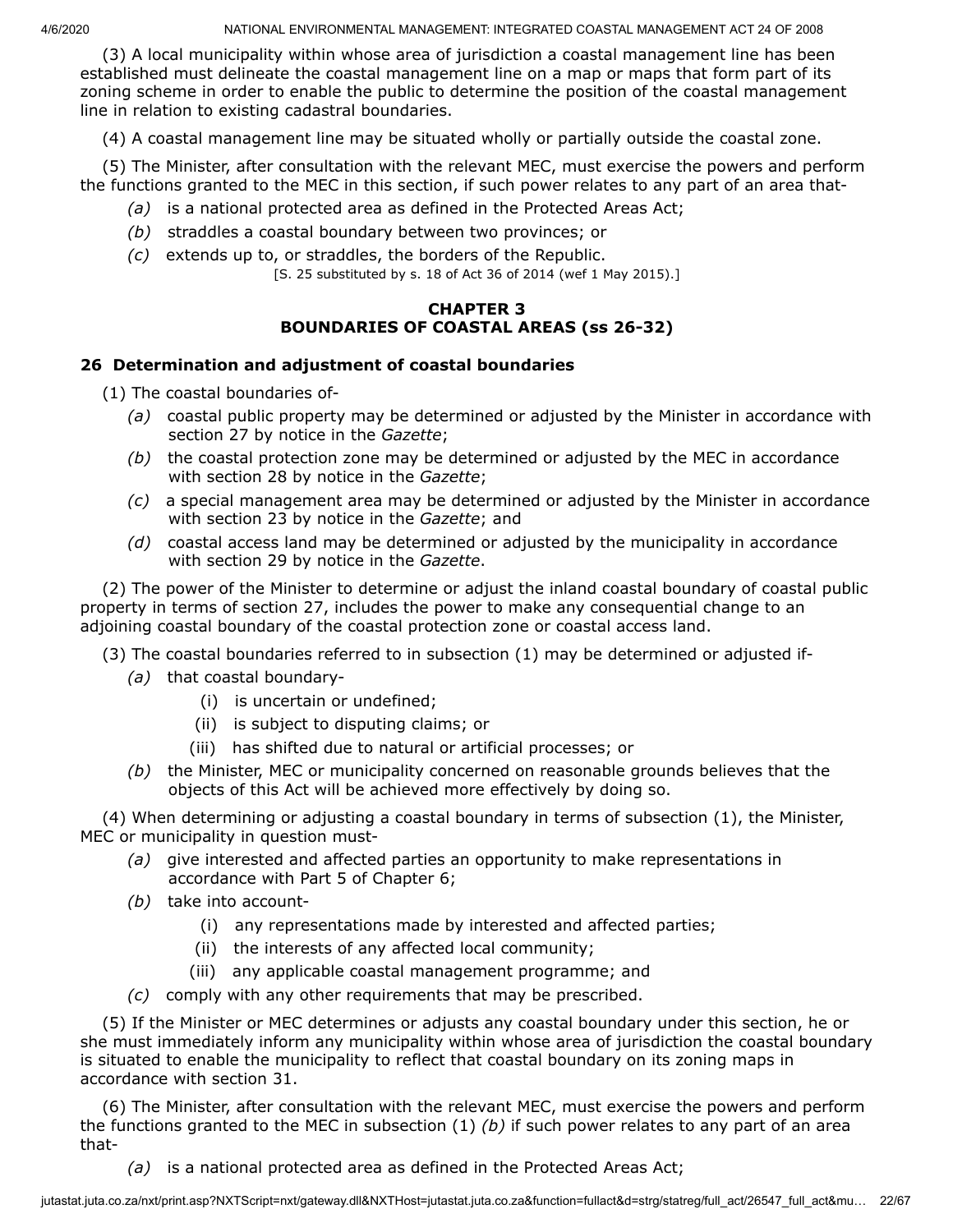- *(b)* straddles a coastal boundary between two provinces; or
- *(c)* extends up to, or straddles, the borders of the Republic.
	- [Sub-s. (6) added by s. 19 of Act 36 of 2014 (wef 1 May 2015).]

### **27 Determining and adjusting coastal boundary of coastal public property**

When determining or adjusting the inland coastal boundary of coastal public property, the Minister must take into account-

- *(a)* the dynamic nature of the shoreline;
- *(b)* the need to make appropriate allowance for-
	- (i) the periodic natural movements in the high-water mark; and
	- (ii) the erosion and accretion of the seashore;
- *(c)* the importance of ensuring the natural functioning of dynamic coastal processes and of extending the coastal boundaries of coastal public property to include the littoral active zone and sensitive coastal ecosystems, including coastal wetlands;
- *(d)* the potential effects of projected rises in sea-level;
- *(d*A*)* any anthropogenic influences on dynamic coastal processes; and
- *(e)* any other factor that may be prescribed.

[S. 27 substituted by s. 20 of Act 36 of 2014 (wef 1 May 2015).]

### **28 Determining and adjusting coastal boundaries of coastal protection zone**

(1) The MEC may not determine or adjust the coastal boundaries of the coastal protection zone in a manner that changes the coastal boundaries of coastal public property.

(2) The MEC may include land that is not adjacent to coastal public property in the coastal protection zone.

(3) When determining or adjusting the coastal boundary of the coastal protection zone the MEC must take into account-

- *(a)* the purpose for which the coastal protection zone is established;
- *(b)* the importance for coastal management to incorporate into the coastal protection zone land inland of the high-water mark that is not coastal public property but that should be maintained in, or restored to, a natural or semi-natural state;
- *(c)* the need to avoid risks posed by natural hazards to people, biodiversity, coastal public property and private property;
- *(d)* the potential for the number and severity of natural disasters to increase due to the effects of global climate change and other impacts on the environment, and the importance of taking preventive measures to address these threats;
- *(e)* the importance of allowing for the movement of the position of the high water mark over time and of protecting the inland coastal boundary of coastal public property by demarcating a continuous strip of land adjacent to it; and
- *(f)* any other factor that may be prescribed.

(4) The Minister, after consultation with the relevant MEC, must exercise the powers and perform the functions granted to the MEC in subsections (2) and (3), if such power relates to any part of an area that-

- *(a)* is a national protected area as defined in the Protected Areas Act;
- *(b)* straddles a coastal boundary between two provinces; or
- *(c)* extends up to, or straddles, the borders of the Republic. [Sub-s. (4) added by s. 21 of Act 36 of 2014 (wef 1 May 2015).]

## **29 Determining and adjusting coastal boundaries of coastal access land**

When determining or adjusting a coastal boundary of coastal access land a municipality must take into account-

- *(a)* the kind of public access required, and whether it is for-
	- (i) pedestrians;
	- (ii) vehicles;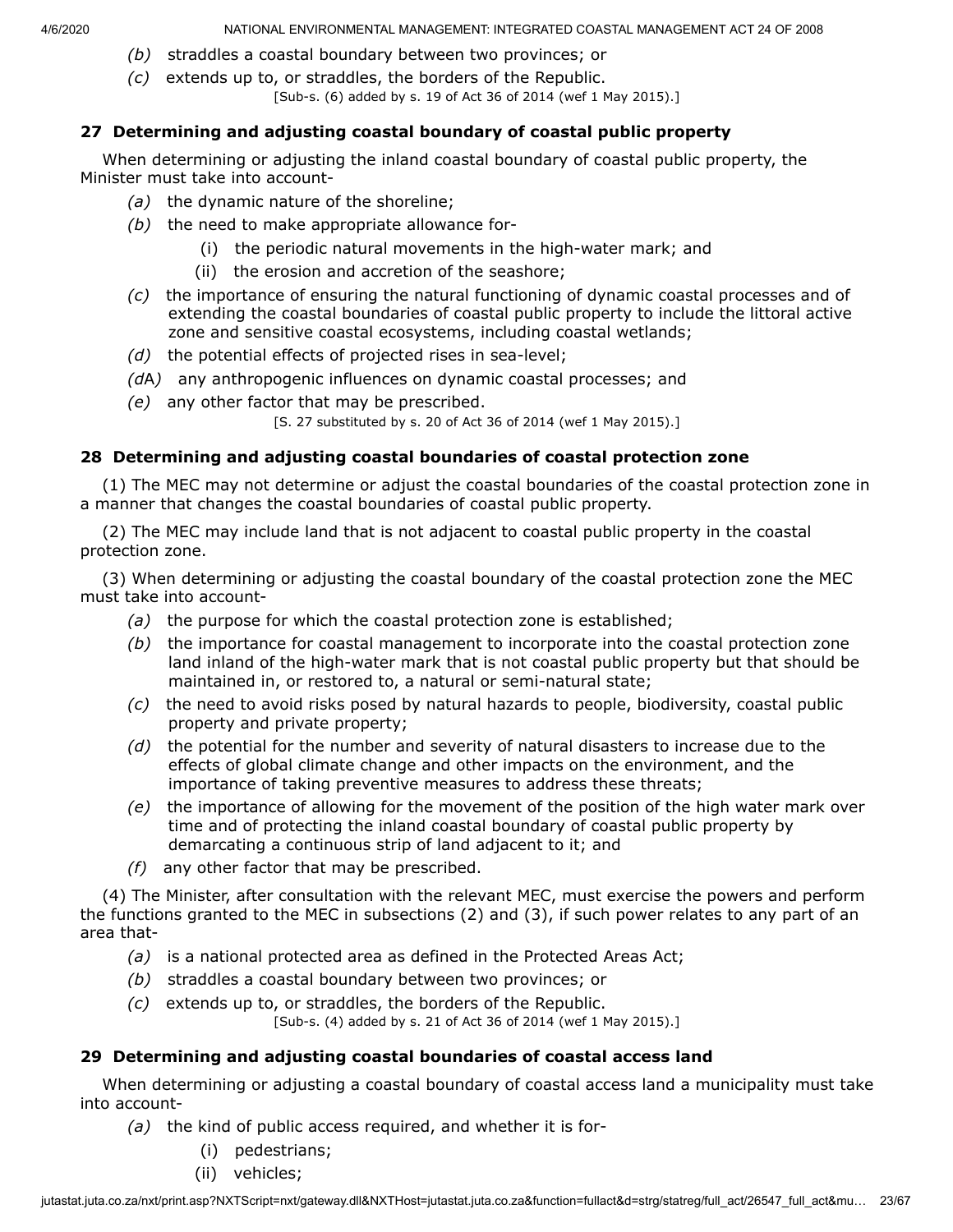- (iii) vessels; or
- (iv) any other kind of access;
- *(b)* any potential adverse effects that public access may cause, including those caused by-
	- (i) associated infrastructure;
	- (ii) vehicles, vessels or other conveyances; and
	- (iii) increased numbers of people;
- *(c)* the need for parking, recreational and ablution facilities;
- *(d)* any existing rights of way, public servitudes or customary means of gaining access to the seashore and coastal waters;
- *(e)* the need to protect any coastal protected areas; and
- *(f)* the importance of not restricting the rights of land owners unreasonably.

#### **30 Entry onto land**

(1) The Minister, an MEC or a municipality may, for the purpose of determining or adjusting a coastal boundary in terms of section 26, authorise any person to enter at any reasonable time, after reasonable notice to the owner or occupier of land or premises, other than residential premises, without a warrant, to-

- *(a)* conduct any survey;
- *(b)* gather data;
- *(c)* undertake an environmental assessment;
- *(d)* erect a beacon; or
- *(e)* take any other steps that may be necessary under this section.

(2) Any person authorised in terms of subsection (1) to enter land or premises must on demand by any person, produce proof of his or her identity and authority to enter such land or premises.

(3) Where the owner of any land or premises has refused entrance or cannot be found, the Minister, an MEC or a municipality may apply to the High Court for an appropriate order.

(4) The Minister, an MEC or a municipality must compensate the owner for any damage, or repair any damage, arising from any act performed or carried out on the land or premises in the exercise of any power conferred in terms of this section.

### **31 Marking coastal boundaries on zoning maps**

If the Minister, an MEC or a municipality determines or adjusts a coastal boundary in accordance with section 26, a local municipality within whose area of jurisdiction the coastal boundary is situated must delineate that coastal boundary on a map or maps that form part of its zoning scheme in order to enable the public to determine the position of the coastal boundary in relation to existing cadastral boundaries.

#### **32 Endorsements by Registrar of Deeds**

(1) The Minister, an MEC or a municipality, as may be appropriate, must notify the relevant Registrar of Deeds in writing whenever a coastal boundary has been determined or adjusted in terms of section 26 (1) or an area or land has been demarcated in terms of section 26 (2).

(2) The notification to the relevant Registrar of Deeds must-

- *(a)* include a description of the land involved; or
- *(b)* be accompanied by a diagram as defined in section 1 of the Land Survey Act, 1997 (Act 8 of 1997), of the land involved which is signed by a land surveyor.

(3) On receipt of the notification contemplated in subsection (2), the relevant Registrar of Deeds must in accordance with section 3 (1) *(w)* of the Deeds Registries Act, 1937 (Act 47 of 1937), make a note in the relevant register of the determination or adjustment of a coastal boundary or a demarcation.

### **CHAPTER 4 ESTUARIES (ss 33-34)**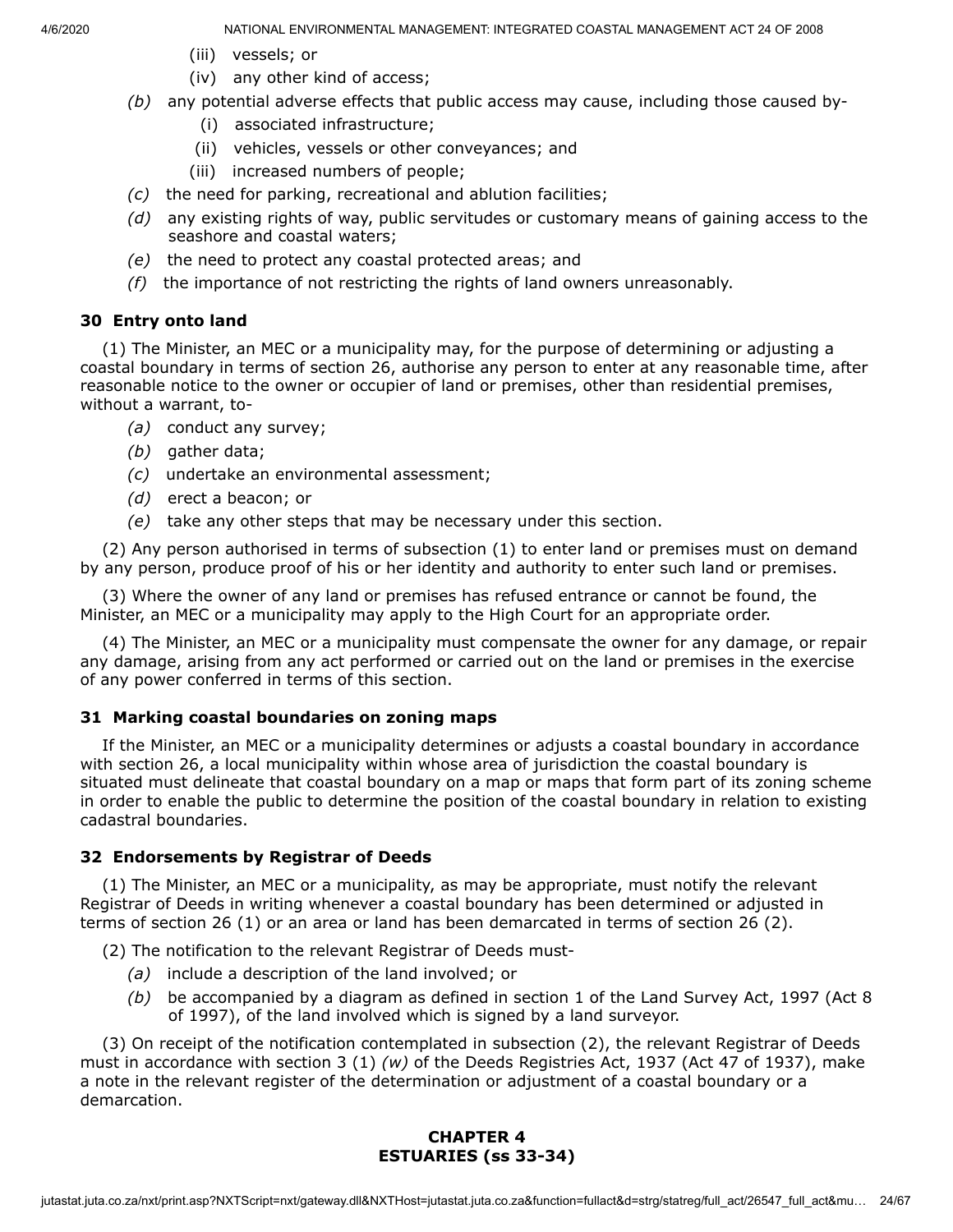## **33 National estuarine management protocol**

(1) Estuaries within the Republic must be managed in a co-ordinated and efficient manner and in accordance with a national estuarine management protocol.

(2) The Minister, with the concurrence of the Minister responsible for water affairs, must within four years of the commencement of this Act publish by notice in the *Gazette* a national estuarine management protocol.

[Sub-s. (2) substituted by s. 22 of Act 36 of 2014 (wef 1 May 2015).]

(3) The national estuarine management protocol must-

- *(a)* determine a strategic vision and objectives for achieving effective integrated management of estuaries;
- *(b)* set standards for the management of estuaries;
- *(c)* establish procedures or give guidance regarding how estuaries must be managed and how the management responsibilities are to be exercised by different organs of state and other parties;
- *(d)* establish minimum requirements for estuarine management plans;
- *(e)* identify who must prepare estuarine management plans and the process to be followed in doing so;
- *(f)* specify the process for reviewing estuarine management plans to ensure that they comply with the requirements of this Act; and
- *(g)* be published for public comment in accordance with the procedure set out in Part 5 of Chapter 6.

### **34 Estuarine management plan**

(1) The responsible body contemplated in section 33 (3) *(e)* who develops an estuarine management plan must-

- *(a)* follow a public participation process in accordance with Part 5 of Chapter 6;
- *(b)* ensure that the estuarine management plan and the process by which it is developed are consistent with-
	- (i) the national estuarine management protocol; and
	- (ii) the national coastal management programme and with the applicable provincial coastal management programme and municipal coastal management programme referred to in Parts 1, 2 and 3 of Chapter 6;
- *(c)* if applicable, ensure that relevant legislation is enacted to implement an estuarine management plan; and

[Para. *(c)* added by s. 23 *(b)* of Act 36 of 2014 (wef 1 May 2015).]

*(d)* submit an annual report to the Minister on the implementation of the estuarine management plan, the legislation and any other matter which the Minister may prescribe. [Para. *(d)* added by s. 23 *(b)* of Act 36 of 2014 (wef 1 May 2015).]

(2) An estuarine management plan may form an integral part of a provincial coastal management programme or a municipal coastal management programme.

(3) The report referred to in subsection (1) *(d)* must be tabled in Parliament annually. [Sub-s. (3) added by s. 23 *(c)* of Act 36 of 2014 (wef 1 May 2015).]

## **CHAPTER 5 INSTITUTIONAL ARRANGEMENTS (ss 35-43)**

#### *Part 1 National Coastal Committee (ss 35-37)*

### **35 Establishment and functions of National Coastal Committee**

(1) The Minister must by notice in the *Gazette* establish a National Coastal Committee and determine its powers.

(2) The Department must provide administrative support to the National Coastal Committee.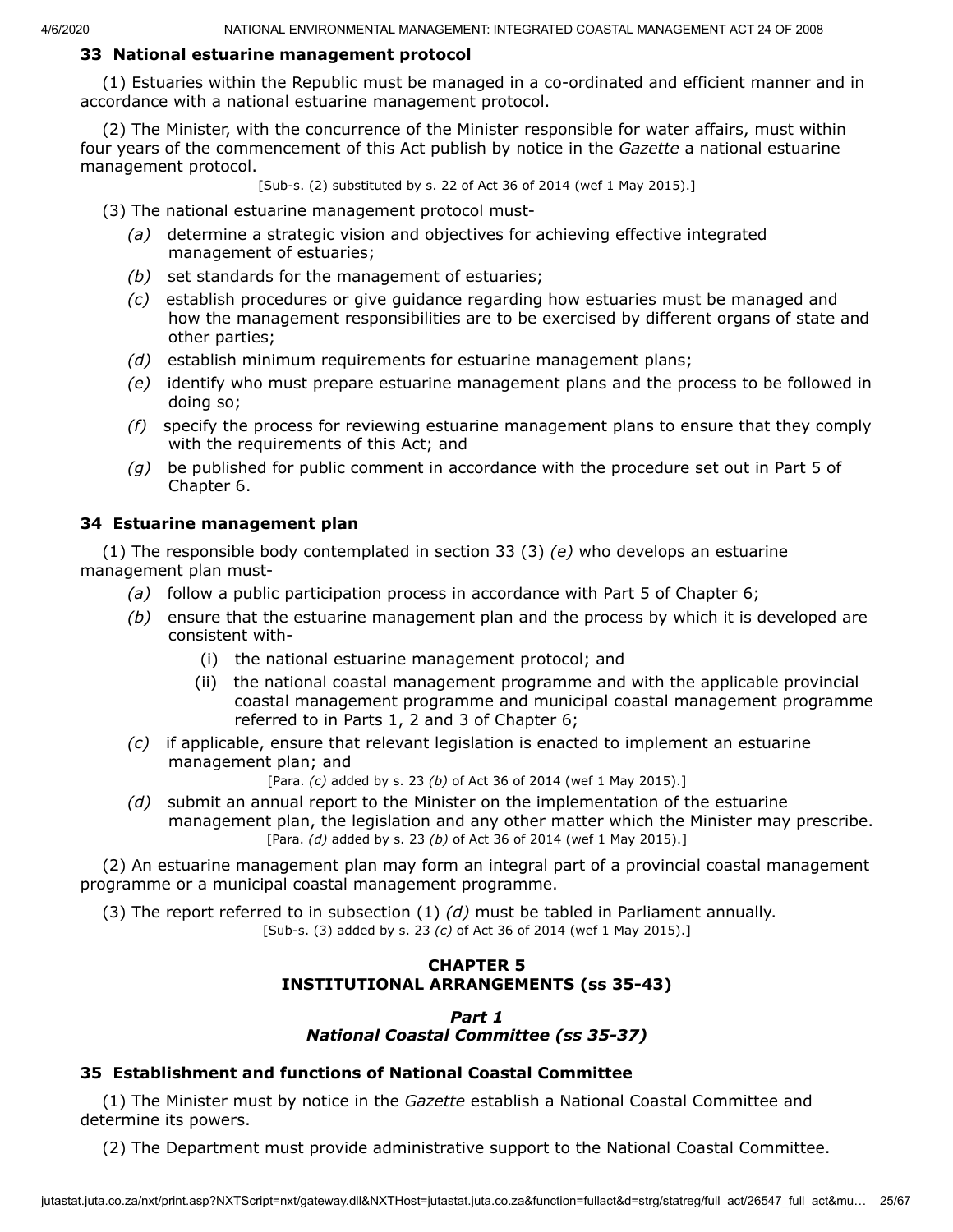(3) The National Coastal Committee must promote integrated coastal management in the Republic and effective co-operative governance by co-ordinating the effective implementation of this Act and of the national coastal management programme, and in particular must-

- *(a)* promote integrated coastal management-
	- (i) within each sphere of government;
	- (ii) between different spheres of government; and
	- (iii) between organs of state and other parties concerned with coastal management;
- *(b)* promote the integration of coastal management concerns and objectives into-
	- (i) those environmental implementation plans and environmental management plans referred to in Chapter 3 of the National Environmental Management Act to which they are relevant;
	- (ii) national, provincial and municipal development policies, plans and strategies;
	- (iii) other plans, programmes and policies of organs of state whose activities may create adverse effects on the coastal environment; and
- *(c)* perform any function delegated to it.

(4) The National Coastal Committee must report to the Minister annually on the matters in subsection (3) and that report must be tabled in Parliament.

```
[Sub-s. (4) added by s. 24 of Act 36 of 2014 (wef 1 May 2015).]
```
### **36 Composition of National Coastal Committee**

(1) The Minister appoints the members of the National Coastal Committee.

(1A) The Minister must designate an official from the Department as the Chairperson of the National Coastal Committee.

[Sub-s. (1A) inserted by s. 25 *(a)* of Act 36 of 2014 (wef 1 May 2015).]

(2) The persons to be appointed in terms of subsections (1) and (1A) must, by virtue of the office that they hold or their expertise, be able to assist the National Coastal Committee in fulfilling its functions.

[Sub-s. (2) substituted by s. 25 *(b)* of the Act 36 of 2014 (wef 1 May 2015).]

(2A) The Minister must appoint permanent members on the National Coastal Committee which must include but is not limited to-

- *(a)* a representative from each Provincial Coastal Committee;
- *(b)* representatives of national government departments which play a significant role in undertaking or regulating activities that may have an adverse effect on the coastal environment; and
- *(c)* one or more members representing the management authorities of coastal protected areas.

[Sub-s. (2A) inserted by s. 25 *(c)* of the Act 36 of 2014 (wef 1 May 2015).]

(2B) The Committee may, when required invite other persons to participate in the National Coastal Committee which may include-

- *(a)* a representative of a national government department which is not a permanent member;
- *(b)* a representative of a municipality that is affected by issues under consideration by the National Coastal Committee;
- *(c)* persons with expertise in fields relevant to coastal management and coastal ecosystems; and
- *(d)* any other person who may assist the National Coastal Committee in fulfilling its functions.

[Sub-s. (2B) inserted by s. 25 *(c)* of the Act 36 of 2014 (wef 1 May 2015).]

- (3) The Minister may, on the basis of the criteria referred to in subsection (2), appoint-
	- *(a)* an alternate member for any member of the National Coastal Committee; and
	- *(b)* a replacement for any member who vacates his or her office.
- $(4)$  ......

[Sub-s. (4) deleted by s. 25 *(d)* of Act 36 of 2014 (wef 1 May 2015).]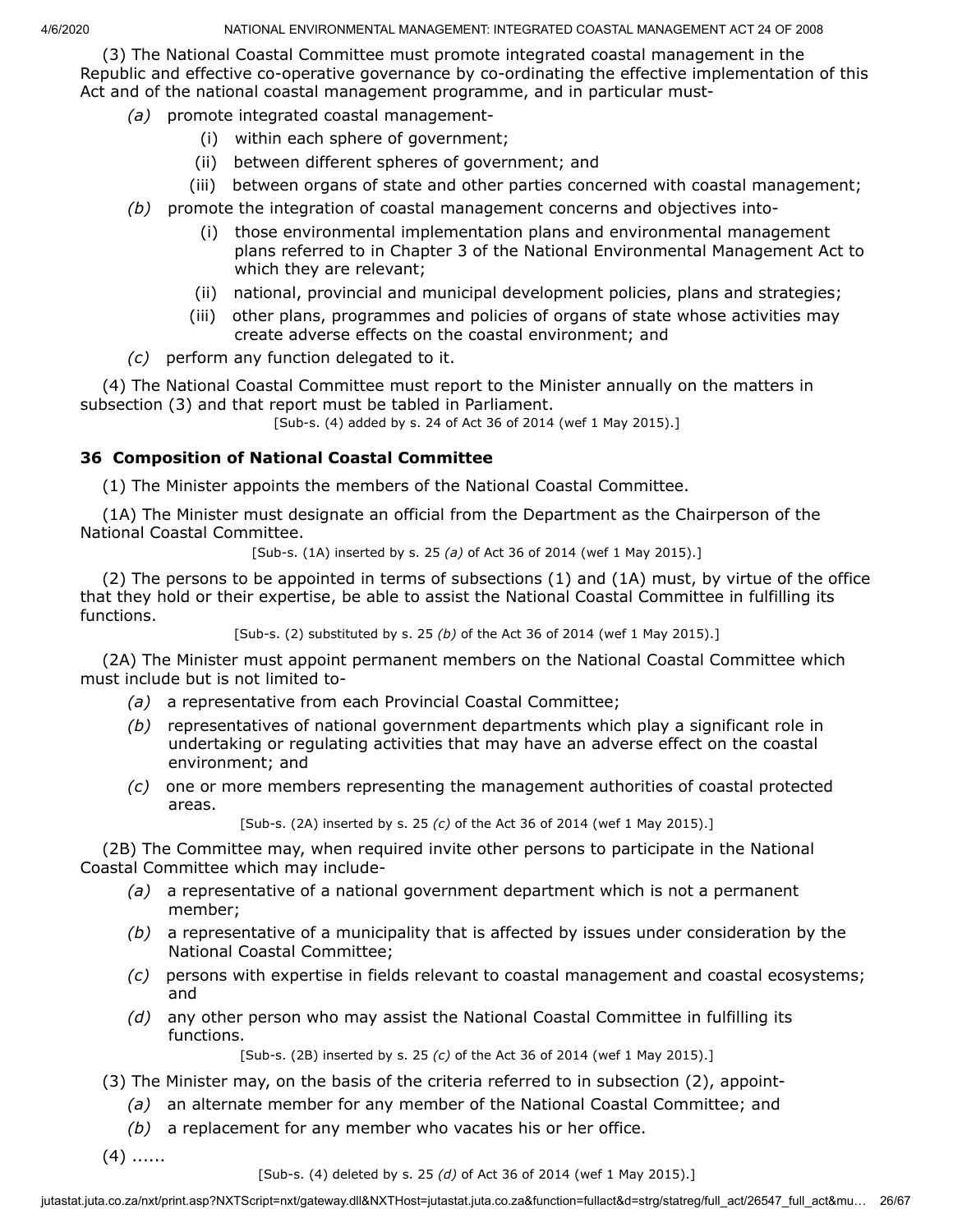## **37 Vacation of office and termination of membership**

(1) A member of the National Coastal Committee vacates office if he or she tenders his or her resignation.

[Sub-s. (1) substituted by s. 26 of Act 36 of 2014 (wef 1 May 2015).]

(2) The Minister may terminate membership of a member of the National Coastal Committee where-

- *(a)* that member fails to perform the duties of a member as required in terms of this Act;
- *(b)* that member obstructs or impedes the National Coastal Committee in the performance of its functions in terms of this Act;
- *(c)* that member brings the National Coastal Committee into disrepute; or
- *(d)* such termination is in the interest of the public.

#### *Part 2 Provincial lead agencies (s 38)*

### **38 Designation and functions of provincial lead agency**

(1) The Premier of each coastal province must, within two months of the commencement of this Act, designate a provincial organ of state to function as the lead agency for coastal management in the province and must ensure that there is at all times a lead agency for coastal management in the province which is responsible to the MEC.

(2) Each provincial lead agency must, within the province-

- *(a)* co-ordinate the implementation of the provincial coastal management programme referred to in Part 2 of Chapter 6;
- *(b)* monitor coastal management in the province to ensure that it is undertaken in an integrated, effective and efficient manner and in accordance with the objects of this Act;
- *(c)* monitor the state of the environment in the coastal zone and relevant trends affecting that environment, and identify provincial priority issues;
- *(d)* co-ordinate the preparation of a provincial state of the coast report required by section 93 (2);
- *(e)* provide logistical and administrative support to the Provincial Coastal Committee established in accordance with section 39;
- *(f)* review reports that relate to determinations and adjustments under Chapter 3 or that concern policies that may impact on the coastal zone;
- *(g)* promote, in collaboration with other appropriate bodies and organisations, training, education and public awareness programmes relating to the protection, conservation and enhancement of the coastal environment and the sustainable use of coastal resources;
- *(h)* take all reasonably practical measures to monitor compliance with, and to enforce, this Act, either alone or in co-operation with other enforcement agencies; and
- *(i)* perform any other functions assigned to it by the Minister or the MEC under this Act.

(3) The Premier may assign any of the functions referred to in subsection (2) to any organ of state other than the lead agency in the province.

[Sub-s. (3) substituted by s. 27 of Act 36 of 2014 (wef 1 May 2015).]

### *Part 3 Provincial Coastal Committees (ss 39-41)*

## **39 Establishment and functions of Provincial Coastal Committees**

(1) Each MEC must within 12 months of the commencement of this Act establish a Provincial Coastal Committee for the province.

(2) A Provincial Coastal Committee must-

- *(a)* promote integrated coastal management in the province and the co-ordinated and effective implementation of this Act and the provincial coastal management programme;
- *(b)* advise the MEC, the provincial lead agency and the National Coastal Committee on matters concerning coastal management in the province;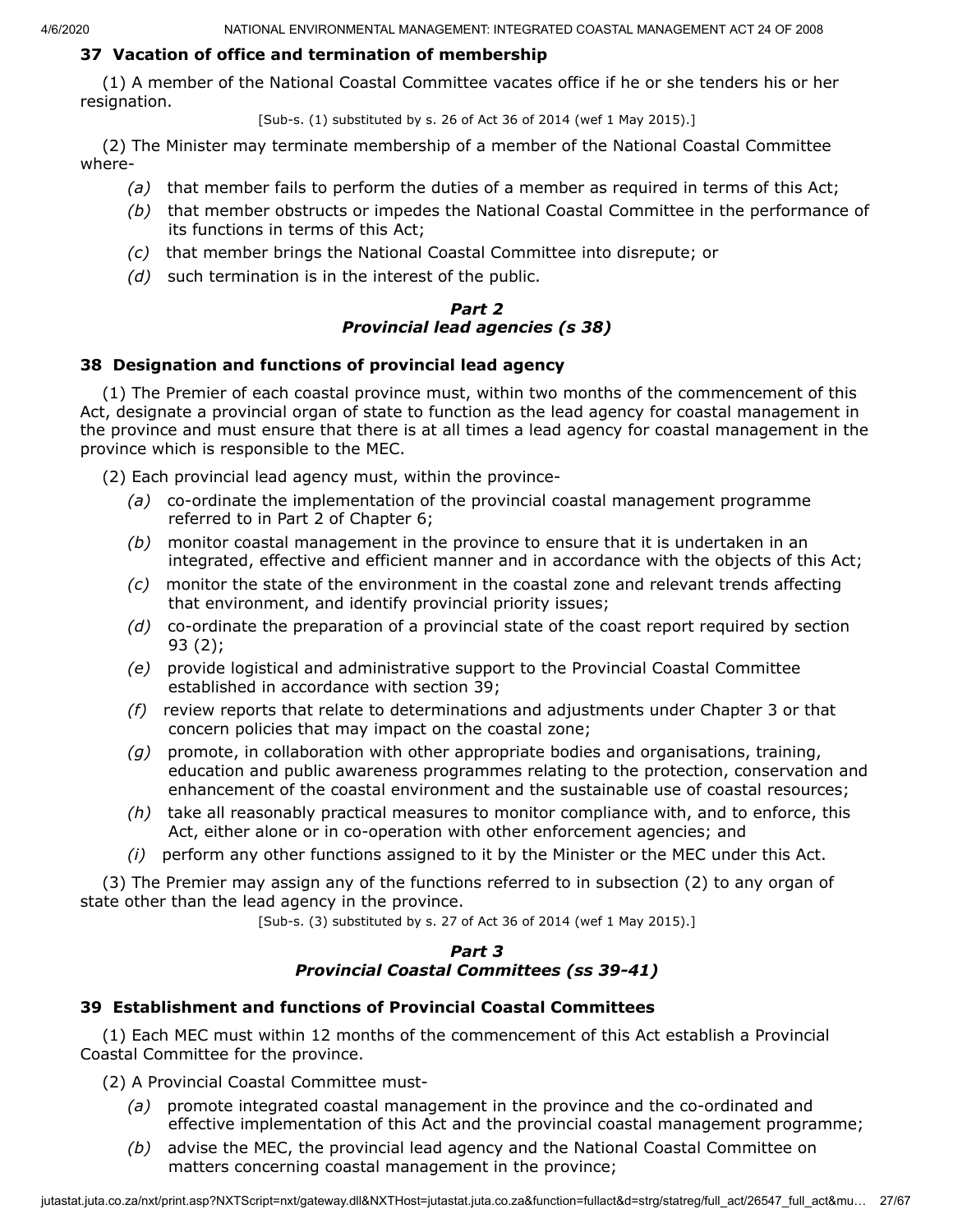- *(c)* advise the MEC on developing, finalising, reviewing and amending the provincial coastal management programme;
- *(d)* promote a co-ordinated, inclusive and integrated approach to coastal management within the province by providing a forum for, and promoting, dialogue, co-operation and coordination between the key organs of state and other persons involved in coastal management in the province;
- *(e)* promote the integration of coastal management concerns and objectives into the plans, programmes and policies of other organs of state whose activities may have caused or may cause adverse effects on the coastal environment; and
- *(f)* perform any function delegated to it.

## **40 Composition of Provincial Coastal Committees**

(1) Subject to subsection (5), the MEC must determine the composition of the Provincial Coastal Committee, and in doing so must take account of the desirability of ensuring the representation on the Provincial Coastal Committee of organs of state and community groups or bodies which have a material and direct interest in the conservation and management of the coast or the use of coastal resources including representatives of government who play a significant role in undertaking or regulating activities that may have an adverse impact on the coastal environment.

- (2) The MEC must-
	- *(a)* appoint persons to the Provincial Coastal Committee who by virtue of the office that they hold or their expertise are able to assist the Provincial Coastal Committee in fulfilling its functions; and
	- *(b)* when appointing persons in terms of paragraph *(a)*, ensure that the Provincial Coastal Committee includes-
		- (i) persons with expertise in fields relevant to coastal management;
		- (ii) one or more members representing municipalities in the coastal zone;
		- (iii) one or more members representing community based and non-government organisations; and
		- (iv) one or more members representing scientific or coastal research institutes.
- (3) The MEC may, on the basis of the criteria referred to in subsections (1) and (2), appoint-
	- *(a)* an alternate member for any member of the Provincial Coastal Committee; and
	- *(b)* a replacement for any member who vacates his or her office.

(4) The MEC must, with the consent of the MEC responsible for finance in the province, determine the rate of remuneration and the allowances payable to any member of the Provincial Coastal Committee who is not an employee of an organ of state.

(5) The Director-General may appoint a member of the Department to participate as a non-voting member of a Provincial Coastal Committee and may appoint an alternate or replacement for any such member.

## **41 Vacation of office and termination of membership**

(1) A member of a Provincial Coastal Committee vacates office if he or she-

- *(a)* becomes impaired to the extent that he or she is unable to carry out his or her duties as a member of the Provincial Coastal Committee;
- *(b)* ceases to hold any office necessary for his or her appointment to the Provincial Coastal Committee; or
- *(c)* tenders his or her resignation and the MEC accepts it.

(2) The MEC may terminate membership of the member of the Provincial Coastal Committee where-

- *(a)* he or she fails to perform the duties of a member as required in terms of this Act;
- *(b)* he or she obstructs or impedes the Provincial Coastal Committee in the performance of its functions in terms of this Act;
- *(c)* he or she brings the Provincial Coastal Committee into disrepute; or
- *(d)* such termination is in the interest of the public.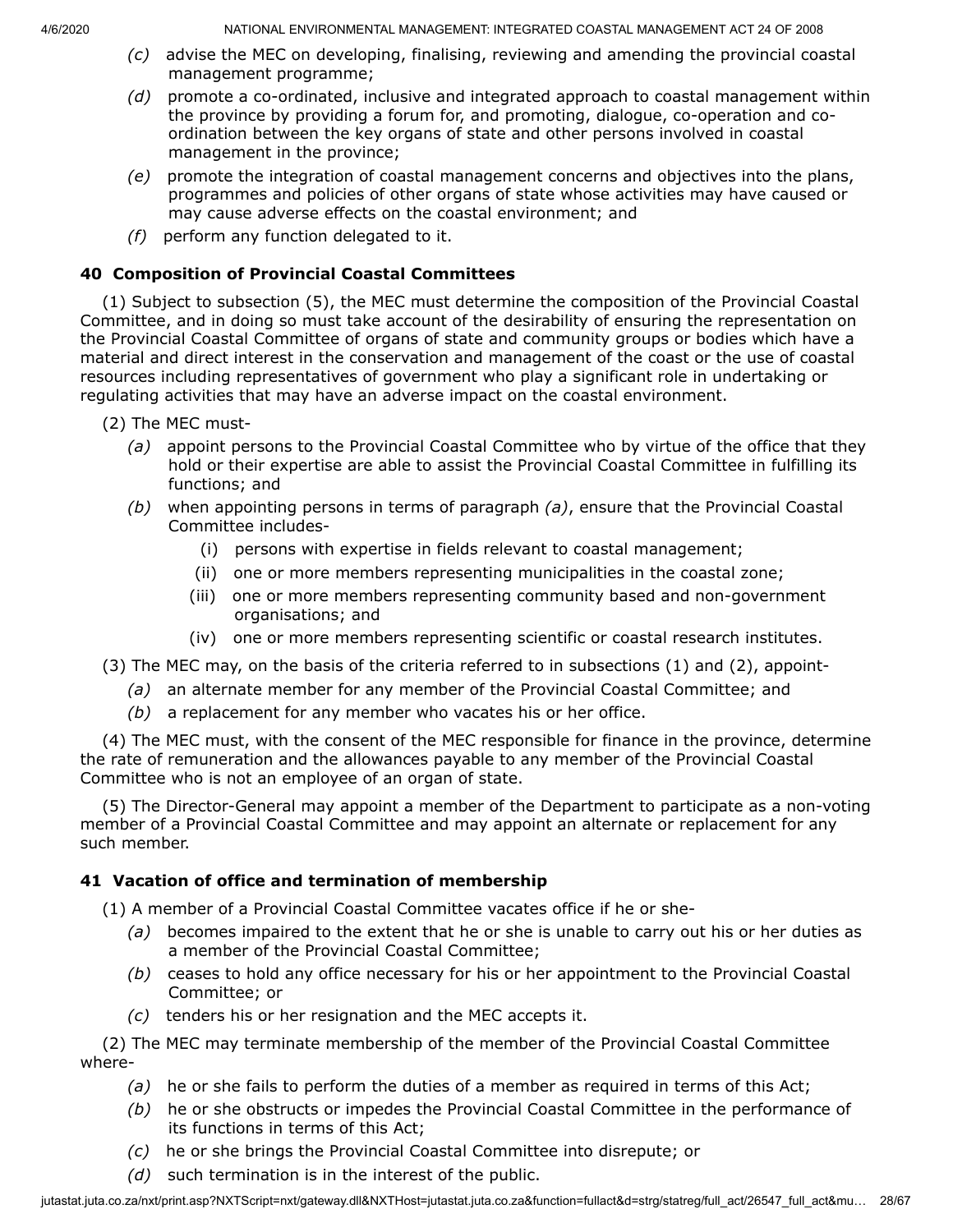### *Part 4 Municipal Coastal Committees (s 42)*

## **42 Establishment and functions of municipal coastal committees**

(1) Each metropolitan municipality and each district municipality that has jurisdiction over any part of the coastal zone may establish a coastal committee for the municipality and, subject to subsection (4), determine its powers.

(2) Any local municipality that has jurisdiction over any part of the coastal zone may establish a coastal committee for the municipality and, subject to subsection (4), determine its powers, which may include the power to establish local subcommittees of the municipal coastal committee.

(3) A municipal coastal committee contemplated in subsections (1) and (2) may include-

- *(a)* persons with expertise in fields relevant to coastal management; and
- *(b)* representatives of the management authorities of coastal protected areas or special management areas within the municipality; and
- *(c)* representatives of communities or organisations with a particular interest in contributing to effective coastal management, such as port authorities, organs of state, persons whose livelihoods or businesses rely on the use of coastal resources, environmental interest groups and research organisations.

(4) A municipal coastal committee contemplated in subsections (1) and (2) may-

- *(a)* promote integrated coastal management in the municipality and the co-ordinated and effective implementation of this Act and the municipal coastal management programme;
- *(b)* advise the municipal manager, the municipal council and the provincial coastal committee on matters concerning coastal management within the area of jurisdiction of the municipal coastal committee;
- *(c)* advise the municipality on developing, finalising, reviewing and amending the municipal coastal management programme;
- *(d)* promote a co-ordinated, inclusive and integrated approach to coastal management within the municipality by providing a forum for, and promoting, dialogue, co-operation and coordination between the key organs of state and other persons involved in coastal management within its area of jurisdiction;
- *(e)* promote the integration of coastal management concerns and objectives into the municipality's integrated development plan and spatial development framework and into other municipal plans, programmes and policies that affect the coastal environment; and
- *(f)* perform any coastal governance function delegated to it.

### *Part 5 Voluntary Coastal Officers (s 43)*

## **43 Voluntary coastal officers**

(1) The MEC of a coastal province may appoint any member of the public who has appropriate expertise as a voluntary coastal officer.

(2) A voluntary coastal officer must exercise the powers and perform the duties assigned to him or her by the MEC in a manner that conserves and protects coastal public property.

- (3) The MEC must-
	- *(a)* prescribe the powers and duties of voluntary coastal officers;
	- *(b)* clearly define the responsibilities and duties of each voluntary coastal officer in his or her letter of appointment; and
	- *(c)* issue each voluntary coastal officer with an identity card that confirms his or her appointment.

(4) A voluntary coastal officer who is exercising powers or performing functions in terms of this Act must produce his or her identity card at the request of a member of the public.

### **CHAPTER 6 COASTAL MANAGEMENT (ss 44-57)**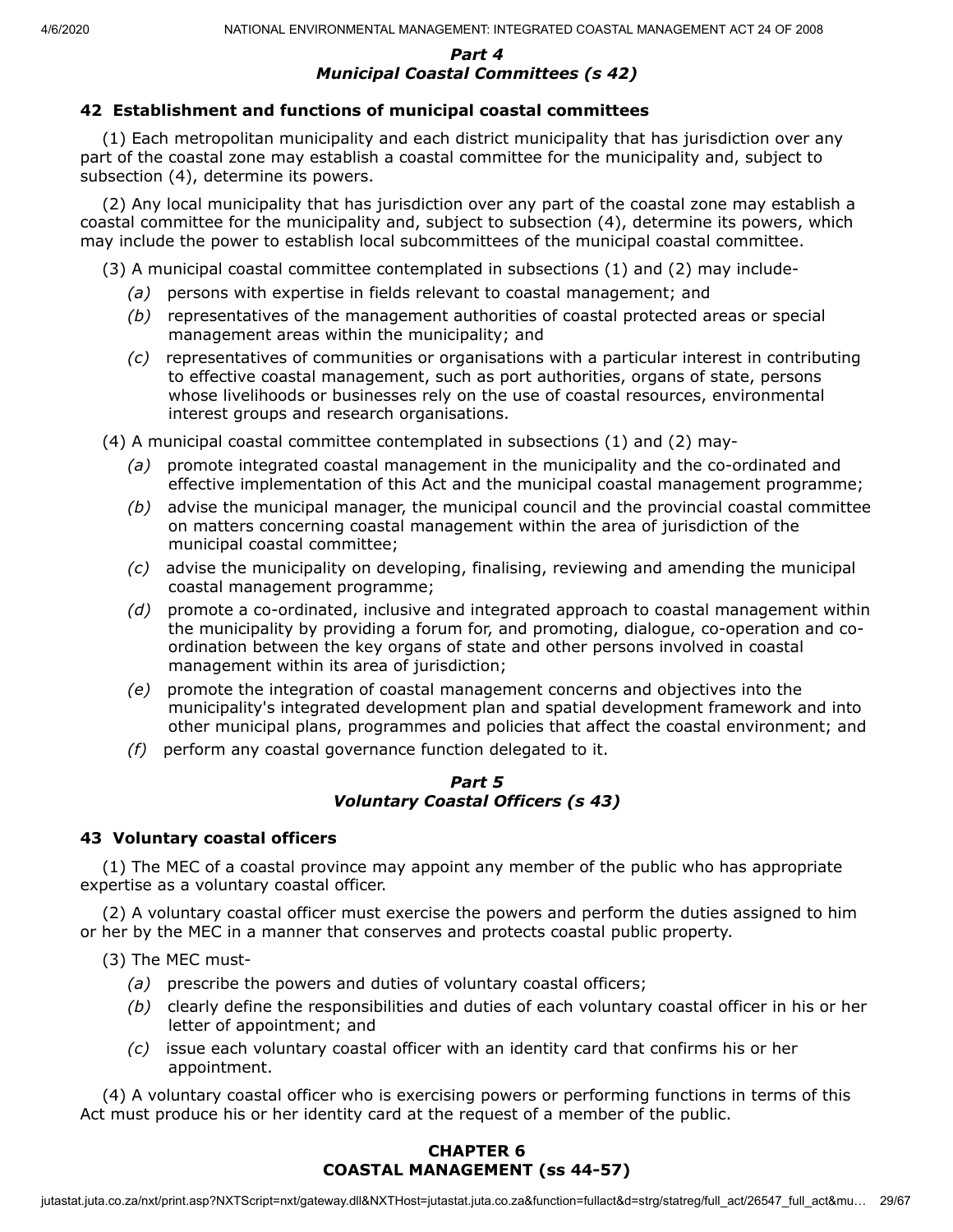### *Part 1 National coastal management programme (ss 44-45)*

### **44 Preparation and adoption of national coastal management programme**

- (1) The Minister-
	- *(a)* must within four years after this Act takes effect, prepare and adopt a national coastal management programme for managing the coastal zone;
	- *(b)* must review the programme at least once every five years; and
	- *(c)* may, when necessary, amend the programme.

(2) Before adopting a programme contemplated in subsection (1) *(a)*, the Minister must by notice in the *Gazette* invite members of the public to submit to the Minister, within 30 days of such notice, written representations on or objections to the programme.

(3) The Minister must, within 60 days of the adoption of the national coastal management programme or of any substantial amendment to it-

- *(a)* give notice to the public-
	- (i) of the adoption of the programme; and
	- (ii) that copies of, or extracts from, the programme are available for public inspection at specified places; and
- *(b)* publicise a summary of the programme.

#### **45 Contents of national coastal management programme**

(1) The national coastal management programme must-

- *(a)* be a policy directive on integrated coastal management; and
- *(b)* provide for an integrated, co-ordinated and uniform approach to coastal management by organs of state in all spheres of government, non-governmental organisations, the private sector and local communities.
- (2) The national coastal management programme must include the following components:
	- *(a)* A national vision for coastal management in the Republic, including the sustainable use of coastal resources;
	- *(b)* national coastal management objectives;
	- *(c)* priorities and strategies to achieve those objectives;
	- *(d)* performance indicators to measure progress with the achievement of those objectives;
	- *(e)* norms and standards for the management of-
		- (i) the coastal zone generally;
		- (ii) the specific components of the coastal zone; and
	- *(f)* a framework for co-operative governance to implement measures concerning coastal management that-
		- (i) identifies the responsibilities of different organs of state, including their responsibilities in relation to marginalised or previously disadvantaged communities that are dependent on coastal resources for their livelihood; and
		- (ii) facilitates co-ordinated and integrated coastal management.

### *Part 2 Provincial coastal management programmes (ss 46-47)*

#### **46 Preparation and adoption of provincial coastal management programmes**

(1) The MEC of each coastal province-

- *(a)* must within four years of the commencement of this Act, prepare and adopt a provincial coastal management programme for managing the coastal zone in the province;
- *(b)* must review the programme at least once every five years; and
- *(c)* may, when necessary, amend the programme.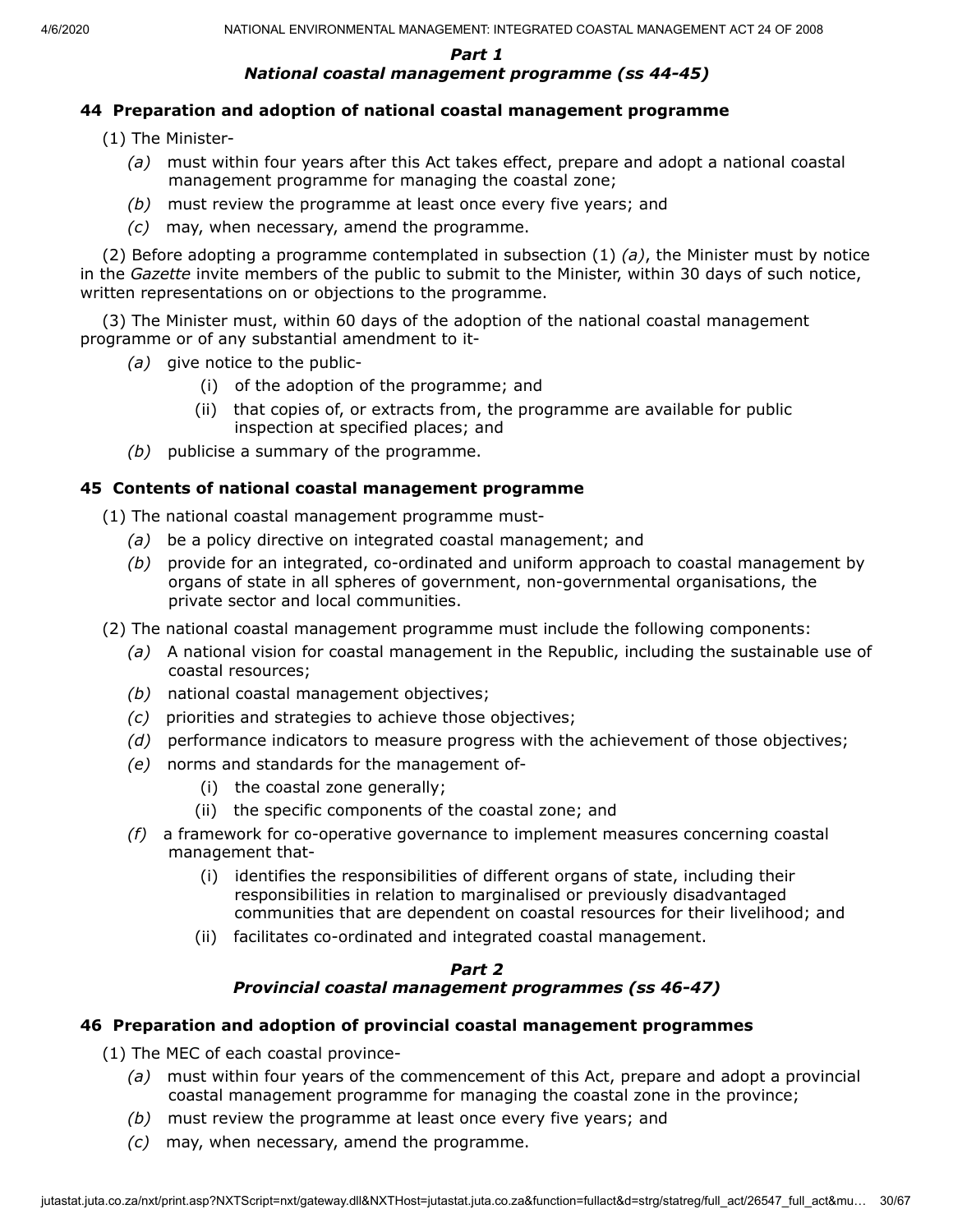(2) Before adopting a programme contemplated in subsection (1) *(a)*, the MEC must by notice in the *Gazette* invite members of the public to submit to the MEC, within 30 days of such notice, written representations on or objections to the programme.

(3) The MEC must, within 60 days of the adoption of the provincial coastal management programme or of any substantial amendment to it-

- *(a)* give notice to the public-
	- (i) of the adoption of the programme; and
	- (ii) that copies of, or extracts from, the programme are available for public inspection at specified places; and
- *(b)* publicise a summary of the programme.

(4) If the province has a provincial land development plan or an integrated development plan, programme or strategy, its coastal management programme may form part of that plan, programme or strategy.

## **47 Contents of provincial coastal management programmes**

(1) A provincial coastal management programme must-

- *(a)* be a provincial policy directive for the management of the coastal zone in the province;
- *(b)* provide for an integrated, coordinated and uniform approach to coastal management in the province; and
- *(c)* be consistent with-
	- (i) the national coastal management programme; and
	- (ii) the national estuarine management protocol.

(2) A provincial coastal management programme must include-

- *(a)* a vision for the management of the coastal zone in the province, including the sustainable use of coastal resources;
- *(b)* the coastal management objectives for the coastal zone in the province and for specific parts of the coastal zone;
- *(c)* priorities and strategies-
	- (i) to achieve the coastal management objectives of the province;
	- (ii) to assist in the achievement of the national coastal management objectives as applicable in the province;
	- (iii) to develop estuarine management plans for estuaries in the province; and
- *(d)* performance indicators to measure progress with the achievement of those objectives.

(3) A provincial coastal management programme may include a programme of projected expenditure and investment by the provincial government in order to implement the provincial coastal management programme.

### *Part 3*

### *Municipal coastal management programmes (ss 48-50)*

### **48 Preparation and adoption of municipal coastal management programmes**

(1) A coastal municipality-

- *(a)* must, within four years of the commencement of this Act, prepare and adopt a municipal coastal management programme for managing the coastal zone or specific parts of the coastal zone in the municipality;
- *(b)* must review any programme adopted by it at least once every five years; and
- *(c)* may, when necessary, amend the programme.

(2) Before adopting a programme contemplated in subsection (1) *(a)*, a municipality must by notice in the *Gazette* invite members of the public to submit written representations on or objections to the programme in accordance with the procedure contemplated in Chapter 4 of the Municipal Systems Act.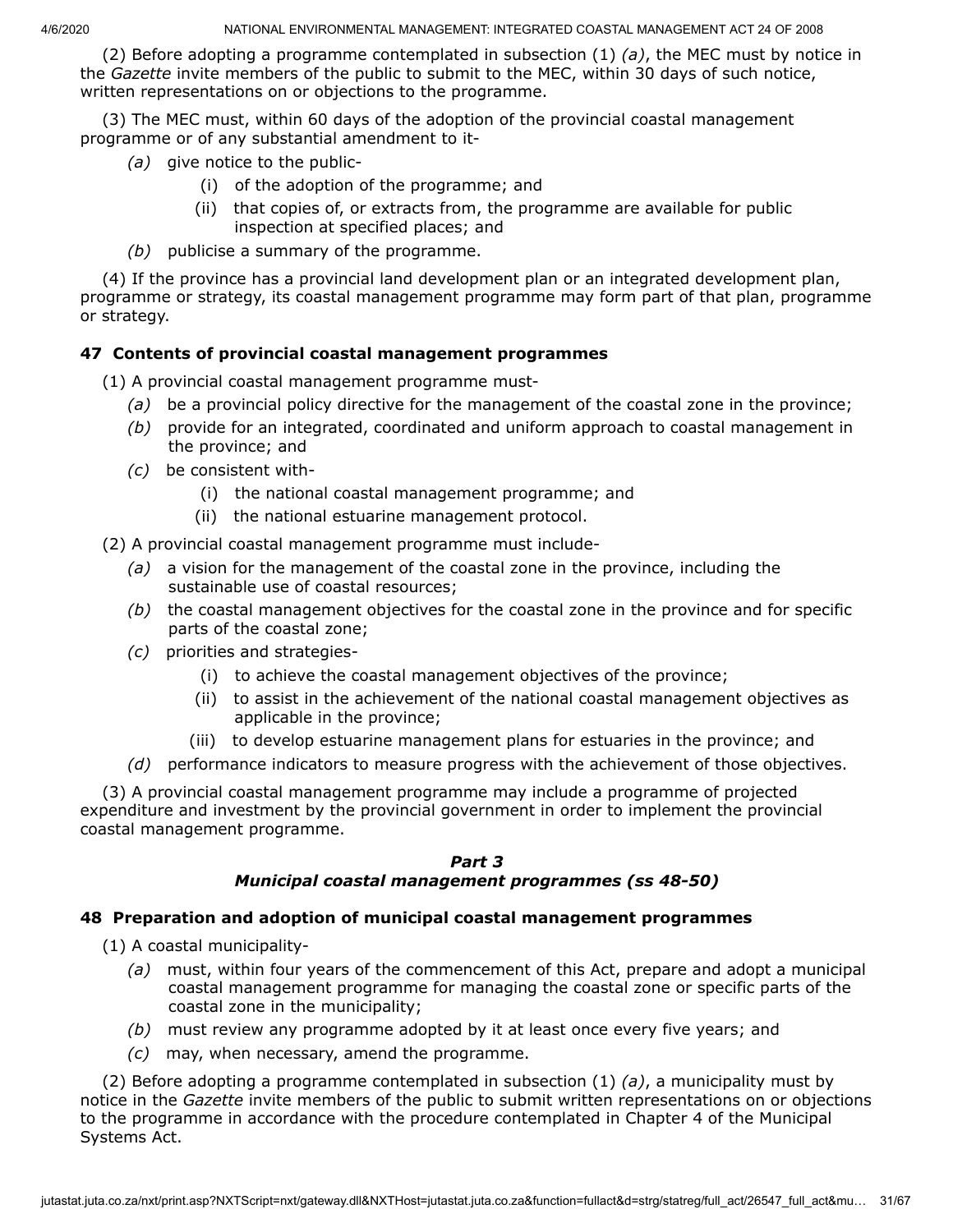(3) A municipality must, within 60 days of the adoption of the municipal coastal management programme or of any substantial amendment to it-

- *(a)* give notice to the public-
	- (i) of the adoption of the programme; and
	- (ii) that copies of, or extracts from the programme are available for public inspection at specified places; and
- *(b)* publicise a summary of the programme.

(4) A municipality may prepare and adopt a coastal management programme as part of an integrated development plan and spatial development framework adopted in accordance with the Municipal Systems Act and if it does so, compliance with the public participation requirements prescribed in terms of the Municipal Systems Act for the preparation and adoption of integrated development plans will be regarded as compliance with public participation requirements in terms of this Act.

### **49 Contents of municipal coastal management programmes**

- (1) A municipal coastal management programme must-
	- *(a)* be a coherent municipal policy directive for the management of the coastal zone within the jurisdiction of the municipality; and
	- *(b)* be consistent with-
		- (i) the national and provincial coastal management programmes; and
		- (ii) the national estuarine management protocol.

(2) A municipal coastal management programme must include-

- *(a)* a vision for the management of the coastal zone within the jurisdiction of the municipality, including the sustainable use of coastal resources;
- *(b)* the coastal management objectives for the coastal zone within the jurisdiction of the municipality;
- *(c)* priorities and strategies-
	- (i) to achieve the coastal management objectives of the municipality; and
	- (ii) to assist in the achievement of the national and provincial coastal management objectives as may be applicable in the municipality;
	- (iii) to address the high percentage of vacant plots and the low occupancy levels of residential dwellings;
	- (iv) to equitably designate zones as contemplated in section 56 (1) *(a)* (i) for the purposes of mixed cost housing and taking into account the needs of previously disadvantaged individuals;
	- (v) to address coastal erosion and accretion; and
	- (vi) to deal with access issues.
- *(d)* performance indicators to measure progress with the achievement of those objectives.
- (3) A municipal coastal management programme may include-
	- *(a)* a programme of projected expenditure and investment by the municipality in coastal management infrastructure or in order to implement any coastal management programme;
	- *(b)* a description of specific areas within the coastal zone that require special coastal management, and management strategies for those areas;
	- *(c)* estuarine management plans; and
	- *(d)* any other matter that may be prescribed.

### **50 By-laws**

A municipality may administer its coastal management programme and may make by-laws to provide for the implementation, administration and enforcement of the coastal management programme.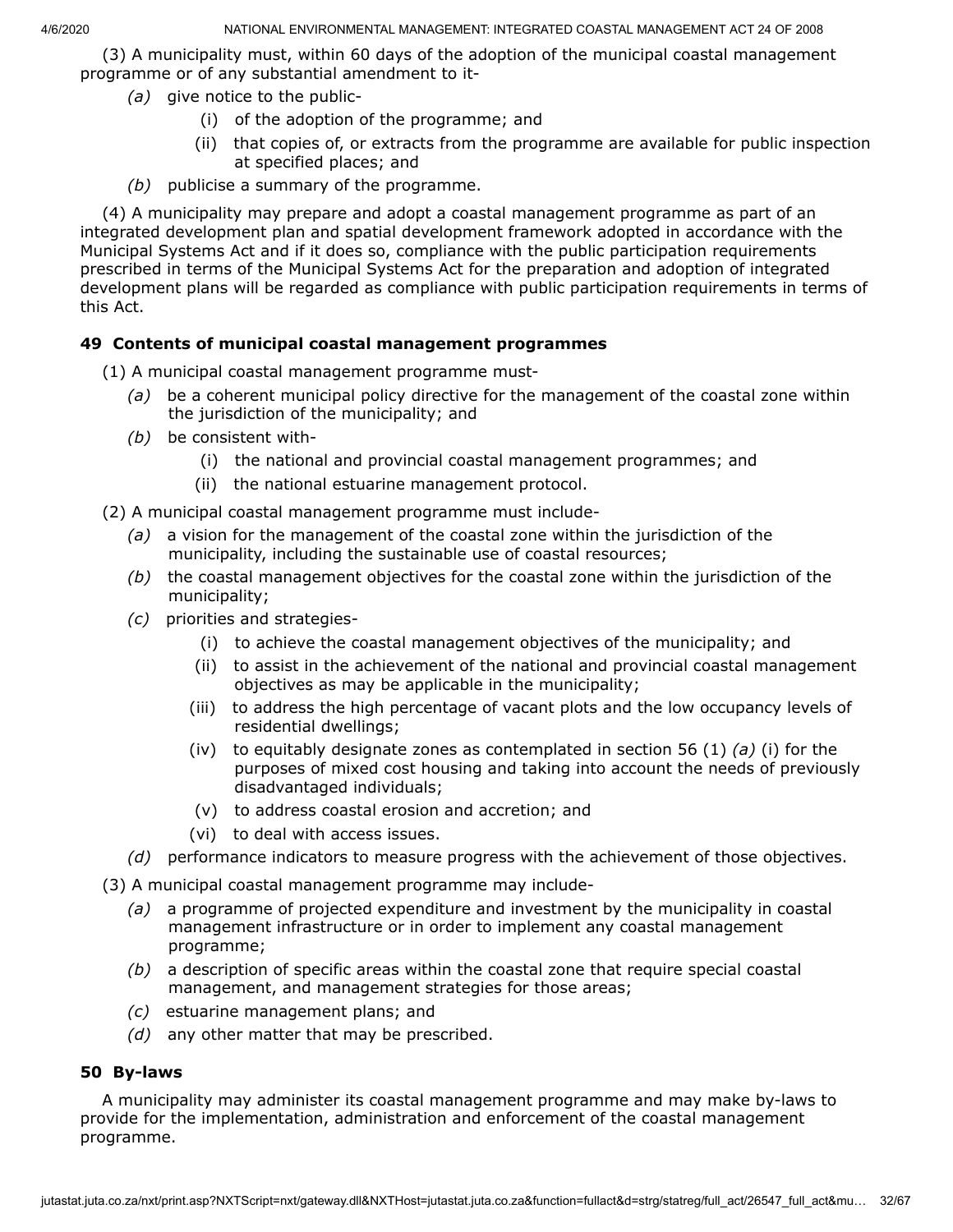*Part 4*

## *Co-ordination and alignment of plans and coastal management programmes (ss 51-52)*

## **51 Alignment of certain plans with coastal management programmes**

Any programme or plan in terms of the National Environmental Management Act, any specific environmental management Act, an integrated development plan in terms of the Municipal Systems Act and a provincial or municipal land development plan must-

- *(a)* be aligned with the national coastal management programme and any applicable provincial coastal management programme;
- *(b)* contain those provisions of the national coastal management programme and any applicable provincial coastal management programme that specifically applies to it; and
- *(c)* give effect to the national coastal management programme and any applicable provincial coastal management programme.

[S. 51 amended by s. 28 of Act 36 of 2014 (wef 1 May 2015).]

### **52 Ensuring consistency between coastal management programmes and other statutory plans**

(1) For the purposes of this section, **'statutory plan'** means a plan, policy or programme adopted by an organ of state that may affect coastal management, and without limitation, may include-

- *(a)* an environmental implementation or environmental management plan prepared in terms of Chapter 3 of the National Environmental Management Act;
- *(b)* an integrated development plan adopted by a municipality in terms of the Municipal Systems Act;
- *(c)* the national biodiversity framework referred to in section 38 of the Biodiversity Act and a bioregional plan prepared in terms of that Act;
- *(d)* a provincial or municipal land development plan;
- *(e)* a provincial strategic policy and plan concerned with promoting sustainable development; and
- *(f)* the national estuarine management protocol.

(2) The Minister must ensure that there is consistency between the national coastal management plan and other statutory plans adopted by a national organ of state.

(3) The MEC must ensure that there is consistency between the provincial coastal management plan and other statutory plans adopted by either a national or a provincial organ of state.

(4) Each municipality in the coastal zone must ensure that its integrated development plan (including its spatial development framework) is consistent with other statutory plans adopted by either a national or a provincial organ of state.

(5) If there is a conflict between the provisions of a coastal management programme and the provisions of another statutory plan, the person responsible under subsections (2), (3) or (4) to ensure consistency must discuss the conflict with the organ of state responsible for that statutory plan in order to resolve the conflict, failing which the conflict must be dealt with in accordance with Chapter 4 of the National Environmental Management Act.

(6) Conflicts between a coastal management programme and other statutory plans must be resolved in a manner that best promotes the objects of this Act.

(7) Once the parties referred to in subsection (5) have resolved the conflict they must make appropriate amendments to one or more of such conflicting plans.

### *Part 5 Public participation (s 53)*

## **53 Consultation and public participation**

(1) Before exercising a power, which this Act requires to be exercised in accordance with this section, the Minister, MEC, municipality or other person exercising that power must-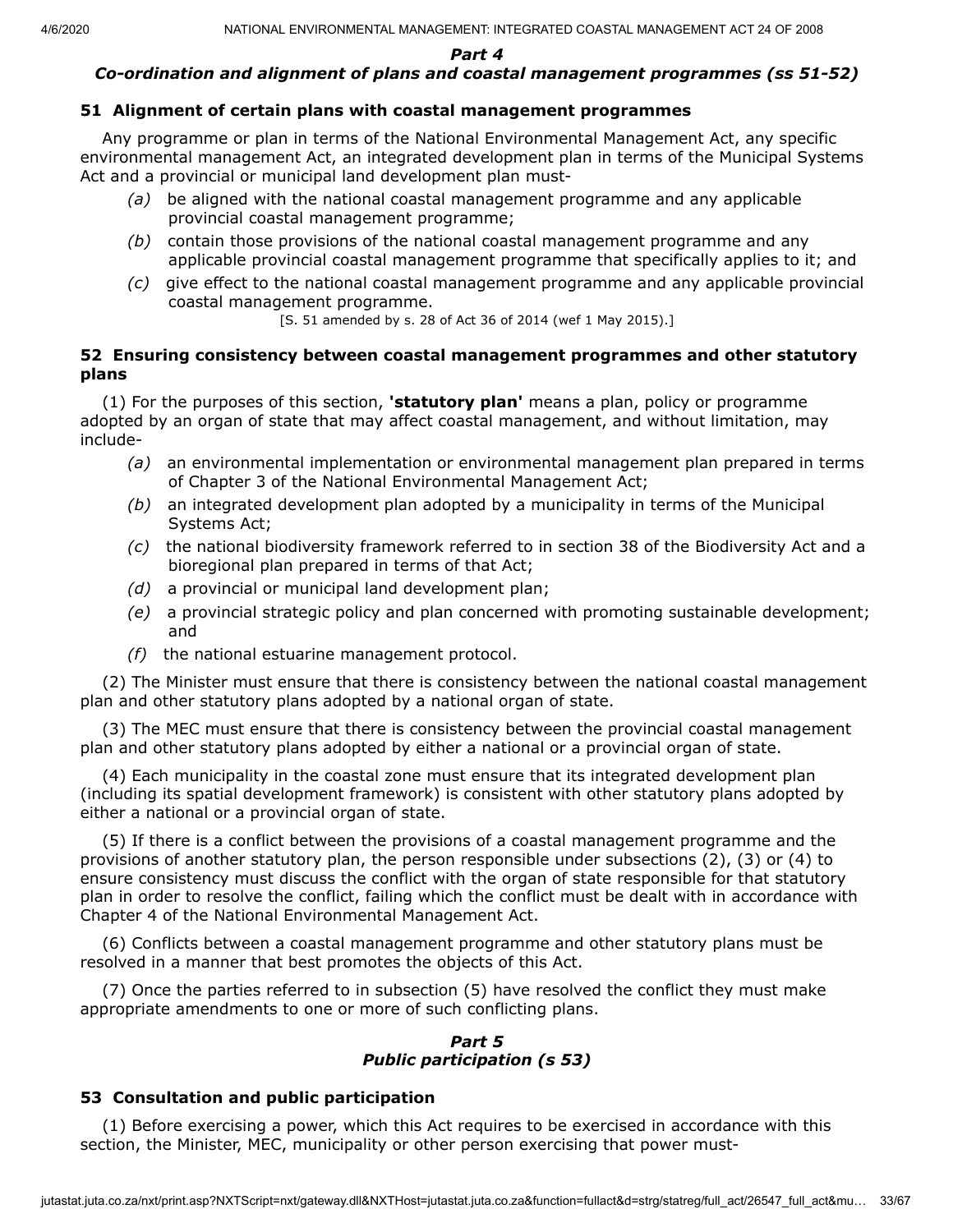- *(a)* consult with all Ministers, MEC's or municipalities whose areas of responsibilities will be affected by the exercise of the powers in accordance with the principles of co-operative governance as set out in Chapter 3 of the Constitution;
- *(b)* publish or broadcast his or her intention to do so in a manner that is reasonably likely to bring it to the attention of the public; and
- *(c)* by notice in the *Gazette*
	- (i) invite members of the public to submit, within no less than 30 days of such notice, written representations or objections to the proposed exercise of power; and
	- (ii) contain sufficient information to enable members of the public to submit representations or objections.

#### *Part 6 Review of coastal management programmes (ss 54-55)*

### **54 Powers of Minister to review coastal management programmes**

(1) The Minister may at any time review any provincial coastal management programme.

(2) The Minister must, in reviewing the provincial coastal management programme, determine whether or not it-

- *(a)* meets the requirements specified in section 47;
- *(b)* is consistent with the national coastal management programme;
- *(c)* gives adequate protection to coastal public property; and
- *(d)* provides an appropriate policy framework for establishing an effective and efficient system of coastal management.

(3) If the Minister believes that a provincial coastal management programme does not meet all the criteria referred to in subsection (2), the Minister must by notice to the MEC of the province concerned, require the MEC to amend or replace the provincial coastal management programme within a reasonable period, which must be specified in the notice.

(4) An MEC who receives a notice in terms of subsection (3) must amend or replace the provincial coastal management programme by following the same procedure used to prepare and adopt it in terms of this Act, except that the new or amended coastal management programme may not be finally adopted without the consent of the Minister.

(5) *(a)* The Minister may request an MEC to review a municipal coastal management programme under section 55.

*(b)* If the MEC is unable or unwilling to review the municipal coastal management programme within a reasonable period, the Minister may do so, in which case section 55 applies with the necessary changes.

### **55 Review of municipal coastal management programmes**

(1) The MEC may at any time review a municipal coastal management programme.

(2) The MEC must, in reviewing the municipal coastal management programme, determine whether or not it-

- *(a)* meets the requirements specified in section 49;
- *(b)* is consistent with the national and the provincial coastal management programmes;
- *(c)* gives adequate protection to coastal public property; and
- *(d)* was prepared in a manner that allowed for effective participation by interested and affected parties.

(3) If, after considering the advice of the Provincial Coastal Committee, the MEC believes that a municipal coastal management programme does not meet all the criteria referred to in subsection (2), the MEC must, by notice to the municipality concerned, require the municipality to amend or replace the municipal coastal management programme within a reasonable period, which must be specified in the notice.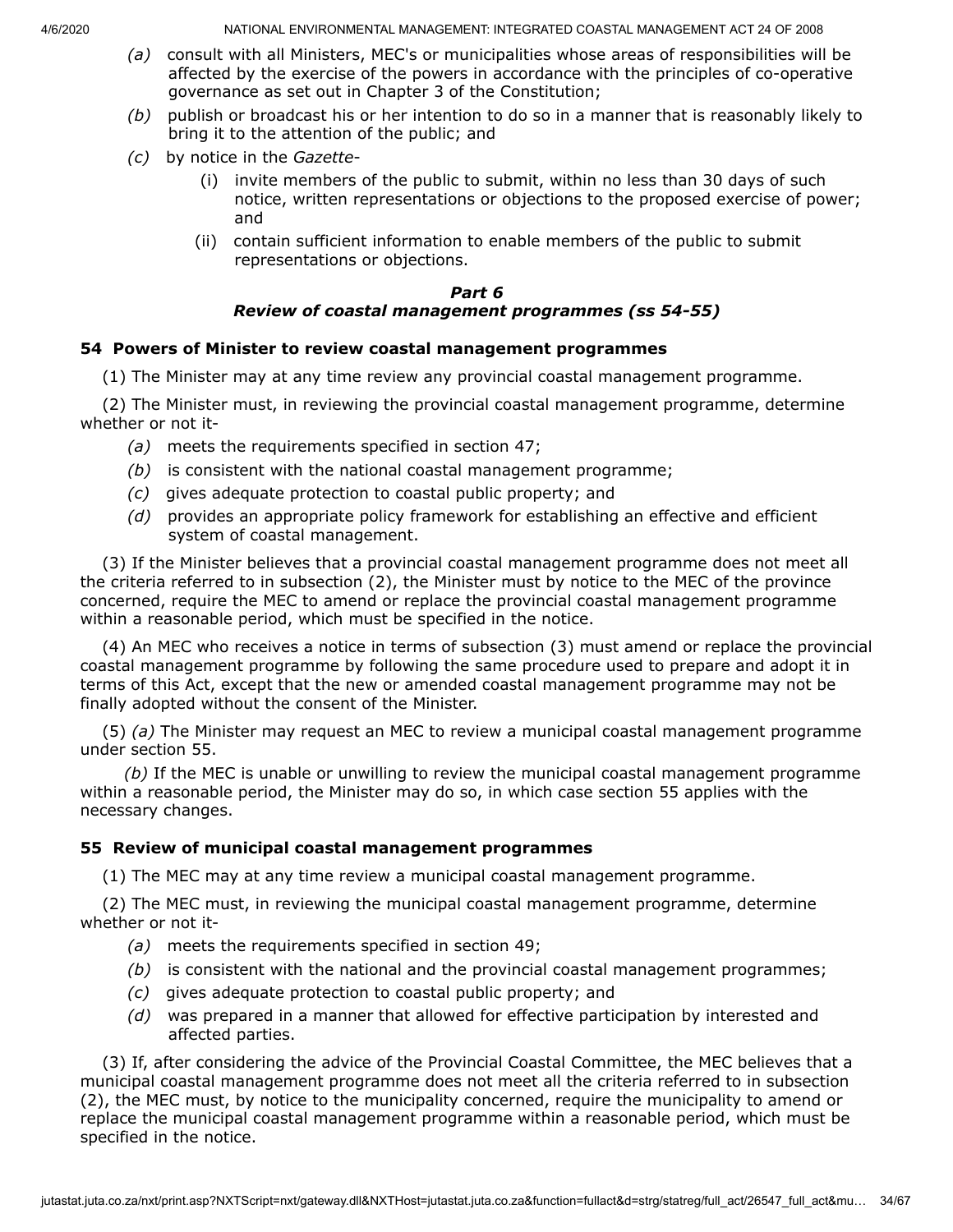(4) A municipality that receives a notice in terms of subsection (3), must amend or replace the municipal coastal management programme by following the same procedure used to prepare and adopt it in terms of this Act except that the new or amended coastal management programme may not be finally adopted without the consent of the MEC.

## *Part 7 Coastal planning schemes (ss 56-57)*

### **56 Planning schemes for areas within coastal zone**

(1) A coastal planning scheme is a scheme that facilitates the attainment of coastal management objectives by-

- *(a)* defining areas within the coastal zone or coastal management area which may-
	- (i) be used exclusively or mainly for specified purposes or activities; or
	- (ii) not be used for specified purposes or activities; and
- *(b)* prohibiting or restricting activities or uses of areas that do not comply with the rules of the scheme.

(2) A coastal planning scheme must-

- *(a)* be established by notice in the *Gazette*;
- *(b)* be consistent with-
	- (i) this Act;
	- (ii) the national coastal management programme;
	- (iii) the applicable provincial coastal management programme; and
	- (iv) any estuarine management plan applicable in the area; and
- *(c)* take into account any other applicable coastal management programmes.

(3) A coastal planning scheme may be established and implemented for an area within the coastal zone by-

- *(a)* the Minister, after consultation with the MEC and with any authority that is responsible for managing an area to which the planning scheme applies, if the planning scheme applies to-
	- (i) an area of coastal public property and is established to protect and control the use of marine living resources or to implement national norms or standards; or
	- (ii) an area of the coastal zone that straddles the border between two provinces, or adjoins or straddles the borders of the Republic of South Africa;
- *(b)* the person in which the authority to manage a coastal protected area is vested, if the planning scheme only applies within that protected area;
- *(c)* the MEC, after consultation with the Minister and any authority that is responsible for managing an area to which the planning scheme applies, if the planning scheme is not one referred to in paragraph *(a)* or *(b)* and applies to an area of the coastal zone within the province;
- *(d)* the municipality, in consultation with the MEC and after consultation with any authority that is responsible for managing an area to which the planning scheme applies, if the planning scheme is not one referred to in paragraphs *(a)* or *(b)* and applies to an area falling within its jurisdiction; and
- *(e)* the management authority of a special management area, in consultation with the MEC and after consultation with the municipality, if the planning scheme only applies within that management area.
- (4) A coastal planning scheme established by-
	- *(a)* the Minister takes precedence over any other coastal planning scheme;
	- *(b)* the person in which the authority to manage a coastal protected area is vested, takes precedence within that protected area over any other coastal planning scheme except one established by the Minister;
	- *(c)* an MEC takes precedence over any other coastal planning scheme except one established by the Minister or the management authority for a coastal protected area; or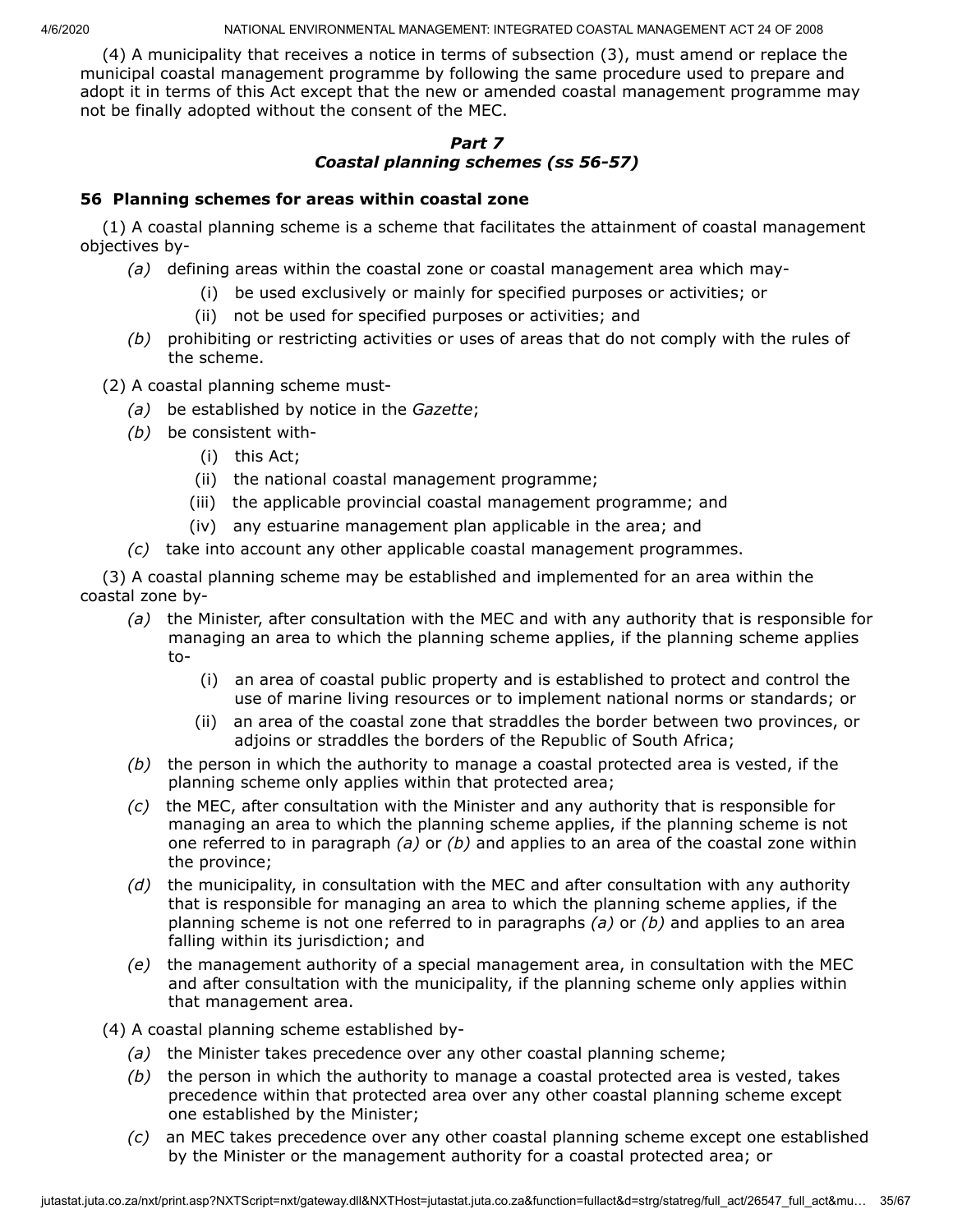- *(d)* a municipality takes precedence over any other coastal planning scheme except one established by the Minister or the MEC, or established within a coastal protected area by the management authority for that protected area.
- (5) A coastal planning scheme may only be established with the consent of-
	- *(a)* the Minister, if the scheme applies to an area that extends into the sea further than 500 metres from the high-water mark or affects the protection or use of marine living resources; or
	- *(b)* the relevant Minister responsible for navigation of vessels on the sea or vessels entering or leaving a port or harbour, if the scheme affects or restricts such vessels. [Sub-s. (5) substituted by s. 29 of Act 36 of 2014 (wef 1 May 2015).]
- (6) A coastal planning scheme may not create any rights to use land or coastal waters.

## **57 Coastal planning and land use schemes of municipalities**

(1) Subject to section 56 (5), a coastal planning scheme of a municipality may form, and be enforced as part of, any land use scheme adopted by the municipality.

(2) *(a)* A municipality may not adopt a land use scheme that is inconsistent with a coastal planning scheme established in terms of this Act.

*(b)* If there is a conflict between a municipal land use scheme established after the commencement of this Act and a coastal planning scheme made in terms of this Act, the coastal planning scheme shall prevail.

### **CHAPTER 7 PROTECTION OF COASTAL ENVIRONMENT (ss 58-68)**

## *Part 1 Assessing, avoiding and minimising adverse effects (ss 58-61)*

### **58 Duty to avoid causing adverse effects on coastal environment**

(1) *(a)* Section 28 of the National Environmental Management Act applies, subject to the necessary changes, to any impact caused by any person and that has an adverse effect on the coastal environment.

*(b)* For the purposes of the application of section 28 a reference in that section to-

- (i) **'significant pollution or degradation of the environment'** must be read as including an adverse effect on the coastal environment;
- (ii) **'environment'** must be read as including the coastal environment; and
- (iii) **'environmental management plan'** must be read as including a coastal management programme applicable in the area concerned.

(2) For the purposes of subsection (1)-

- *(a)* the Minister may, by notice in the *Gazette*, determine that an impact or activity described in the notice must be presumed, until the contrary is proved, to result in an adverse effect; and
- *(b)* the persons to whom section 28 (1) and (2) of the National Environmental Management Act applies must be regarded as including-
	- (i) a user of coastal public property;
	- (ii) the owner, occupier, person in control of or user of land or premises on which an activity that caused or is likely to cause an adverse effect occurred, is occurring or is planned;
	- (iii) the owner or person in charge of a vessel, aircraft, platform or structure at sea, or the owner or driver of a vehicle, in respect of which any activity that caused or is likely to cause an adverse effect occurred, is occurring or is planned;
	- (iv) the operator of a pipeline that ends in the coastal zone; or
	- (v) any person who produced or discharged a substance which caused, is causing or is likely to cause, an adverse effect.

## **59 Coastal protection notice and coastal access notice**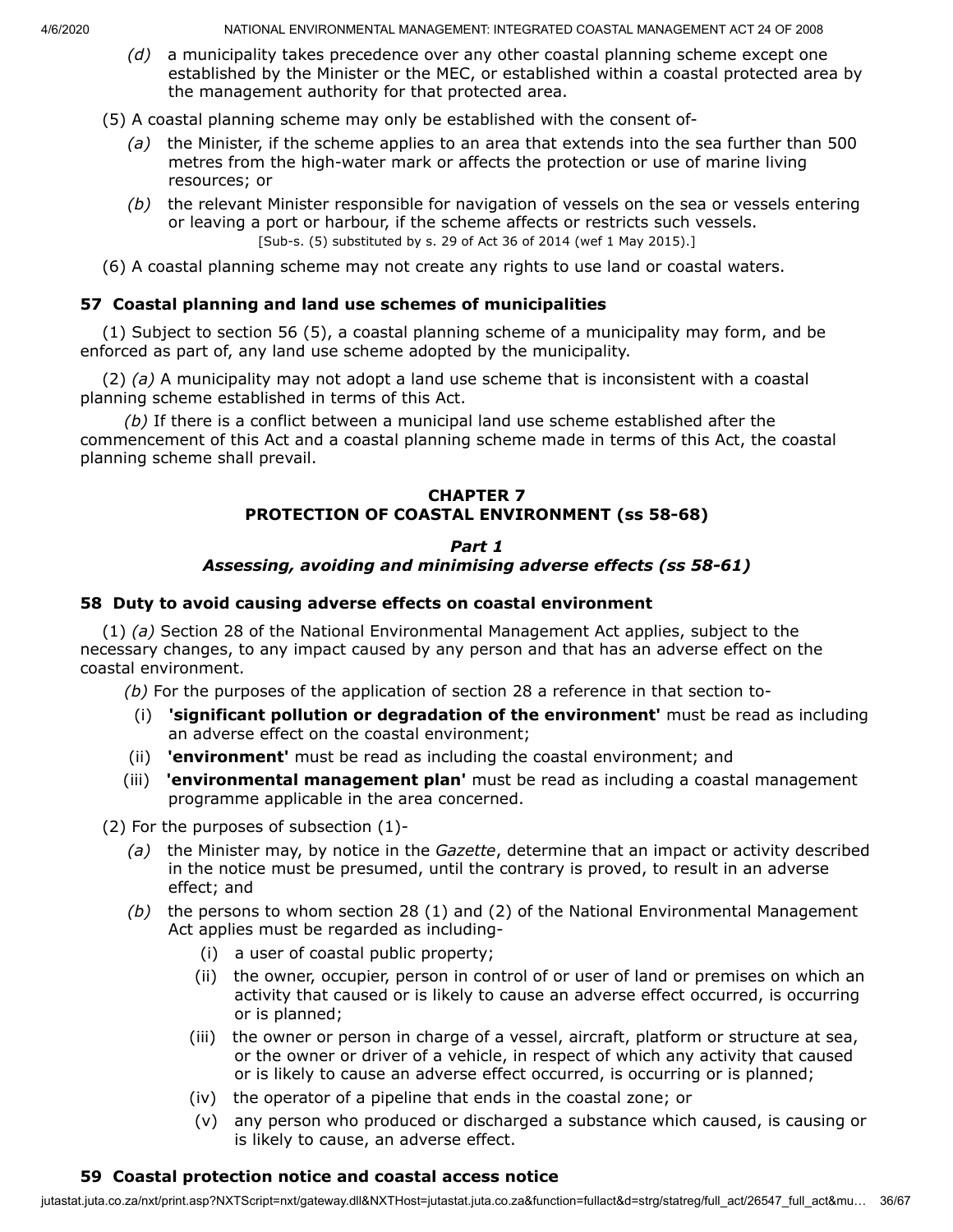(1) If the Minister or MEC has reason to believe that a person has, either prior to or after the commencement of this Act, carried out, is carrying out, or intends to carry out, an activity that has, is having, or is likely to have, an adverse effect on the coastal environment then, subject to subsection (2), he or she may issue a written coastal protection notice to the person responsible for that activity-

- *(a)* prohibiting the activity if it is not already prohibited in terms of this Act; and
- *(b)* instructing that person-
	- (i) to take appropriate steps in terms of this Act or any other applicable legislation to protect the environment;
	- (ii) to investigate and evaluate the impact of an activity on an aspect of the coastal environment in accordance with Chapter 5 of the National Environmental Management Act; or
	- (iii) to stop or postpone the activity for a reasonable period to allow for the investigation to be carried out and for the Minister or MEC to evaluate the report. [Sub-s. (1) amended by s. 30 *(a)* of Act 36 of 2014 (wef 1 May 2015).]

(2) Before exercising a power to issue a coastal protection notice under subsection (1), the Minister or MEC must-

- *(a)* consult with any other organ of state that authorised, or is competent to authorise, the undertaking of the activity or proposed activity concerned; and
- *(b)* give the person to whom the coastal protection notice is to be addressed, an opportunity of making representations.

[Sub-s. (2) amended by s. 30 *(b)* of Act 36 of 2014 (wef 1 May 2015).]

```
(3) ......
```
[Sub-s. (3) deleted by s. 30 *(c)* of Act 36 of 2014 (wef 1 May 2015).]

- (4) A coastal protection notice in terms of subsection (1)-
	- *(a)* must state-
		- (i) the reasons for the notice;
		- (ii) the period within which anything required by the notice must be carried out; and
		- (iii) that the person to whom it is addressed may appeal against the notice in terms of Chapter 9;
	- [Sub-para. (iii), previously sub-para. (ii) [sic], renumbered by s. 30 *(d)* of Act 36 of 2014 (wef 1 May 2015).]
	- *(b)* may instruct the person to whom it is addressed, among other matters-
		- (i) to build, maintain or demolish any specified works;
		- (ii) to close a public access or prevent unauthorised access to coastal public property at a specified place;
		- (iii) to plant, cultivate, preserve or stop damaging indigenous vegetation at a specified place;
		- (iv) to stop altering the geographical features of land at a specified place;
		- (v) to build or maintain any specified works at a specified place to protect land from wind erosion;
		- (vi) to rehabilitate land at a specified place;
		- (vii) to remove stock from land; or
		- (viii) to take measures to protect indigenous fauna.

(5) If the Minister or MEC has reason to believe that a person has, either prior to or after the commencement of this Act, carried out, is carrying out, or intends to carry out, an activity that is having, or is likely to have, an adverse effect on the rights of natural persons to gain access to, use and enjoy coastal public property, the Minister or MEC may issue a written coastal access notice to that person-

- *(a)* prohibiting the activity if it is not already prohibited in terms of this Act; and
- *(b)* instructing that person to take appropriate steps in terms of this Act or any other applicable legislation to allow natural persons access to the coastal public property. [Sub-s. (5) amended by s. 30 *(e)* of Act 36 of 2014 (wef 1 May 2015).]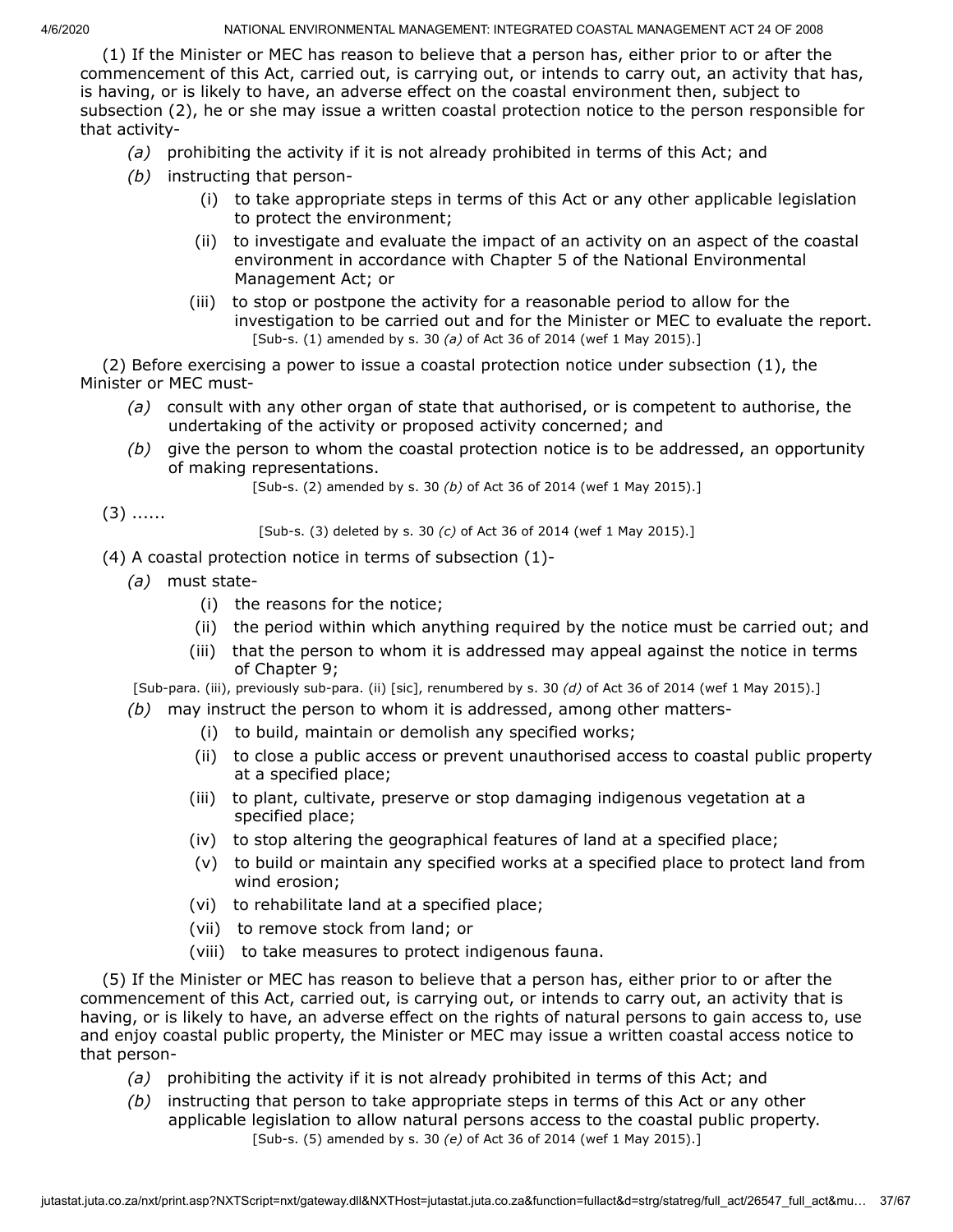(6) When issuing a notice contemplated in subsection (5), subsections (2) and (4) apply with the necessary changes.

[Sub-s. (6) substituted by s. 30 *(f)* of Act 36 of 2014 (wef 1 May 2015).]

### **60 Repair or removal of structures within coastal zone**

(1) The Minister or MEC, may issue a written repair or removal notice to any person responsible for a structure on or within the coastal zone if that structure-

- *(a)* is having or is likely to have an adverse effect on the coastal environment by virtue of its existence, because of its condition or because it has been abandoned; or
- *(b)* has been erected, constructed or upgraded in contravention of this Act or any other law.

(2) Before exercising a power to issue a repair and removal notice under subsection (1), the Minister or MEC must-

- *(a)* consult with any other organ of state that authorised or is competent to authorise the undertaking of the activity or proposed activity concerned; and
- *(b)* give the person to whom the repair and removal notice is to be addressed an opportunity to make representations.

 $(3)$  ......

[Sub-s. (3) deleted by s. 31 of Act 36 of 2014 (wef 1 May 2015).]

- (4) A repair and removal notice in terms of subsection (1)-
	- *(a)* must state-
		- (i) the reasons for the notice; and
		- (ii) that the person to whom it is addressed may appeal against the notice in terms of Chapter 9; and
	- *(b)* may instruct the person responsible for the structure-
		- (i) to remove the structure from the coastal zone or place where it is situated within a specified period;
		- (ii) to rehabilitate the site and as far as is reasonable, to restore it to a natural state;
		- (iii) to repair the structure to the satisfaction of the Minister or the MEC within the time stated in the notice; or
		- (iv) to take any other appropriate steps in terms of this Act or any other applicable legislation to secure the removal or repair of the structure.

(5) If a person responsible for a structure referred to in subsection (1) cannot readily be found, the Minister or the MEC, instead of issuing a notice in accordance with subsection (4), may-

- *(a)* publish a notice that complies with the provisions of subsection (2) once in the *Gazette* and once a week for two consecutive weeks in a newspaper circulating in the area in which the structure in question is situated; and
- *(b)* affix a copy of the notice to the structure in question during the period of advertisement.

## **61 Failure to comply with certain notices**

If a person fails to comply with a notice issued in terms of section 59 (1) or (5) or section 60 (1) which requires that person to carry out any specific action, or if the person responsible is not identified after publication of a notice in terms of section 60 (5), the Minister or the MEC who issued the notice may instruct appropriate persons to-

- *(a)* carry out what is required by the notice; and
- *(b)* recover from the person to whom the notice was addressed, or in the circumstances referred to in section 60 (4) from any person subsequently found to be responsible for the structure, the costs reasonably incurred in carrying out the required action.

### *Part 2 Regulation of coastal zone (s 62)*

## **62 Implementation of land use legislation in coastal protection zone**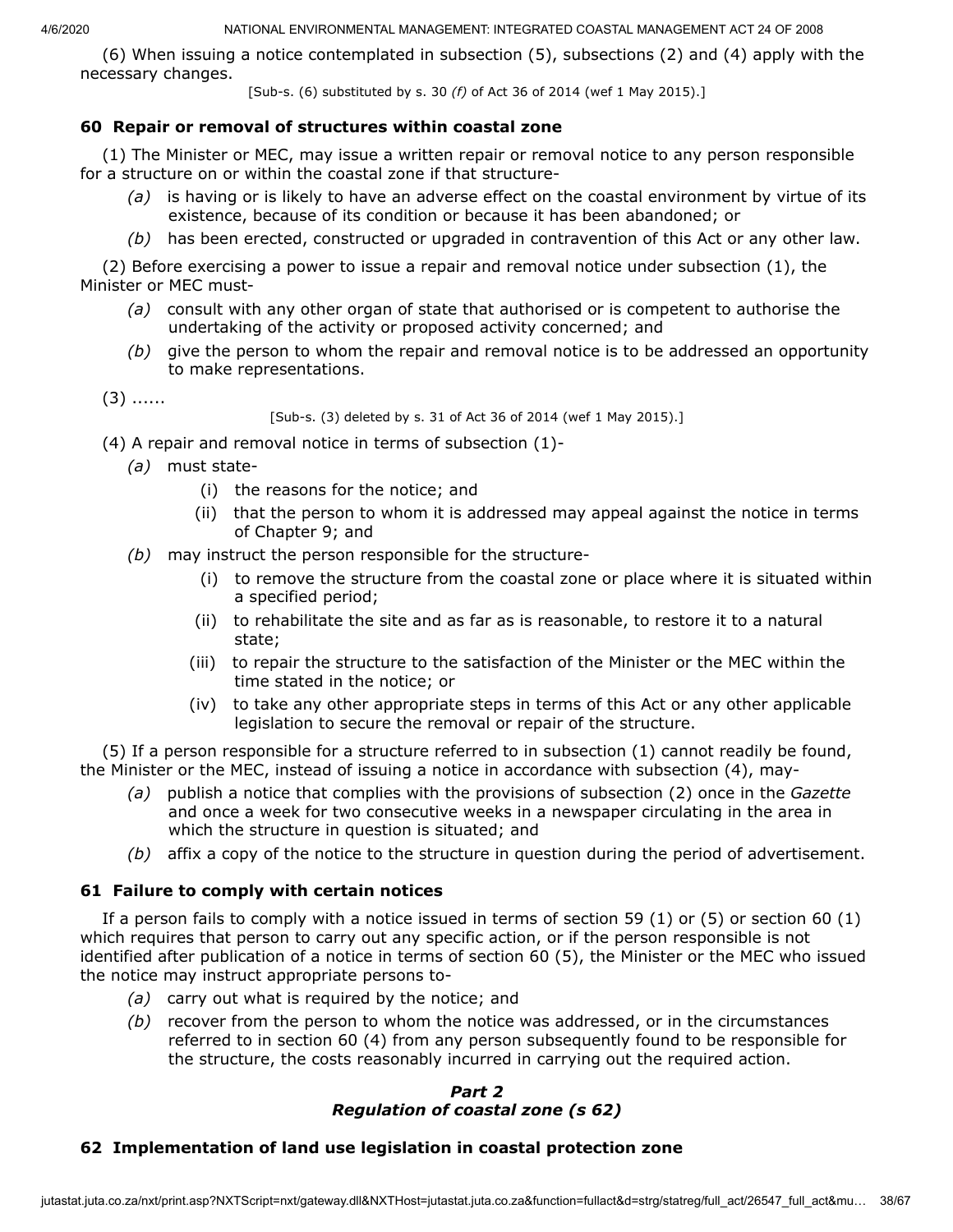(1) An organ of state that is responsible for implementing national, provincial or municipal legislation that regulates the planning or development of land must, in a manner that conforms to the principles of co-operative governance contained in Chapter 3 of the Constitution, apply that legislation in relation to land in the coastal protection zone in a way that gives effect to the purposes for which the protection zone is established as set out in section 17.

 $(2)$  ......

[Sub-s. (2) deleted by s. 32 of Act 36 of 2014 (wef 1 May 2015).]

### *Part 3 Environmental authorisations (ss 63-64)*

## **63 Environmental authorisations for coastal activities**

(1) Where an environmental authorisation in terms of Chapter 5 of the National Environmental Management Act is required for coastal activities, the competent authority must take into account all relevant factors, including-

- *(a)* the representations made by the applicant and by interested and affected parties;
- *(b)* the extent to which the applicant has in the past complied with similar authorisations;
- *(c)* whether coastal public property, the coastal protection zone or coastal access land will be affected, and if so, the extent to which the proposed development or activity is consistent with the purpose for establishing and protecting those areas;
- *(d)* the estuarine management plans, coastal management programmes, coastal management lines and coastal management objectives applicable in the area; [Para. *(d)* substituted by s. 33 *(a)* of Act 36 of 2014 (wef 1 May 2015).]
- *(e)* the socio-economic impact if the activity-
	- (i) is authorised;
	- (ii) is not authorised;
- *(f)* ......

[Para. *(f)* deleted by s. 33 *(b)* of Act 36 of 2014 (wef 1 May 2015).]

- *(g)* the likely impact of coastal environmental processes on the proposed activity;
- *(h)* whether the development or activity-
	- (i) is situated within coastal public property and is inconsistent with the objective of conserving and enhancing coastal public property for the benefit of current and future generations;
	- (ii) is situated within the coastal protection zone and is inconsistent with the purpose for which a coastal protection zone is established as set out in section 17;
	- (iii) is situated within coastal access land and is inconsistent with the purpose for which coastal access land is designated as set out in section 18;
	- (iv) is likely to cause irreversible or long-lasting adverse effects to any aspect of the coastal environment that cannot satisfactorily be mitigated;
	- (v) is likely to be significantly damaged or prejudiced by dynamic coastal processes;
	- (vi) would substantially prejudice the achievement of any coastal management objective; or
	- (vii) would be contrary to the interests of the whole community; [Para. *(h)* substituted by s. 33 *(c)* of Act 36 of 2014 (wef 1 May 2015).]
- *(i)* whether the very nature of the proposed activity or development requires it to be located within coastal public property, the coastal protection zone or coastal access land; [Para. *(i)* added by s. 33 *(e)* of Act 36 of 2014 (wef 1 May 2015).]
- *(j)* whether the proposed activity or development will provide important services to the public when using coastal public property, the coastal protection zone, coastal access land or a coastal protected area; and

[Para. *(j)* added by s. 33 *(e)* of Act 36 of 2014 (wef 1 May 2015).]

*(k)* the objects of this Act, where applicable.

[Para. *(k)* added by s. 33 *(e)* of Act 36 of 2014 (wef 1 May 2015).]

 $(2)$  to  $(4)$  inclusive ......

[Sub-ss. (2) to (4) inclusive deleted by s. 33 *(f)* of Act 36 of 2014 (wef 1 May 2015).]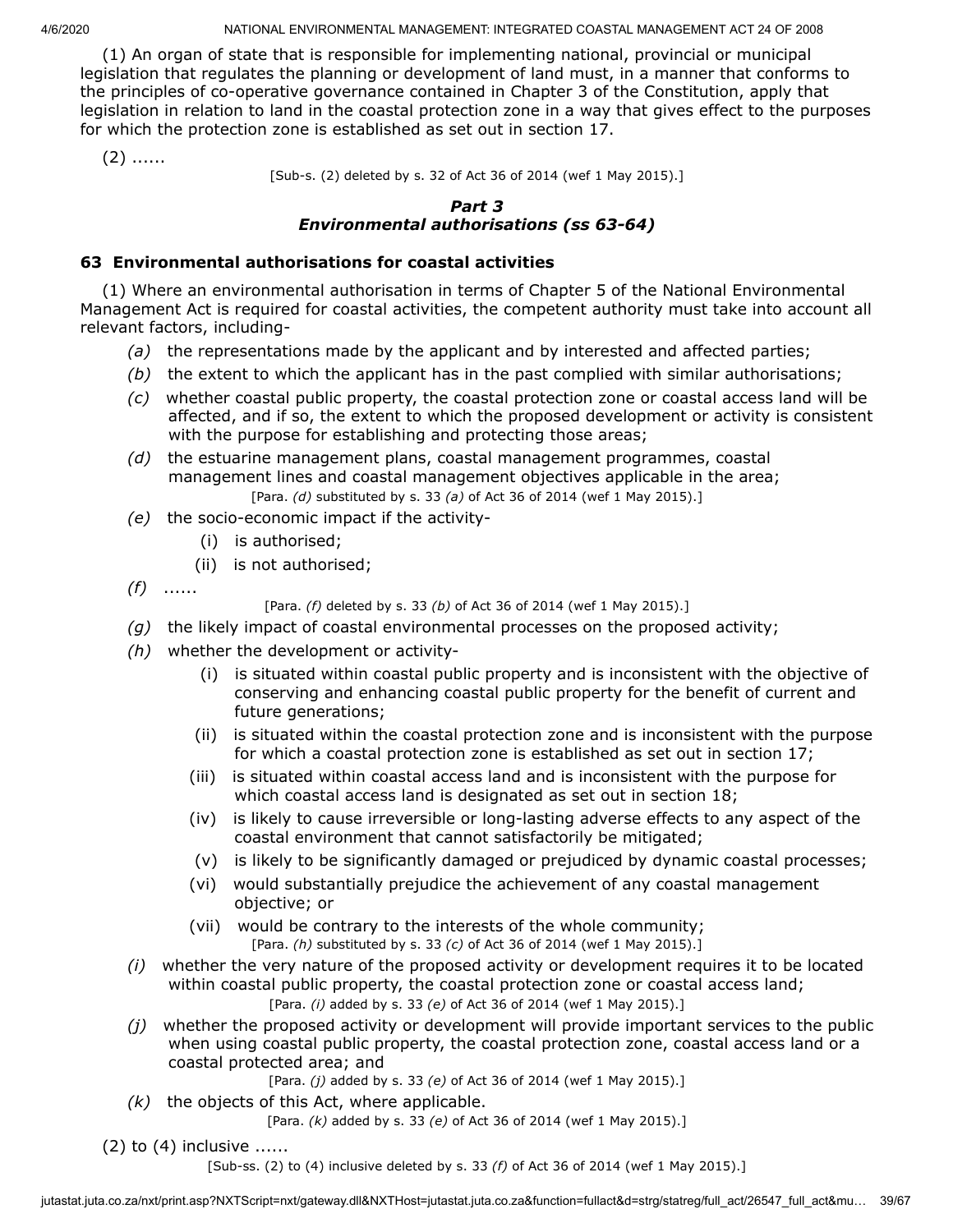(5) The competent authority must ensure that the terms and conditions of any environmental authorisation are consistent with any applicable coastal management programmes and promote the attainment of coastal management objectives in the area concerned.

(6) Where an environmental authorisation is not required for coastal activities, the Minister may, by notice in the *Gazette* list such activities requiring a permit or licence.

**64 ......**

[S. 64 repealed by s. 34 of Act 36 of 2014 (wef 1 May 2015).]

### *Part 4 Use of coastal public property (ss 65-66A)*

[Heading substituted by s. 35 of Act 36 of 2014 (wef 1 May 2015).]

### **65 Award of coastal use permits on coastal public property**

- (1) The Minister may by notice in the *Gazette*
	- *(a)* list activities that-
		- (i) are prohibited within coastal public property; or
		- (ii) require a coastal use permit from the Minister; and
	- *(b)* set different user charges for coastal use permits in terms of paragraph *(a)* (ii),

provided that such activities do not require environmental authorisation in terms of Chapter 5 of the National Environmental Management Act.

- (2) No person may-
	- *(a)* undertake an activity prohibited in terms of subsection (1) *(a)* (i);
	- *(b)* undertake an activity referred to in subsection (1) *(a)* (ii) without a coastal use permit; or
	- *(c)* contravene any conditions determined in a coastal use permit referred to in section 66.

(3) A coastal use permit in terms of subsection (1) *(a)* (ii) may, subject to section 66, be awarded by the Minister either-

- *(a)* on application by a person; or
- *(b)* if the Minister so determines in any specific case, through a prescribed process.
- (4) An application for a coastal use permit must be lodged in the prescribed manner.

(5) A coastal use permit awarded in terms of this Chapter does not relieve the holder thereof from the obligation to-

- *(a)* obtain any other coastal authorisation that may be required in terms of this Act or any other authorisation in terms of other legislation; or
- *(b)* comply with any other legislation.

[S. 65 substituted by s. 36 of Act 36 of 2014 (wef 1 May 2015).] [Date of commencement of s. 65: 5 February 2016.]

### **66 Terms of coastal use permits**

A coastal use permit-

- *(a)* must be awarded for a fixed period of time of not more than 20 years whereafter a new application must be made in terms of section 65 (3) and (4);
- *(b)* is subject to any conditions determined by the Minister; and
- *(c)* must provide for the payment by the holder thereof of a user charge determined by the Minister in terms of section 65 (1) *(b)*.

[S. 66 substituted by s. 37 of Act 36 of 2014 (wef 1 May 2015).] [Date of commencement of s. 66: 5 February 2016.]

### **66A Leases in admiralty reserves**

(1) Notwithstanding section 7 (1) *(e)*, a lease in an admiralty reserve, prior to the commencement of this section, must be managed by the organ of state empowered to do so in terms of the relevant local, provincial or national legislation.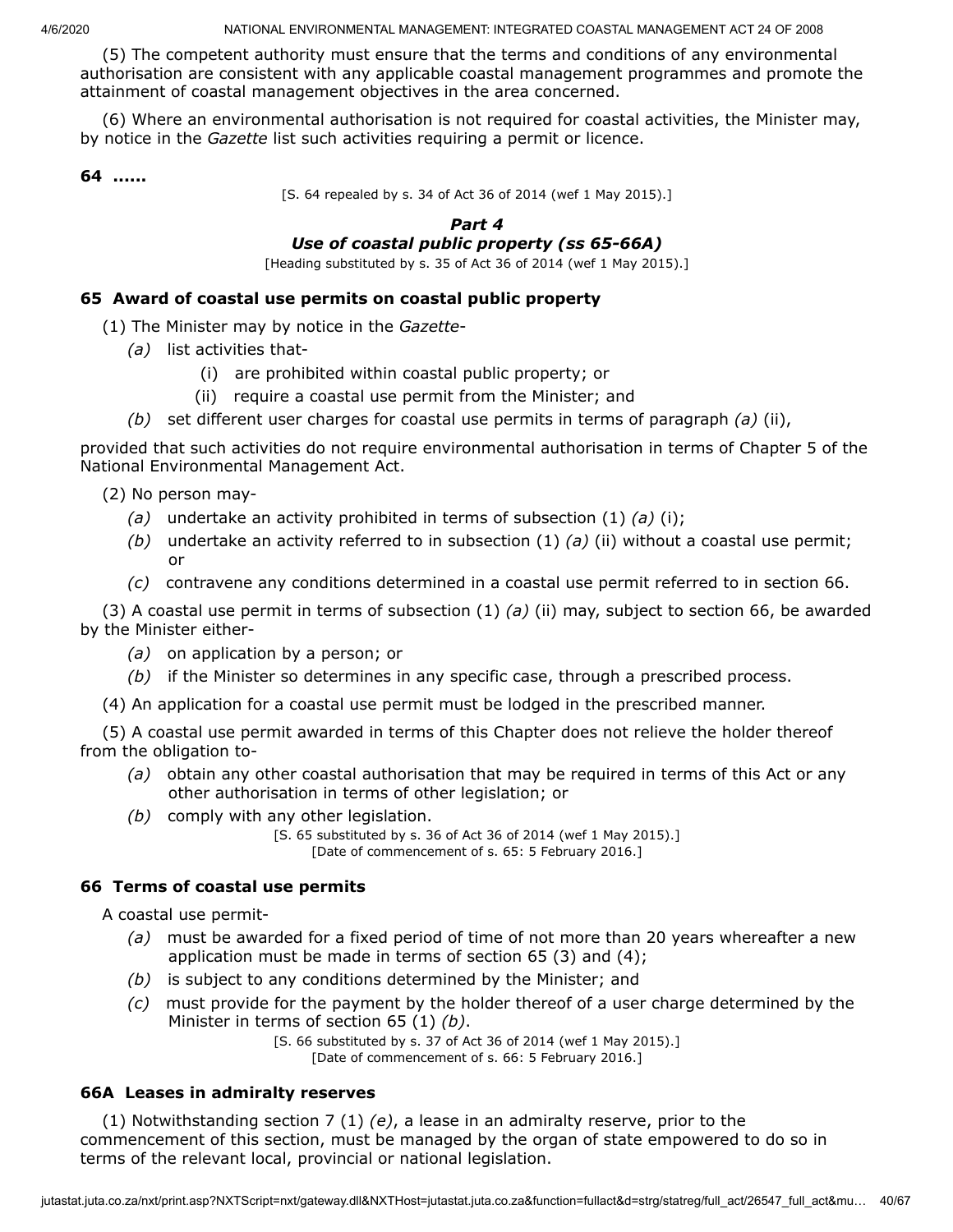(2) A lease referred to in subsection (1), must be managed as prescribed by the Minister and until so prescribed, such leases must be managed in a manner that is consistent with the purpose of coastal public property as set out in section 7A.

[S. 66A added by s. 38 of Act 36 of 2014 (wef 1 May 2015).]

### *Part 5 General provisions (ss 67-68)*

### **67 Temporary occupation of land within coastal zone**

(1) Subject to the Expropriation Act, 1975 (Act 63 of 1975), the Minister may direct that land within the coastal zone be temporarily occupied to build, maintain or repair works to implement a coastal management programme, or to respond to pollution incidents or emergency situations, and may for this purpose-

- *(a)* take from the land stone, gravel, sand, earth or other material;
- *(b)* deposit materials on it; and
- *(c)* construct and use temporary works on it, including roads.

(2) Notwithstanding section 89, the powers of the Minister in terms of subsection (1) may be delegated to-

- *(a)* the MEC, who may subdelegate this power to a municipality in that province; or
- *(b)* an official in that Department.

(3) If the land is private property, the Minister or the MEC, acting in terms of subsection (1), must, before the land is occupied, give the occupier and the owner of the land reasonable notice, in writing, of the intention to occupy and the purpose of the occupation.

## **68 Amendment, revocation, suspension or cancellation of authorisations**

(1) An issuing authority may amend, revoke, suspend or cancel a coastal authorisation issued in terms of this Act, if-

- *(a)* the holder of the coastal authorisation contravenes or fails to comply with a condition subject to which the coastal authorisation was issued;
- *(b)* it is in conflict with a coastal management programme or will significantly prejudice the attainment of a coastal management objective;
- *(c)* changes in circumstances require such amendment, revocation, suspension or cancellation; or
- *(d)* it is necessary to meet the Republic's international obligations.

(2) An issuing authority must by written notice delivered to the holder of the coastal authorisation, or sent by registered post to the holder's last known address, request the holder to make written representations within a period of 30 days from the date of the notice as to why the coastal authorisation should not be amended, revoked, suspended or cancelled, as the case may be.

(3) After the expiry of the period referred to in subsection (2) the issuing authority must consider the matter in the light of all relevant circumstances, including any representations made by the holder, and may-

- *(a)* revoke the coastal authorisation;
- *(b)* suspend the coastal authorisation for a period determined by the issuing authority;
- *(c)* cancel the coastal authorisation from a date determined by the issuing authority;
- *(d)* alter the terms or conditions of the coastal authorisation; or
- *(e)* decide not to amend, revoke, suspend or cancel the coastal authorisation.

(4) Notwithstanding subsections (2) and (3), the issuing authority may, whenever it is in the interests of the promotion, protection or utilisation on a sustainable basis of the coastal zone, at any time by written notice to the holder of a coastal authorisation amend, revoke, suspend or cancel the coastal authorisation.

(5) If the issuing authority intends to exercise the powers under subsection (4), subsection (2) shall apply with the necessary changes.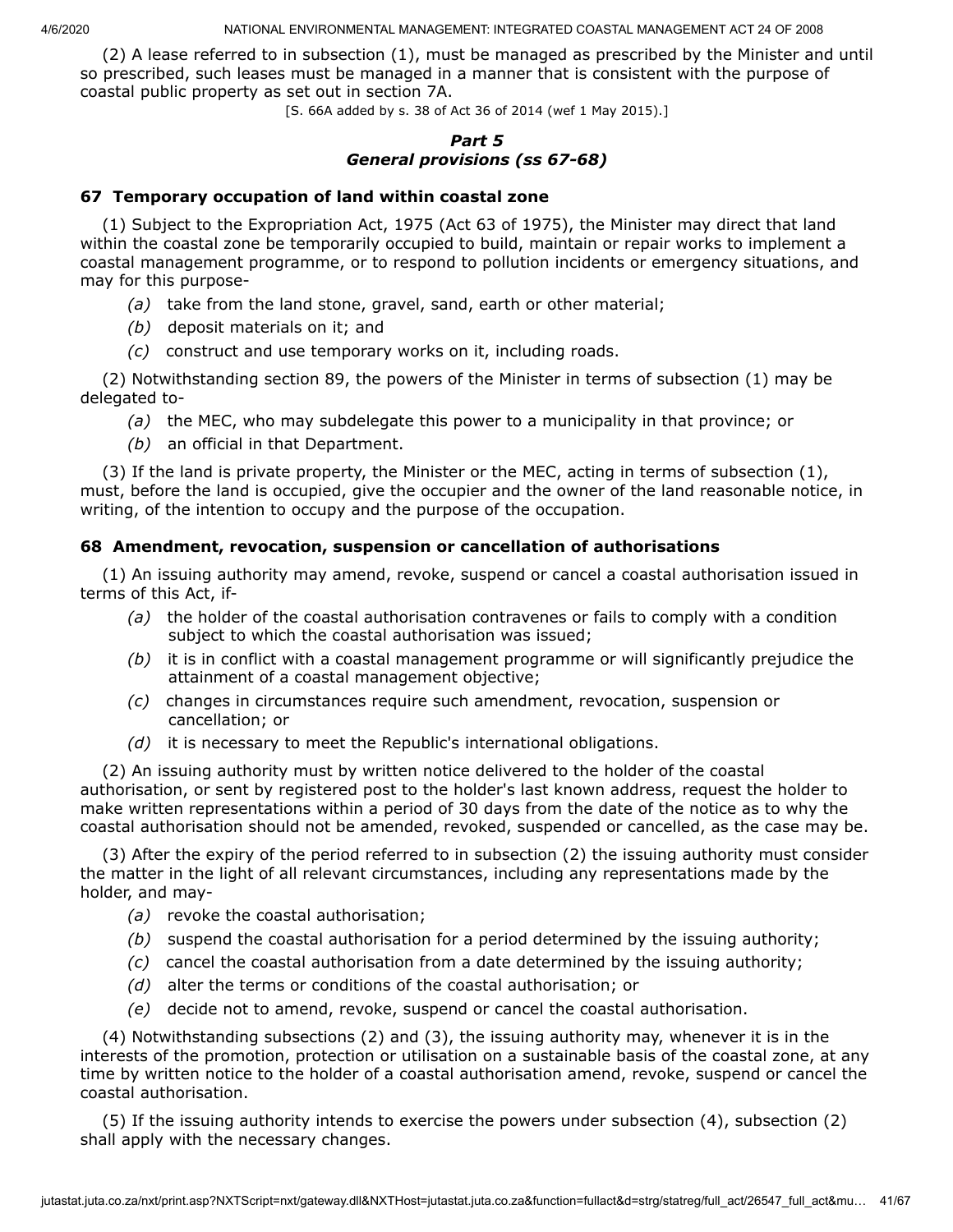(6) If the Minister or an issuing authority has reason to believe that it is urgently necessary to exercise powers under subsection (1), (3) or (4) in order to protect the coastal environment or human health and well-being, the Minister or issuing authority may, by notice to the holder of a coastal authorisation, temporarily suspend the coastal authorisation and then follow the procedure referred to in subsection (3).

(7) A competent authority, when exercising the power to amend, withdraw or suspend an environmental authorisation in terms of the National Environmental Management Act, must consider the factors referred to in subsections  $(1)$ ,  $(4)$ ,  $(5)$  and  $(6)$  with the necessary changes. [S. 68 substituted by s. 39 of Act 36 of 2014 (wef 1 May 2015).]

### **CHAPTER 8 MARINE AND COASTAL POLLUTION CONTROL (ss 69-73)**

### **69 Discharge of effluent into coastal waters**

(1) No person may discharge effluent that originates from a source on land into coastal waters except in terms of a general discharge authorisation contemplated in subsection (2) or a coastal waters discharge permit issued under this section by the Minister after consultation with the Minister responsible for water affairs in instances of discharge of effluent into an estuary.

[Sub-s. (1) substituted by s. 40 *(b)* of Act 36 of 2014 (wef 1 May 2015).]

(2) The Minister may by notice in the *Gazette* authorise persons in general, or a category of persons, to discharge effluent into coastal waters, and in instances of discharge of effluent into an estuary, only after consultation with the Minister responsible for water affairs.

(3) Any person who wishes to discharge effluent into coastal waters in circumstances that are not authorised under a general discharge authorisation referred to in subsection (2) must apply to the Department for a coastal waters discharge permit.

[Sub-s. (3) substituted by s. 40 *(c)* of Act 36 of 2014 (wef 1 May 2015).]

(4) Any person who at the commencement of this Act is discharging effluent into coastal waters and who is not authorised to do so in terms of a general discharge authorisation under subsection (2) must apply to the Department for a coastal waters discharge permit-

- *(a)* within 24 months of the date of commencement of this Act if the discharge is in terms of a licence or authorisation under the National Water Act; or
- *(b)* within 36 months of the date of commencement of this Act if the discharge is a continuation of an existing lawful water use within the meaning of section 32 or 33 of the National Water Act.

[Sub-s. (4) amended by s. 40 *(d)* of Act 36 of 2014 (wef 1 May 2015).]

(5) Unless a person referred to in subsection (4) is directed otherwise by a person acting in terms of this Act or the National Water Act, it is not an offence for that person to discharge effluent that originates from a source on land into coastal waters if-

- *(a)* that person has made an application under subsection (4) but has not yet been notified whether the application has been granted or refused; or
- *(b)* the applicable period referred to in subsection (4) *(a)* or *(b)* has not yet expired.

(6) A person who discharges effluent into coastal waters-

- *(a)* must not waste water;
- *(b)* may only do so to the extent that it is not reasonably practicable to return any freshwater in that effluent to the water resource from which it was taken;
- *(c)* must discharge the effluent subject to any condition contained in the relevant authorisation;
- *(d)* must comply with any applicable waste standards or water management practices prescribed under this Act or under section 29 of the National Water Act or any Act of Parliament specifically dealing with waste, unless the conditions of the relevant authorisation provide otherwise; and
- *(e)* must register the discharge with the department responsible for water affairs.

(7) The Minister, and in instances of discharge of effluent into an estuary, with the concurrence of the Minister responsible for water affairs, must, when deciding whether or not to issue a general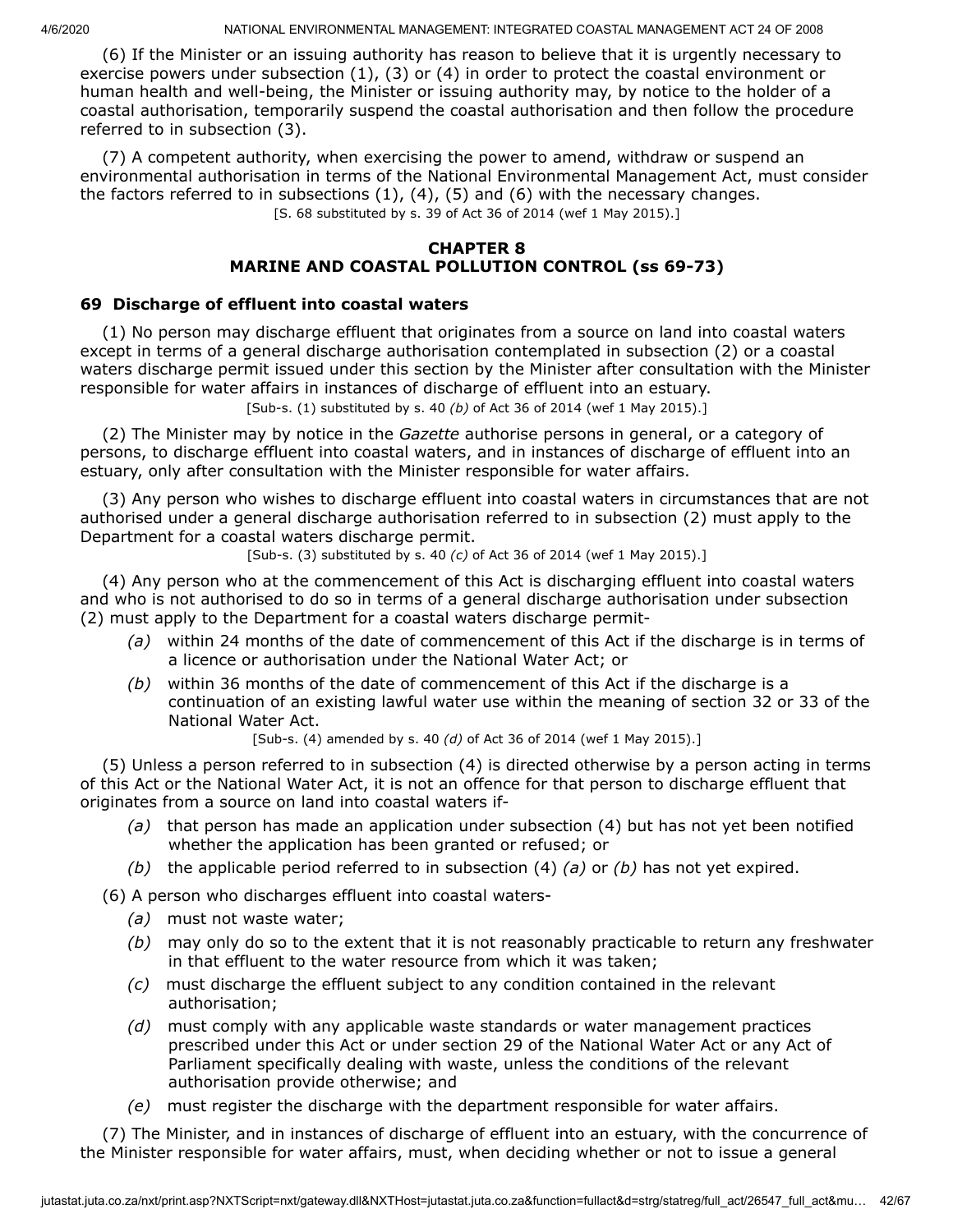discharge authorisation contemplated in subsection (2) or to grant an application for a coastal waters discharge permit, take into account all relevant factors, including-

- *(a)* the interests of the whole community;
- *(b)* the socio-economic impact if the disposal-
	- (i) is authorised;
	- (ii) is not authorised;
- *(c)* the coastal management programmes and estuarine management plans applicable in the area;
- *(d)* the likely impact of the proposed disposal on the coastal environment, including, the cumulative effect of its impact together with those of existing point and non-point discharges.
- *(e)* the Republic's obligations under international law;
- *(f)* the factors listed in section 27 of the National Water Act; and
- *(g)* any other factors that may be prescribed.
	- [Sub-s. (7) amended by s. 40 *(e)* of Act 36 of 2014 (wef 1 May 2015).]

(8) The Minister may not grant an application in terms of subsection (3) for a coastal waters discharge permit if doing so is likely-

- *(a)* to cause irreversible or long-lasting adverse effects that cannot satisfactorily be mitigated;
- *(b)* to prejudice significantly the achievement of any coastal management objective contained in a coastal management programme; or
- *(c)* to be contrary to the interests of the whole community.
- (9) *(a)* The Director-General must within five years of the date of commencement of this Act-
	- (i) review all authorisations issued before the commencement of this Act that authorise the discharge of effluent into coastal waters; and
	- (ii) in consultation with the director-general of the department responsible for water affairs undertake a joint review of all authorisations issued before the commencement of this Act that authorised the discharge of effluent into estuaries, in order to determine the extent to which those authorisations comply with the requirements of this Act and of other applicable legislation.

*(b)* After any such review the Director-General must make recommendations to the Minister and to the Minister responsible for water affairs as to whether or not-

- (i) the discharge should be prohibited;
- (ii) in the case of a discharge into the sea, whether or not a permit should be issued under subsection (1);
- (iii) in the case of a discharge into an estuary, whether or not the discharge should be authorised in terms of a permit issued under subsection (1) and a permit issued under the National Water Act.

(10) The Minister, and in instances where the discharge takes place into an estuary, with the concurrence of the Minister responsible for water affairs, must as soon as possible after recommendations contemplated in section (9) *(b)* have been received, decide whether or not to issue a permit or permits referred to in subsection (9) and the conditions that will apply to any permits issued, but before doing so, must give the holders of the authorisations a reasonable opportunity of making representations.

 $(11)$  ......

[Sub-s. (11) deleted by s. 40 *(f)* of Act 36 of 2014 (wef 1 May 2015).]

(12) The Minister may, when performing functions in terms of subsections (1), (7) and (10), enter into an agreement with any member of Cabinet.

# **70 Prohibition of incineration or dumping at sea**

- (1) Subject to subsection (2), no person may-
	- *(a)* incinerate at sea, including aboard a South African vessel, aircraft, platform or other structure, any waste or other material;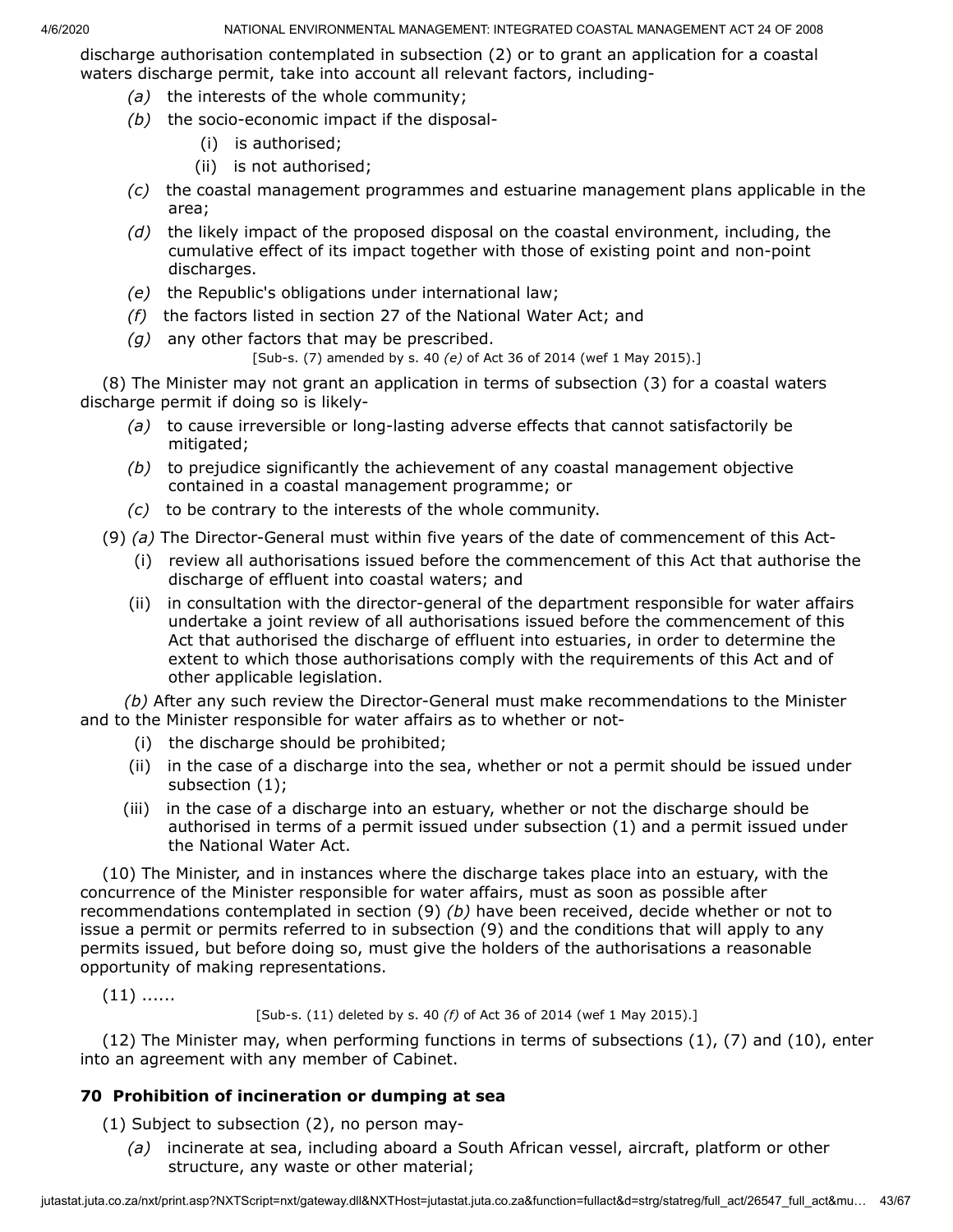[Para. *(a)* substituted by s. 41 of Act 36 of 2014 (wef 1 May 2015).]

- *(b)* import into the Republic any waste or other material to be dumped or incinerated at sea, including aboard a South African vessel, aircraft, platform or other structure; [Para. *(b)* substituted by s. 41 of Act 36 of 2014 (wef 1 May 2015).]
- *(c)* export from the Republic any waste or other material to be dumped or incinerated-
	- (i) on the high seas; or
	- (ii) in an area of the sea under the jurisdiction of another state;
- *(d)* load any waste or other material to be dumped or incinerated at sea onto any vessel, aircraft, platform or other structure at any place in the Republic, including the exclusive economic zone, unless the master of the vessel, aircraft, platform or other structure produces written proof that the dumping at sea of that waste or other material has been authorised in terms of a dumping permit granted under section 71;
- *(e)* except on the authority of a dumping permit granted under section 71-
	- (i) dump at sea any waste or other material; or
	- (ii) dump from a South African vessel, aircraft, platform or other structure at sea, any waste or other material; or
		- [Para. *(e)* substituted by s. 41 of Act 36 of 2014 (wef 1 May 2015).]
- *(f)* dump from a South African vessel, aircraft, platform or other man-made structure at sea, any waste or other material in any area of the sea under the jurisdiction of another state, except with the written permission of that state.
- (2) It is a defence to a charge in terms of subsection (1) *(e)* (i) or (ii) to show-
	- *(a)* that adverse weather conditions necessitated the dumping or incineration at sea in order to secure the safety of human life or of the vessel, aircraft, platform or structure in question; or
	- *(b)* that there was a danger to human life or a real threat to the vessel, aircraft, platform or structure in question, that there appeared to be no reasonable alternative to dumping or incineration at sea, and that it is probable that the adverse effects arising from the dumping or incineration at sea were less than would otherwise have occurred; and
	- *(c)* that in either case, the dumping or incineration at sea was conducted in a manner that minimised any actual or potential adverse effects and was reported to the Department without delay.

## **71 Dumping permits**

(1) A person who wishes to dump at sea any waste or other material must-

- *(a)* apply in writing to the Minister in the form stipulated by the Minister for a dumping permit that authorises the waste or other material to be loaded aboard a vessel, aircraft, platform or other structure and to be dumped at sea; and
- *(b)* pay the prescribed fee.

(2) When deciding an application for a dumping permit contemplated in subsection (1), the Minister must have regard to-

- *(a)* the Waste Assessment Guidelines set out in Schedule 2;
- *(b)* any coastal management programme applicable in the area;
- *(c)* the likely environmental impact of the proposed activity;
- *(d)* national legislation dealing with waste;
- *(e)* the interests of the whole community;
- *(f)* transboundary impacts and international obligations and standards; and
- *(g)* any other factors that may be prescribed.

(3) The Minister may not grant a dumping permit that authorises the dumping of any waste or other material, other than-

- *(a)* dredged material;
- *(b)* sewage sludge;
- *(c)* fish waste, or material resulting from industrial fish processing operations;
- *(d)* vessels and platforms or other man-made structures at sea;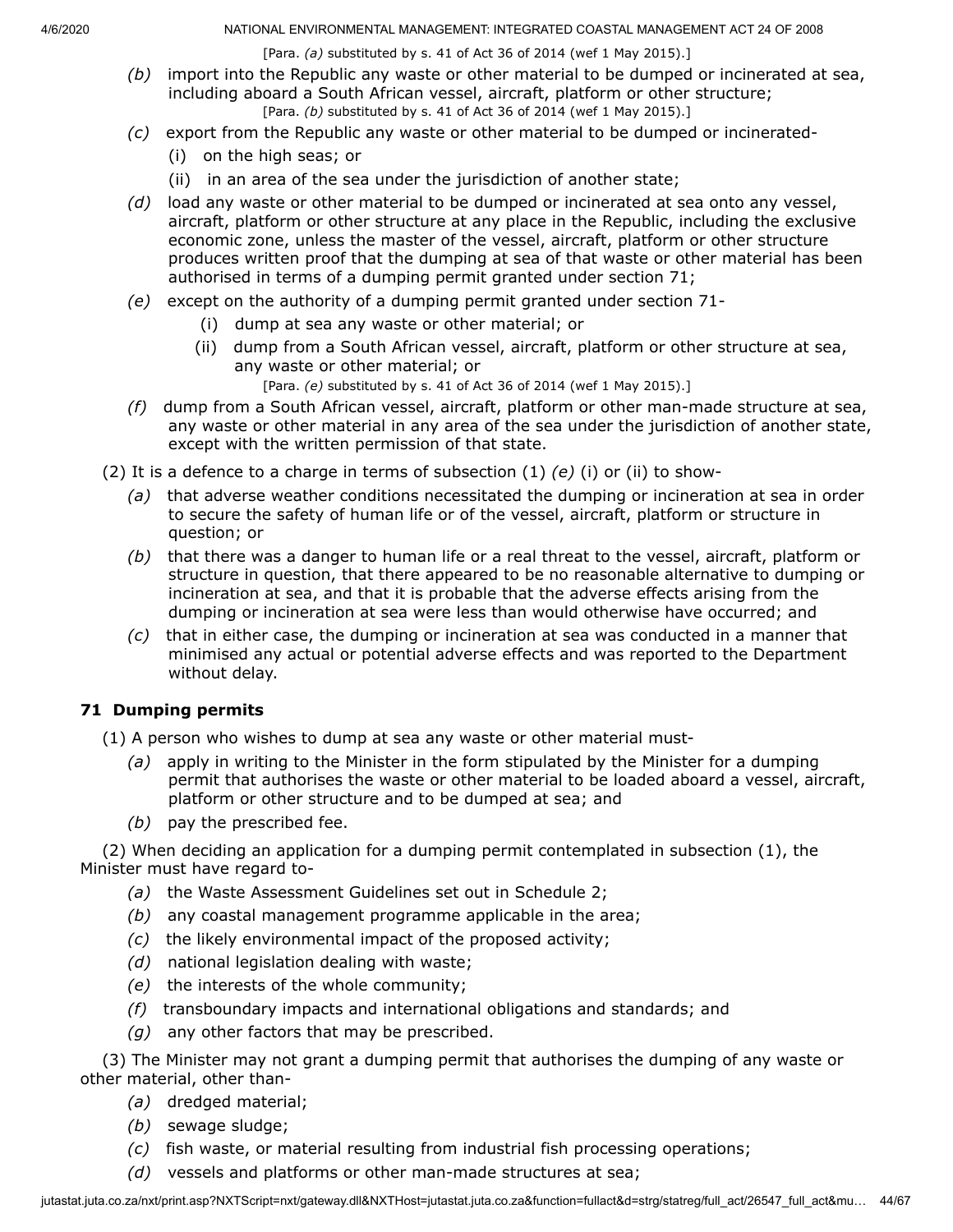- *(e)* inert, inorganic geological material;
- *(f)* organic material of natural origin;
- *(g)* bulky items primarily comprising iron, steel, concrete and similarly non-harmful materials for which the concern is physical impact, and limited to those circumstances where such wastes are generated at locations, such as small islands with isolated communities, having no practicable access to disposal options other than dumping at sea; or
- *(h)* waste or other material which may be prescribed. [Para. *(h)* added by s. 42 *(a)* of Act 36 of 2014 (wef 1 May 2015).]
- (4) The Minister may not issue a dumping permit if-
	- *(a)* the waste or other material proposed for dumping contains-
		- (i) levels of radioactivity greater than as defined by the International Atomic Energy Agency and adopted by the contracting parties to the Protocol to the Convention on the Prevention of Marine Pollution by Dumping of Wastes and Other Matter adopted on 7 November 1996; or
		- (ii) material which is capable of creating floating debris or otherwise contributing to the pollution of the marine environment and which could be removed from the material proposed for dumping;
	- *(b)* dumping the waste or other material in question-
		- (i) is likely to cause irreversible or long-lasting adverse effects that cannot satisfactorily be mitigated;
		- (ii) would cause a serious obstacle to fishing or navigation;
		- (iii) would prejudice the achievement of any coastal management objective contained in a coastal management programme;
		- (iv) would be contrary to the obligations of the Republic under international law; or
		- (v) would be contrary to the interests of the whole community.

(5) The Minister, may issue a dumping permit for a period of not more than five years whereafter a new application must be made.

[Sub-s. (5) substituted by s. 42 *(b)* of Act 36 of 2014 (wef 1 May 2015).]

## **72 Emergency dumping at sea**

(1) The Minister may in relation to any application for a dumping permit referred to in section 71 dispense with any prescribed procedure, including any consultation and public participation processes, if-

- *(a)* the dumping at sea of a quantity of any particular waste or other material is necessary to avert an emergency that poses an unacceptable risk to the environment or to human health or safety; and
- *(b)* there is no other feasible solution.

(2) Before issuing a permit in the circumstances contemplated in subsection (1), the Minister must consult with-

- *(a)* any foreign state that is likely to be affected by the proposed dumping at sea; and
- *(b)* the International Maritime Organisation.

(3) The Minister must-

- *(a)* as far as reasonably possible in the circumstances, follow any recommendations received from the International Maritime Organisation when imposing permit conditions regarding the procedures to be followed in conducting the loading or dumping at sea of the relevant quantity of waste or other material; and
- *(b)* inform the International Maritime Organisation of any action taken under this section within a reasonable period thereafter.

## **73 National action list**

(1) The Minister must progressively and subject to available resources, develop a national action list to provide a mechanism for screening waste and other material on the basis of their potential effect on human health and the marine environment.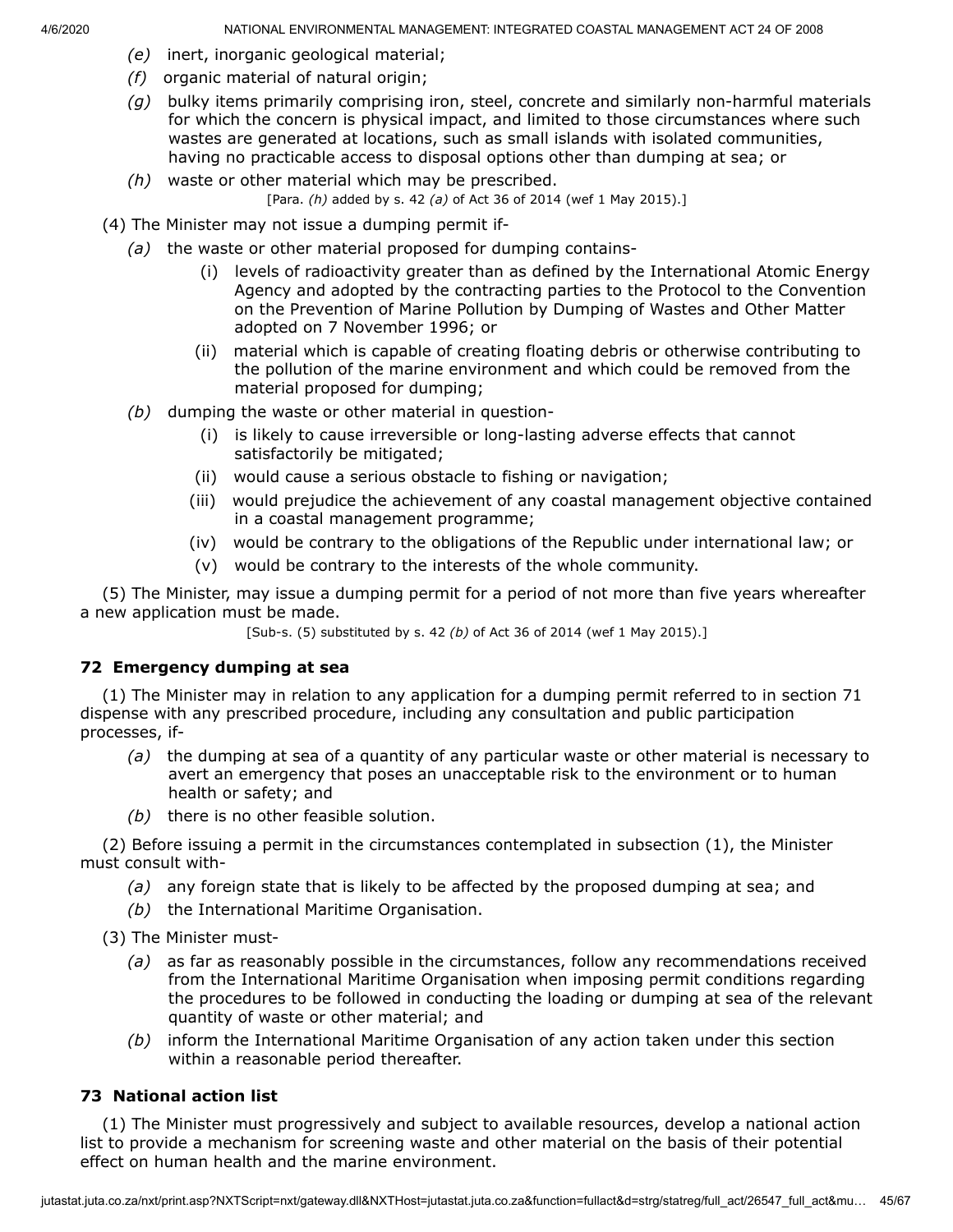- (2) The national action list must-
	- *(a)* be developed in accordance with the Waste Assessment Guidelines set out in Schedule 2; and
	- *(b)* contain the prescribed information.

## **CHAPTER 9 APPEALS (ss 74-78)**

## **74 Appeals**

(1) A person to whom a coastal protection notice or coastal access notice in terms of section 59 or a repair and removal notice in terms of section 60, has been issued, may lodge a written appeal against that notice with-

- *(a)* the Minister, if the notice was issued by an MEC or by a person exercising powers which have been delegated by the Minister to such person in terms of this Act; or
- *(b)* the MEC of the province concerned, if the notice was issued by a municipality in that province or by a person exercising powers delegated by the MEC in terms of this Act.

(2) A person who is dissatisfied with any decision taken to issue, refuse, amend, suspend or cancel a coastal authorisation, may lodge a written appeal against that decision with-

- *(a)* the Minister, if the decision was taken by a person exercising powers which have been delegated by the Minister to such person in terms of this Act; or
- *(b)* the MEC of the province concerned, if the decision was taken by-
	- (i) a person exercising powers granted or delegated to the MEC that have been delegated by the MEC;
	- (ii) a provincial organ of state; or
	- (iii) a municipality in that province. [Sub-s. (2) amended by s. 43 of Act 36 of 2014 (wef 1 May 2015).]
- (3) An appeal made under subsection (1) or (2) must-
	- *(a)* be lodged within 30 days of the appellant being given the notice in terms of section 59 or 60, or being notified of the decision, or if the appellant is not given a notice or notified of the decision, within 60 days of the relevant decision being announced;
	- *(b)* state clearly the grounds of the appeal;
	- *(c)* state briefly the facts on which the appellant relies and include any relevant information that was not placed before the decision-maker and which the appellant believes should be considered on appeal; and
	- *(d)* comply with any other requirements that may be prescribed.

(4) An appeal under this section does not suspend an authorisation or an exemption, or any provision or condition of an authorisation, or any notice issued under Chapter 7, unless the Minister or MEC directs otherwise.

(5) The Minister or MEC may, on good cause shown, extend the period within which an appeal may be lodged in terms of this Chapter.

(6) The Minister or MEC may dismiss an appeal that he or she considers to be trivial, frivolous or manifestly without merit.

(7) Appeals against a decision involving an environmental authorisation must be dealt with in terms of the National Environmental Management Act.

# **75 Advisory appeal panel**

(1) The Minister or an MEC may appoint an advisory appeal panel to consider and advise the Minister or the MEC on an appeal.

(2) An advisory appeal panel must consist of an uneven number of members.

- (3) The members appointed by the Minister or an MEC must-
	- *(a)* have suitable qualifications and experience in relation to the matters that must be considered in the appeal; and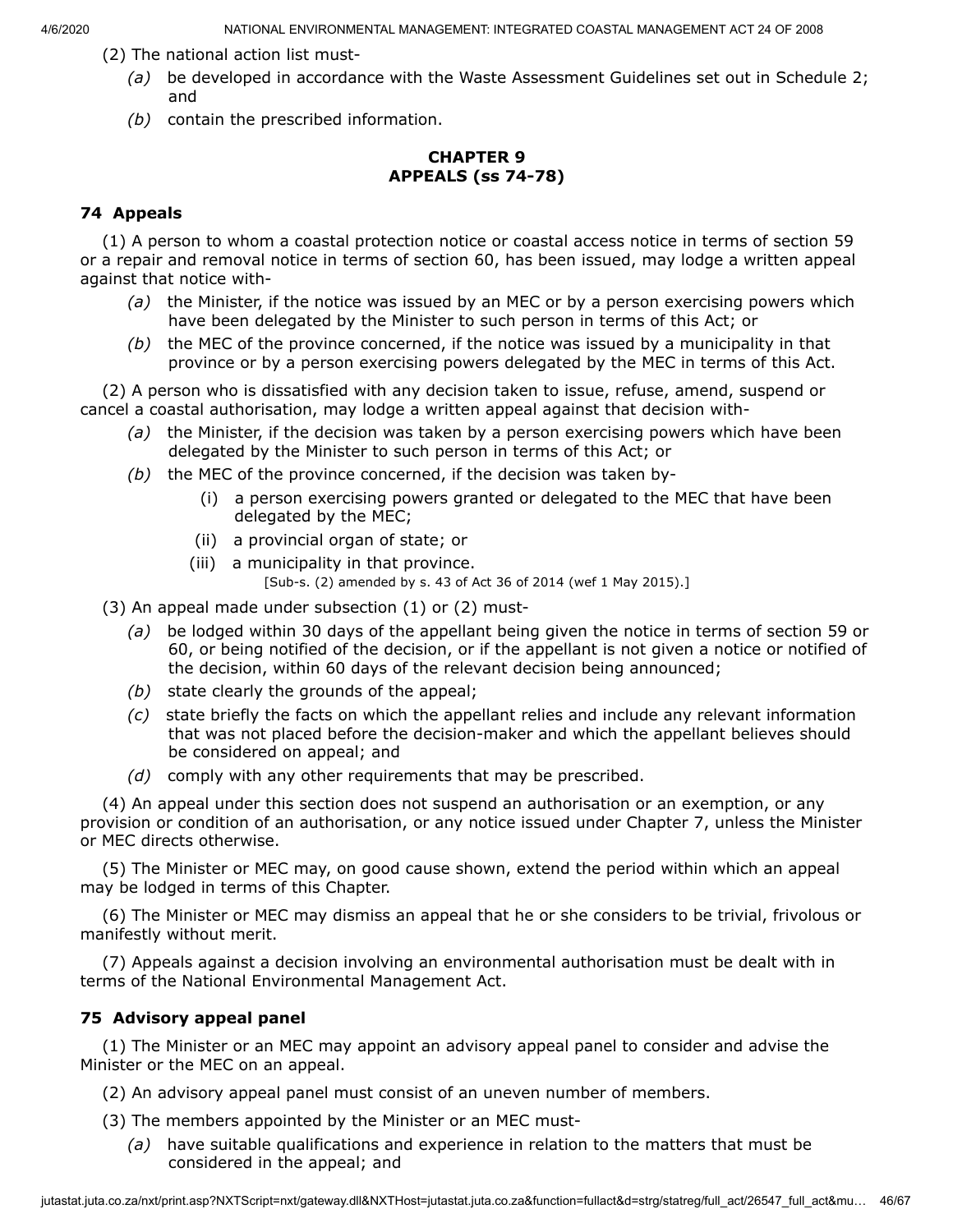- *(b)* be committed to the objects of this Act.
- (4) A person may not be appointed as a member of the appeal panel if he or she-
	- *(a)* was involved in any way in the making of the decision appealed against;
	- *(b)* or any spouse, partner or close family member of that person has a personal or private interest in the appeal;
	- *(c)* is an unrehabilitated insolvent;
	- *(d)* has, as a result of improper conduct, been removed from an office of trust; or
	- *(e)* has been declared by a court to be mentally ill or disordered.

(5) The Minister, with the consent of the Minister of Finance, or the MEC, with the consent of the member of the provincial executive council responsible for finance, must determine the rate of remuneration and the allowances payable to any member of an advisory appeal panel who is not an employee of an organ of state.

### **76 Interim orders by Minister or MEC**

(1) The Minister or an MEC may, at any time after an appeal has been lodged, make any interim order pending the determination of the appeal, that he or she considers equitable or appropriate to achieve the objects of this Act.

(2) Without limiting the generality of subsection (1) an interim order may-

- *(a)* preserve existing rights or an existing state of affairs between the parties to the proceedings;
- *(b)* provide for interim protection of the coastal environment;
- *(c)* suspend or temporarily stay a notice or any part of it; or
- *(d)* deal with procedural issues.

(3) The Minister or an MEC may make an interim order at his or her own initiative, or in response to an application by the appeal panel or a party to the appeal proceedings.

(4) If a party to the proceedings applies for an interim order, the Minister or an MEC must give the parties to the proceedings a reasonable opportunity to make oral or written submissions, but may make an interim order pending the making of submissions by the parties, if the Minister or an MEC has reason to believe that doing so would be just or desirable in order to protect the coastal environment.

### **77 Proceedings of advisory appeal panel**

(1) The chairperson of an advisory appeal panel decides when and where the panel meets.

(2) An advisory appeal panel must give the appellant, the person who made the decision or gave the notice appealed against, and any other interested and affected parties, a reasonable opportunity of making written submissions, and may allow oral representations to be made.

(3) An advisory appeal panel-

- *(a)* must act fairly;
- *(b)* may determine its own procedures;
- *(c)* may convene hearings and make orders concerning preliminary and procedural matters;
- *(d)* may summon and examine witnesses on oath;
- *(e)* must, in considering the merits of an appeal, have regard to-
	- (i) the objects of this Act; and
	- (ii) any relevant coastal management objectives or standards and relevant policies; and
	- (iii) guidelines published or endorsed by the Department or the provincial lead agency concerned.

(4) An advisory appeal panel must give a written report to the Minister or an MEC, setting out its findings and recommendations.

(5) The decision of the majority of the members of an advisory appeal panel is the decision of the panel, but the chairperson must ensure that any dissenting opinions by members are recorded in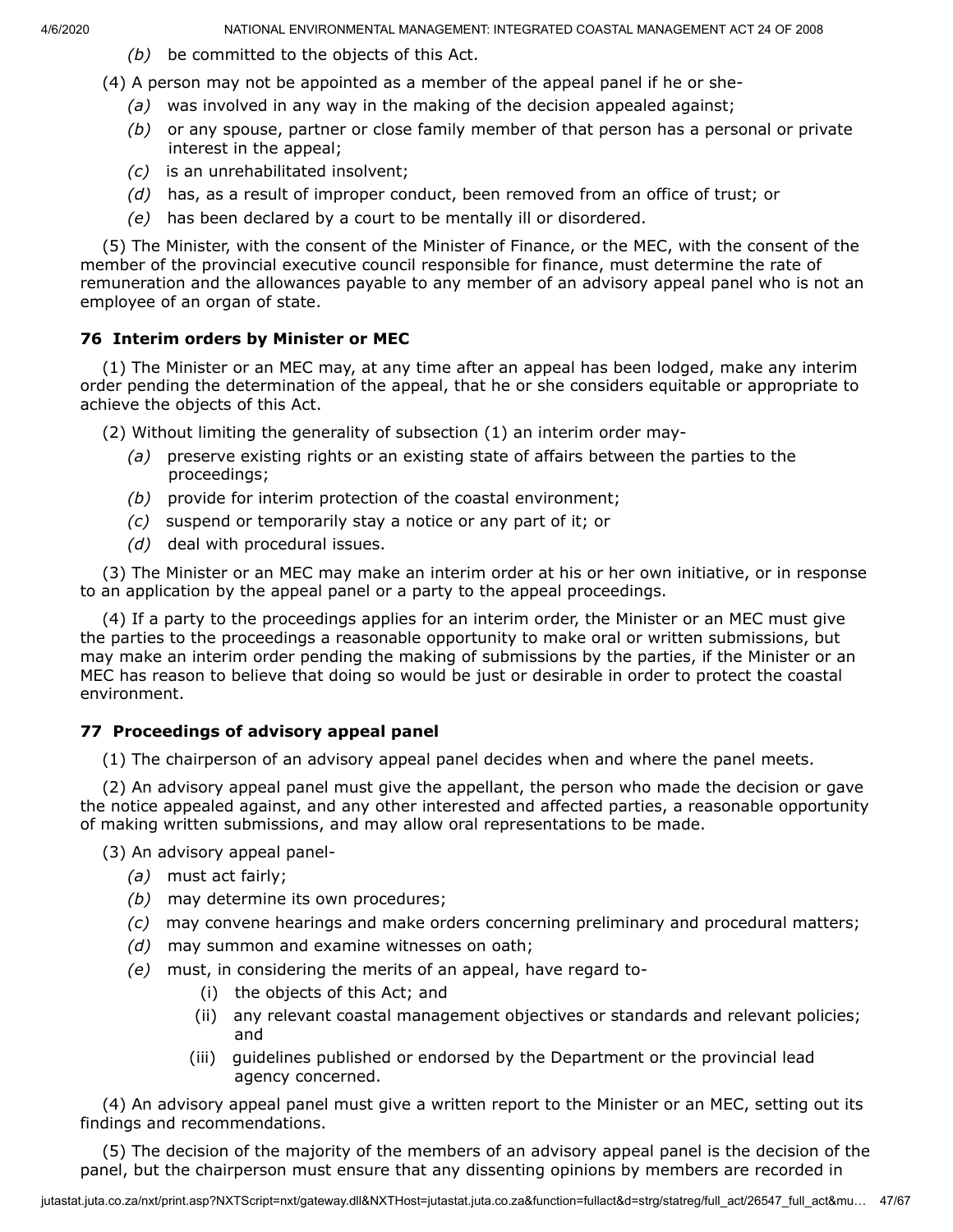the written report of the panel.

## **78 Determination of appeal by Minister or MEC**

(1) The Minister or an MEC must consider the appeal and may-

- *(a)* dismiss the appeal and confirm the decision appealed against;
- *(b)* uphold part or all of the appeal and either vary the decision appealed against or set aside the decision and make a new decision; or
- *(c)* refer the appeal back to the appeal panel with directions to investigate and consider specific facts or issues and to report back to the Minister or MEC.
- (2) In determining an appeal the Minister or an MEC must have regard to-
	- *(a)* the objects of this Act;
	- *(b)* any relevant coastal management objectives; and
	- *(c)* the findings and recommendations of the appeal panel, but is not bound by them.

### **CHAPTER 10 ENFORCEMENT (ss 79-82)**

## **79 Offences**

(1) A person is guilty of a category one offence if that person-

- *(a)* discharges effluent originating from a source on land into coastal waters in contravention of section 69;
- *(b)* incinerates at sea any waste or material in contravention of section 70;
- *(c)* loads, imports or exports any waste or other material to be dumped or incinerated at sea in contravention of section 70;
- *(d)* dumps any waste at sea in contravention of section 70;
- *(e)* dumps any waste or other material at sea without a dumping permit in contravention of section 70;
- *(f)* alters any authorisation;
- *(g)* fabricates or forges any document for the purpose of passing it off as an authorisation;
- *(h)* passes off, uses, alters or has in possession any altered or false document purporting to be a coastal authorisation;

[Para. *(h)* substituted by s. 44 *(a)* of Act 36 of 2014 (wef 1 May 2015).]

- *(i)* makes any false statement or report, for the purpose of obtaining or objecting to an authorisation;
- *(j)* reclaims land from coastal waters without authorisation of the Minister in terms of sections 7B and 7C;

[Para. *(j)* added by s. 44 *(b)* of Act 36 of 2014 (wef 1 May 2015).]

- *(k)* utilises reclaimed land in contravention of sections 7B and 7C; [Para. *(k)* added by s. 44 *(b)* of Act 36 of 2014 (wef 1 May 2015).]
- *(l)* charges fees in contravention of section 13 (3) *(a)* and *(b)*;

[Para. *(l)* added by s. 44 *(b)* of Act 36 of 2014 (wef 1 May 2015).]

- *(m)* conducts an activity that is prohibited in terms of section 65 (1) *(a)* (i); [Para. *(m)* added by s. 44 *(b)* of Act 36 of 2014 (wef 1 May 2015).]
- *(n)* fails to comply with a verbal directive issued by the Minister or MEC in terms of section 92 (1); or

[Para. *(n)* added by s. 44 *(b)* of Act 36 of 2014 (wef 1 May 2015).]

*(o)* fails to comply with section 96 (1).

[Para. *(o)* added by s. 44 *(b)* of Act 36 of 2014 (wef 1 May 2015).]

(2) A person is guilty of a category two offence if that person-

- *(a)* fails to comply with a repair and removal notice issued in terms of section 60;
- *(b)* hinders or interferes with a duly authorised person exercising a power or performing a duty in terms of this Act;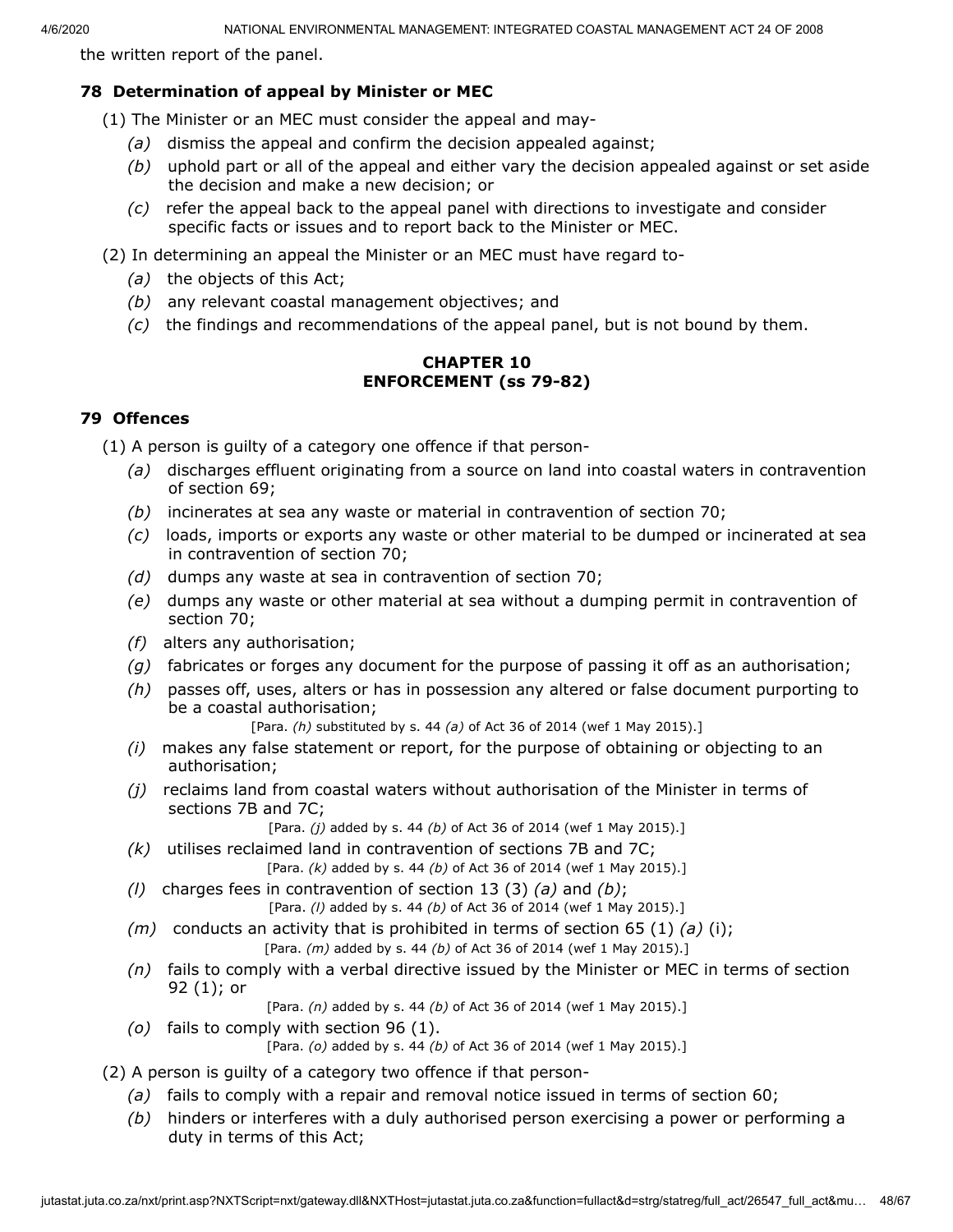- *(c)* knowingly falsely represents that he or she is a person authorised to exercise powers in terms of this Act;
- *(d)* constructs, maintains or extends any structure, or takes other measures on coastal public property to prevent or promote erosion or accretion of the seashore in contravention of section 15 (2);

[Para. *(d)* added by s. 44 *(c)* of Act 36 of 2014 (wef 1 May 2015).]

*(e)* fails to comply with a coastal protection notice or access notice issued in terms of section 59;

[Para. *(e)* added by s. 44 *(c)* of Act 36 of 2014 (wef 1 May 2015).]

- *(f)* conducts an activity without a coastal authorisation required in terms of this Act; [Para. *(f)* added by s. 44 *(c)* of Act 36 of 2014 (wef 1 May 2015).]
- *(g)* fails to comply with the conditions of a coastal authorisation; [Para. *(g)* added by s. 44 *(c)* of Act 36 of 2014 (wef 1 May 2015).]
- *(h)* fails to comply with section 95 (1);

[Para. *(h)* added by s. 44 *(c)* of Act 36 of 2014 (wef 1 May 2015).]

*(i)* allows any other person to do, or to omit to do, anything which is an offence in terms of paragraph *(a)*, or *(c)* to *(h)*;

[Para. *(i)* added by s. 44 *(c)* of Act 36 of 2014 (wef 1 May 2015).]

- *(j)* prevents access to coastal public property in contravention of section 13 (1A); or [Para. *(j)* added by s. 44 *(c)* of Act 36 of 2014 (wef 1 May 2015).]
- *(k)* contravenes any other provision of this Act which is not referred to in subsections (1) or  $(2).$

[Para. *(k)* added by s. 44 *(c)* of Act 36 of 2014 (wef 1 May 2015).]

 $(3)$  and  $(4)$  ......

[Sub-ss. (3) and (4) deleted by s. 44 *(d)* of Act 36 of 2014 (wef 1 May 2015).]

### **80 Penalties**

(1) A person who is convicted of a category one offence referred to in section 79 (1) may be sentenced to a fine of up to R5 000 000 or to imprisonment for a period of up to ten years, or to both such fine and imprisonment.

(2) A person who is convicted of a category two offence referred to in section 79 (2) may be sentenced on a first conviction for that offence to a fine of up to R2 000 000 or to imprisonment or community service for a period of up to five years, or to both such fine and imprisonment or community service.

 $(3)$  ......

[Sub-s. (3) omitted by s. 45 of Act 36 of 2014 (wef 1 May 2015).]

(4) A person who is convicted of a category two offence may be sentenced on a second or subsequent conviction for that offence as if he or she has committed a category one offence.

(5) A court that sentences any person-

- *(a)* to community service for an offence in terms of this Act must impose a form of community service which benefits the coastal environment, unless it is not possible to impose such a sentence in the circumstances;
- *(b)* for any offence in terms of this Act, may suspend, revoke or cancel a coastal authorisation granted to the offender under this Act.

(6) If a person is found guilty of an offence in the High Court, the penalty limitations in subsections (1), (2) and (4) do not apply a higher penalty may be imposed.

[S. 80 substituted by s. 45 of Act 36 of 2014 (wef 1 May 2015).]

## **81 Jurisdiction of courts**

(1) Any act or omission in contravention of any of the provisions of this Act which is committed-

- *(a)* by any person in, on or above coastal waters;
- *(b)* outside coastal waters by any citizen of the Republic or any person ordinarily resident in the Republic; or
- *(c)* by any person on board any South African vessel,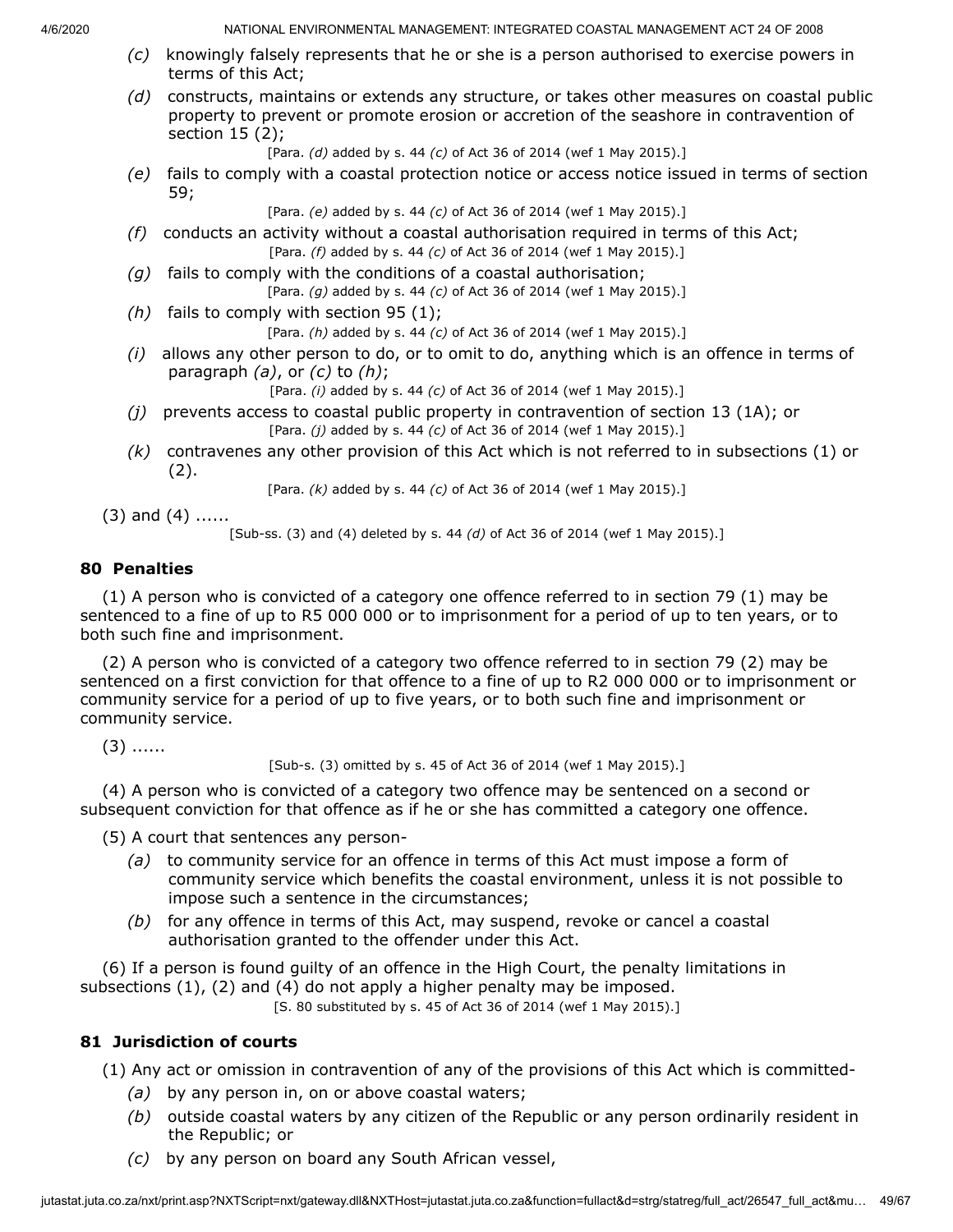shall be dealt with and judicial proceedings taken as if such act or omission had taken place in the territory of the Republic.

(2) Any offence in terms of this Act shall, for purposes in relation to jurisdiction of a court to try the offence, be deemed to have been committed within the area of jurisdiction of the court in which the prosecution is instituted.

[S. 81 substituted by s. 46 of Act 36 of 2014 (wef 1 May 2015).]

### **82 Actions in relation to coastal zone**

The Minister, an MEC or a municipality concerned may-

- *(a)* institute legal proceedings or take other appropriate measures-
	- (i) to prevent damage, or recover damages for harm suffered to coastal public property or the coastal environment; or
	- (ii) to abate nuisances affecting the rights of the public in its use and enjoyment of coastal public property; and
- *(b)* accept service of legal processes and defend any legal proceedings instituted in connection with coastal public property.

### **CHAPTER 11 GENERAL POWERS AND DUTIES (ss 83-94A)**

## *Part 1 Regulations (ss 83-86)*

### **83 Regulations by Minister**

(1) The Minister may make regulations relating to any matter which this Act requires to be dealt with in regulations or that may be necessary to facilitate the implementation of this Act, including, but not limited to, regulations relating to-

- *(a)* the implementation and enforcement of the national coastal management programme;
- *(b)* the sustainable use of coastal resources in order to address poverty in communities dependent on coastal resources for their livelihood;
- *(c)* the sustainable use of coastal resources;
- *(d)* coastal public property, including regulations concerning-
	- (i) public access to coastal public property;
	- (ii) the rehabilitation of coastal public property;
	- (iii) fees, costs and rents for the use of coastal public property; and
	- (iv) research conducted within, or in respect of, coastal public property;
- *(e)* the type and format of data to be submitted to the Department or other organs of state for the purposes of monitoring the coastal environment and the implementation of this Act or maintaining a coastal information system;
- *(f)* the establishment of national norms, standards and frameworks to implement this Act, including systems, guidelines, protocols, procedures, standards and methods, concerning-
	- (i) the content and regular revision of the coastal management programmes of provinces and municipalities;
	- (ii) the implementation and enforcement of coastal management programmes;
	- (iii) the monitoring of the implementation of coastal management programmes and the performance of any functions contemplated in this Act, including indicators to evaluate effectiveness and progress;
	- (iv) the amendment of coastal planning schemes;
	- (v) the quality of coastal public property and coastal ecosystems;
	- (vi) the factors that must be taken into account when deciding applications;
	- (vii) the circumstances in which exemption may be given from compliance with a coastal management programme;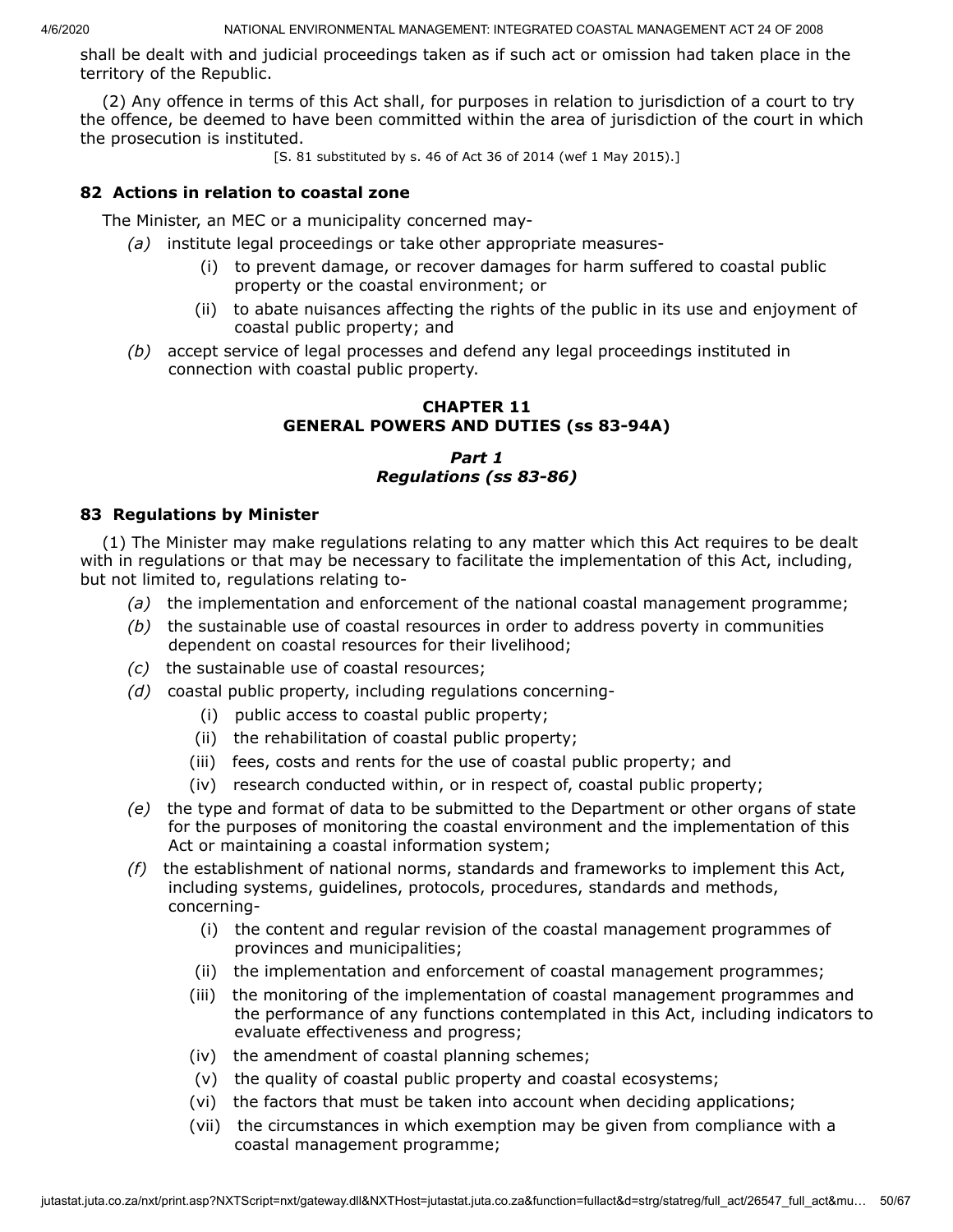- (viii) the uses of the coastal zone that do not conform with the relevant coastal planning scheme;
- (ix) the outcomes that must be achieved by managing and treating all or any category of effluent, discharges from storm-water drains, or waste or other material, before it is discharged or deposited on or in coastal public property or in a place within the coastal zone from where it is likely to enter coastal public property, including those relating to the kind, quantity and characteristics of effluent, waste or other material that may be discharged or deposited;
- (x) who should monitor and analyse effluent, waste or other material referred to in subparagraph (ix) and the methods that should be used to do so;
- (xi) the appointment, training, powers and supervision of voluntary coastal officers;
- (xii) public safety and behaviour on coastal public property; or
- (xiii) any activity which has an adverse effect on the coastal environment.
- *(g)* the procedures to be followed with the lodging and consideration of applications for coastal authorisations, including-
	- (i) the conditions with which applicants must comply before or after the lodging of their applications;
	- (ii) the application fees to be paid;
	- (iii) the authorities that will be competent to issue the different categories of coastal authorisations;
	- (iv) the consultation procedures to be followed with organs of state and other interested and affected parties;
	- (v) the authorities whose consent is required before coastal authorisations may be issued;
	- (vi) the procedures for objecting to such applications;
	- (vii) the powers of issuing authorities when considering and deciding such applications;
	- (viii) the factors that must be taken into account when deciding applications;
	- (ix) the circumstances in which applications must be refused or may be approved and guidelines as to the conditions on which permits may or must be issued; and
	- (x) the process to be followed for the award of coastal authorisations; [Para. *(g)* substituted by s. 47 *(a)* of Act 36 of 2014 (wef 1 May 2015).]
- *(h)* the contents of coastal authorisations;

[Para. *(h)* substituted by s. 47 *(b)* of Act 36 of 2014 (wef 1 May 2015).]

- *(i)* the giving of security in respect of any obligation that may arise from carrying out activities authorised by coastal authorisations, and the form of such security; [Para. *(i)* substituted by s. 47 *(b)* of Act 36 of 2014 (wef 1 May 2015).]
- *(j)* the procedure to be followed in connection with the lodging and consideration of appeals in terms of Chapter 9, including-
	- (i) the fees to be paid;
	- (ii) the conditions with which appellants must comply before or after the lodging of their appeals;
	- (iii) ......

[Sub-para. (iii) omitted by s. 47 *(b)* of Act 36 of 2014 (wef 1 May 2015).]

- (iv) the circumstances in which a temporary stay may be granted in the carrying out of notices in terms of section 59 or 60, or an amendment, revocation, suspension or cancellation of coastal authorisations in terms of section 68; [Para. *(j)* substituted by s. 47 *(b)* of Act 36 of 2014 (wef 1 May 2015).]
- *(k)* methods, procedures and conditions of enforcing compliance with coastal authorisations; [Para. *(k)* substituted by s. 47 *(b)* of Act 36 of 2014 (wef 1 May 2015).]
- *(l)* the issuing and contents of notices to persons who have contravened or failed to comply with-
	- (i) a provision of this Act;
	- (ii) a coastal management programme; or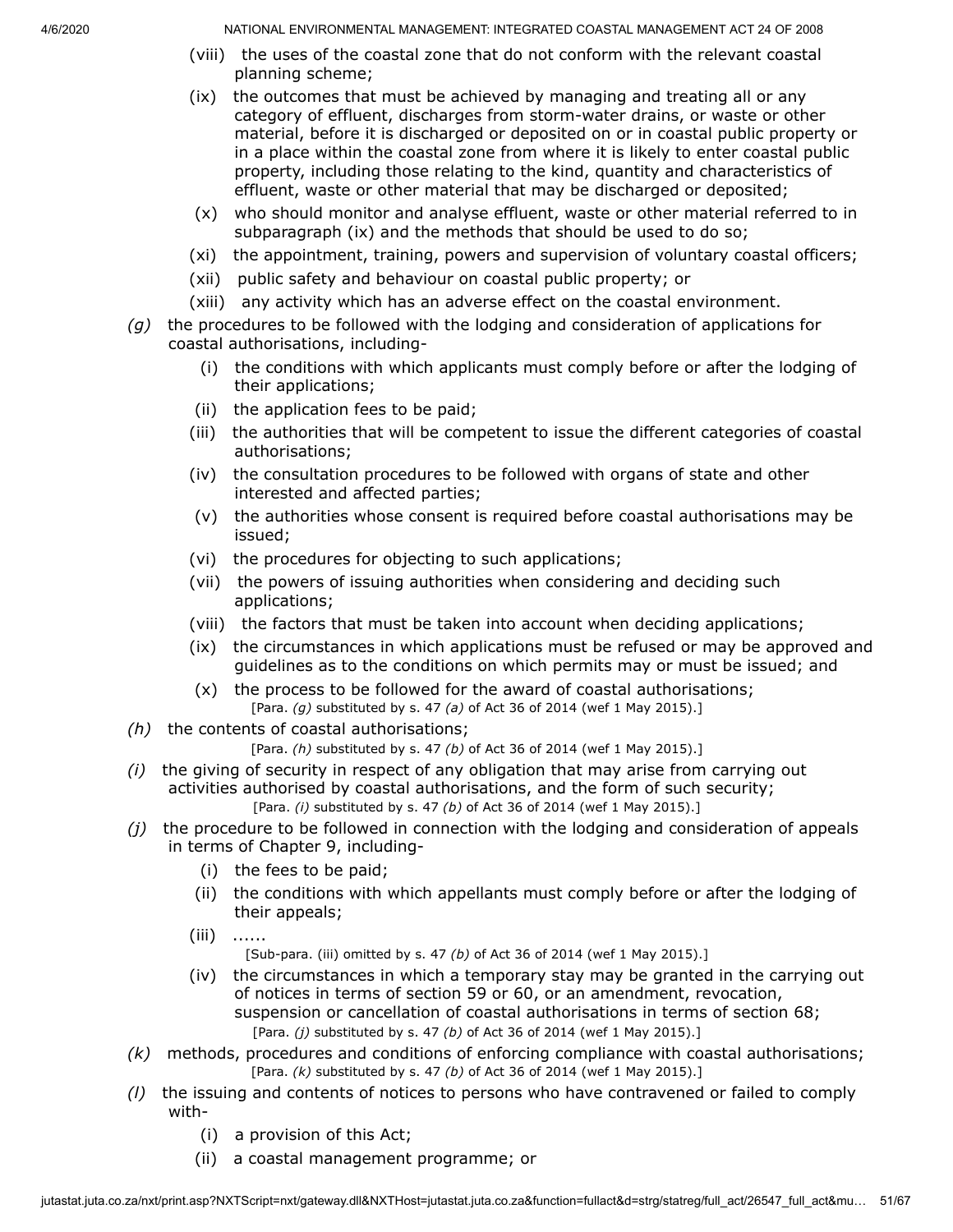- (iii) a condition of a coastal authorisation; [Para. *(l)* substituted by s. 47 *(b)* of Act 36 of 2014 (wef 1 May 2015).]
- *(m)* training, education and public awareness programmes on the protection, conservation and enhancement of the coastal environment and the sustainable use of coastal resources;
- *(n)* the presence and use of vehicles and aircraft within the coastal zone;
- *(o)* the presence and recreational use of vessels on coastal waters;
- *(p)* the seizing, removal and disposal of vehicles, vessels, aircraft or property suspected of being used in the commission of an offence under this Act and of coastal resources suspected of having been illegally obtained;
- *(q)* methods, procedures and conditions for obtaining access to relevant information, including entry to private property; and
- *(r)* the issuing and contents of coastal authorisations.

[Para. *(r)* substituted by s. 47 *(c)* of Act 36 of 2014 (wef 1 May 2015).]

(2) The Minister must obtain the consent of the Minister of Finance before making any regulation that-

- *(a)* will entail the expenditure of funds in future years; or
- *(b)* prescribes application fees for, or other monies in relation to, dumping permits or coastal waters discharge permits.

(3) The Minister must consult with-

- *(a)* the Minister of Finance before making any regulations imposing fees, costs or rents;
- *(b)* the Minister responsible for water affairs before making any regulations concerning estuaries; or
- *(c)* the MEC and municipalities before making any regulations concerning the coastal zone within that province.

# **84 Regulations by MECs**

(1) The MEC of a province may, after consultation with the Minister, make regulations that are consistent with any national norms or standards that may have been prescribed, relating to-

- *(a)* the implementation and enforcement of the coastal management programme of the province;
- *(b)* the management of the coastal protection zone within the province;
- *(c)* the use of coastal public property for recreational purposes;
- *(d)* the impounding, removal and disposal of vehicles, vessels, aircraft or property found abandoned on coastal public property;
- *(e)* coastal management lines, including the granting of permission for the erection, placing, alteration or extension of a structure that is wholly or partially seaward of a coastal management line and the process to be followed for acquiring such permission, including the authority by whom, the circumstances in which and the conditions on which such permission may be given;

[Para. *(e)* substituted by s. 48 *(a)* of Act 36 of 2014 (wef 1 May 2015).]

- *(f)* the implementation within the province of any national norm, framework or standard referred to in section 83 (1) *(f)*;
- *(g)* the management of special management areas; or
- *(h)* any other matter referred to in section 83 (1), other than in paragraph *(f)* of that section, that may be necessary to facilitate the implementation of this Act in the province.

(2) Any regulation which will entail the expenditure of funds in future years may be made only with the concurrence of the MEC responsible for finance in the province.

(3) The Minister, after consultation with the relevant MEC, must make regulations in terms of subsections (1) *(b)*, *(c)*, *(d)* and *(e)*, if such regulations relate to any part of an area that-

- *(a)* is a national protected area as defined in the Protected Areas Act;
- *(b)* straddles a coastal boundary between two provinces; or
- *(c)* extends up to, or straddles, the borders of the Republic.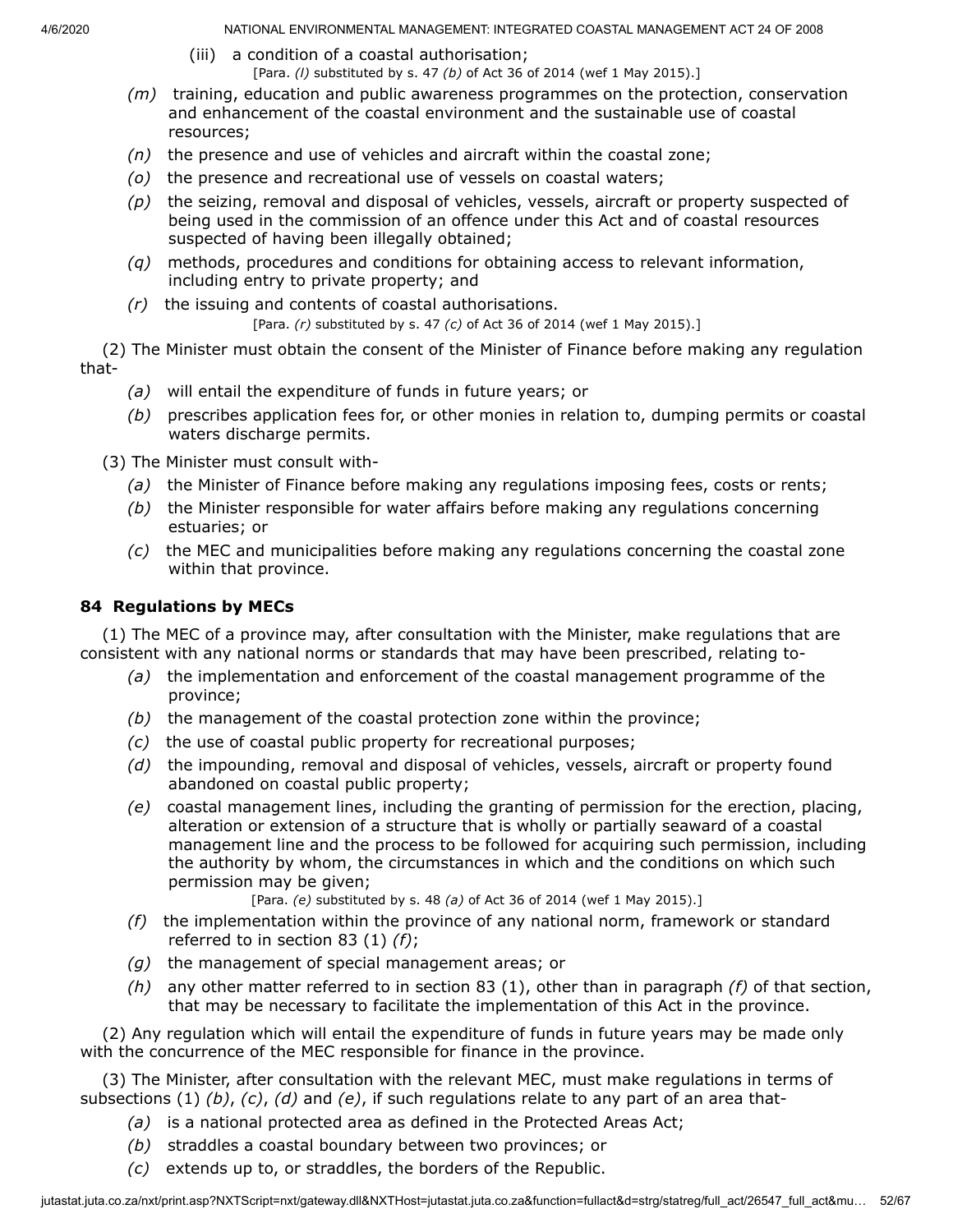[Sub-s. (3) added by s. 48 *(b)* of Act 36 of 2014 (wef 1 May 2015).]

## **85 General provisions applicable to regulations**

(1) The Minister or MEC must publish draft regulations for public comment and must take any submissions received into account before making any regulations in terms of sections 83 or 84

(2) Subsection (1) need not be applied in the case of a minor or a mere technical amendment to regulations.

- (3) Regulations made in terms of section 83 or 84 may-
	- *(a)* restrict, prohibit or control any act that may have an adverse effect on the coastal environment, either absolutely or conditionally;
	- *(b)* apply generally-
		- (i) throughout the Republic or province, as the case may be, or only in a specified area or category of areas;
		- (ii) to all persons or only to a specified category of persons;
		- (iii) to all prohibited activities or only to a specified activity or category of activities; or
		- (iv) to all types of waste or other materials or only to specified waste or other material or a category of waste or other material;
	- *(c)* differentiate between different-
		- (i) areas or categories of areas;
		- (ii) persons or categories of persons;
		- (iii) activities or categories of activities; or
		- (iv) types of wastes or other materials or categories of types of waste or other materials;
	- *(d)* provide that any person who contravenes or fails to comply with a provision thereof is guilty of an offence and liable on conviction to-
		- (i) imprisonment for a period not exceeding five years;
		- (ii) an appropriate fine not exceeding R2 million; or
		- (iii) both such fine and imprisonment. [Para. *(d)* substituted by s. 49 of Act 36 of 2014 (wef 1 May 2015).]

## **86 Amendment of Schedule 2**

The Minister may by notice in the *Gazette* amend Schedule 2 so as to ensure that it continues to give effect to the Republic's obligations under international law.

#### *Part 2 Powers to be exercised by MEC (ss 87-88)*

[Heading substituted by s. 50 of Act 36 of 2014 (wef 1 May 2015).]

```
87 ......
```
[S. 87 repealed by s. 51 of Act 36 of 2014 (wef 1 May 2015).]

## **88 Directives by MEC to municipalities**

(1) An MEC may in writing direct a municipality to take specified measures if the MEC is satisfied that the municipality is not taking adequate measures to-

- *(a)* prevent or remedy adverse effects on the coastal environment;
- *(b)* adopt or implement a municipal coastal management programme; or
- *(c)* give effect to the provincial coastal management programme.

(2) The MEC may not issue a directive under subsection (1) without first consulting with the municipality and giving it a reasonable opportunity to make representations.

(3) If the municipality does not comply with a directive under subsection (1) the MEC may use any powers granted to the MEC under this Act to take measures to prevent or remedy adverse effects on the coastal environment, to implement or monitor compliance with provincial norms and standards, or to give effect to the provincial coastal management programme.

jutastat.juta.co.za/nxt/print.asp?NXTScript=nxt/gateway.dll&NXTHost=jutastat.juta.co.za&function=fullact&d=strg/statreg/full\_act/26547\_full\_act&mu… 53/67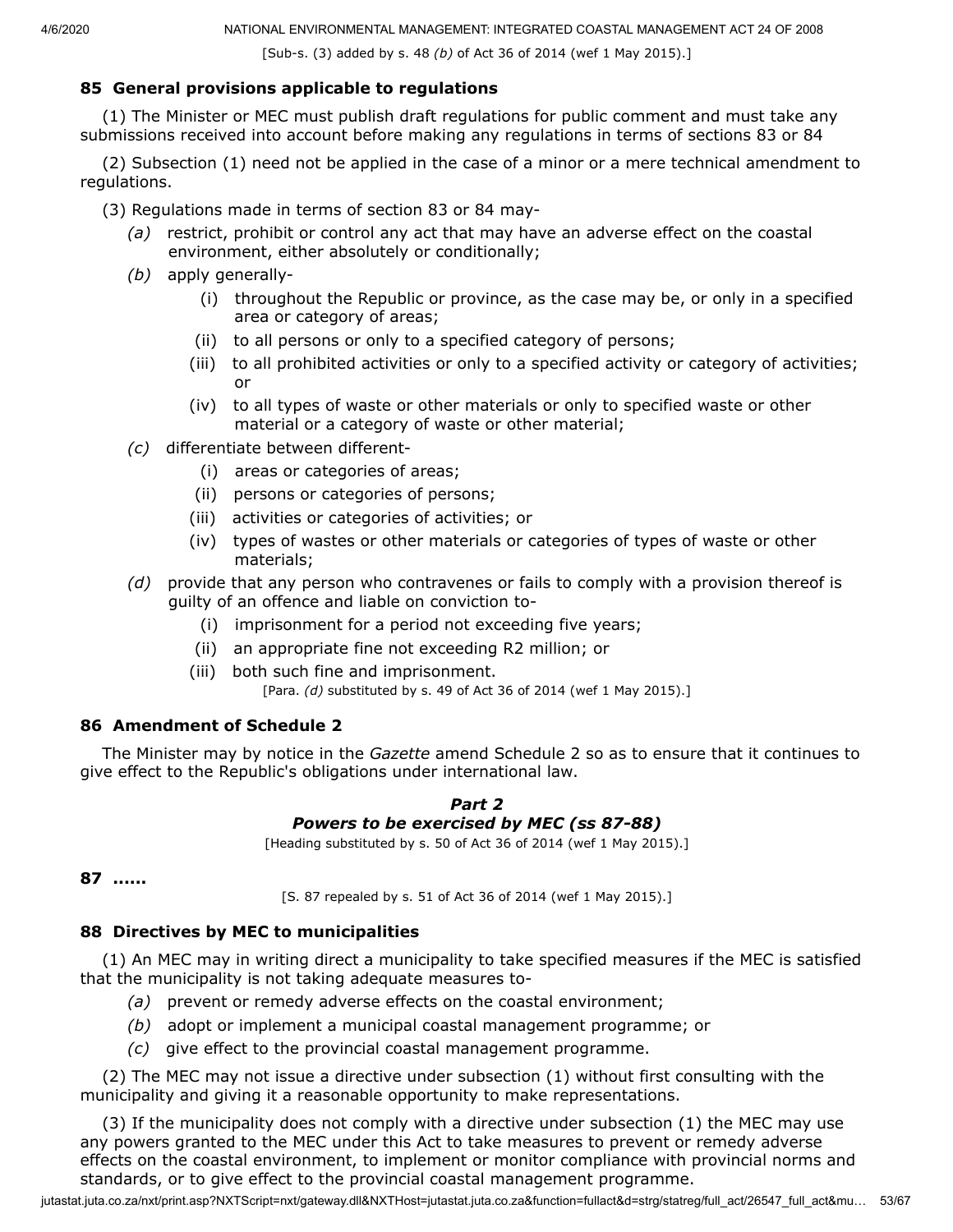#### *Part 3 Delegations and enforcement (ss 89-91)*

### **89 Delegation by Minister**

- (1) The Minister may delegate any power or duty assigned to the Minister in terms of this Act to-
	- *(a)* the Director-General or to other officials in the Department;
	- *(b)* an MEC, by agreement with that MEC; or
	- *(c)* any other organ of state, statutory functionary, traditional council or management authority of a special management area, by agreement with that organ of state, statutory functionary, traditional council or management authority.

(2) A delegation in terms of subsection (1)-

- *(a)* is subject to any limitations, conditions and directions the Minister may impose;
- *(b)* is subject to consultation with the relevant MEC if the organ of state to whom the power or duty is delegated is a municipality;
- *(c)* must be in writing;
- *(d)* may include the power to subdelegate; and
- *(e)* does not divest the Minister of the responsibility concerning the exercise of the power or the performance of the duty.

(3) The Minister must give notice in the *Gazette* of any delegation of a power or duty to an MEC, an organ of state, a statutory functionary, a traditional council or a management authority of a special management area.

(4) The Minister may confirm, vary or revoke any decision made taken in consequence of a delegation or subdelegation in terms of a provision of this Act or of a statute repealed by this Act.

- (5) The Minister-
	- *(a)* may not delegate a power or duty vested in the Minister-
		- (i) to make regulations; or
		- (ii) to publish notices in the *Gazette*; and
	- *(b)* may withdraw by notice in writing any delegation made in terms of a provision of this Act.

[Sub-s. (5) substituted by s. 52 of Act 36 of 2014 (wef 1 May 2015).]

#### **90 Enforcement by Minister**

(1) The Minister may in writing request an MEC to take specified measures if the Minister is satisfied that the MEC is not taking adequate measures to-

- *(a)* prevent or remedy adverse effects on coastal public property;
- *(b)* implement or monitor compliance with national norms and standards;
- *(c)* give effect to the national coastal management programme; or
- *(d)* establish coastal management lines.

[Para. *(d)* substituted by s. 53 of Act 36 of 2014 (wef 1 May 2015).]

(2) If the MEC does not comply with a request under subsection (1) the Minister may exercise any powers given to the MEC by this Act in order to take any measures referred to in the request, including the power-

- *(a)* to issue coastal protection or coastal access notices and repair and removal notices delegated to the MEC in terms of sections 59 and 60, respectively;
- *(b)* to take measures and to recover costs in terms of section 61; and
- *(c)* to allow temporary occupation of land within the coastal zone and to take other measures in terms of section 67.

(3) The Minister may not take any measures under subsection (2) without first consulting with the MEC and giving the MEC a reasonable opportunity to make representations.

### **91 Delegation by MECs**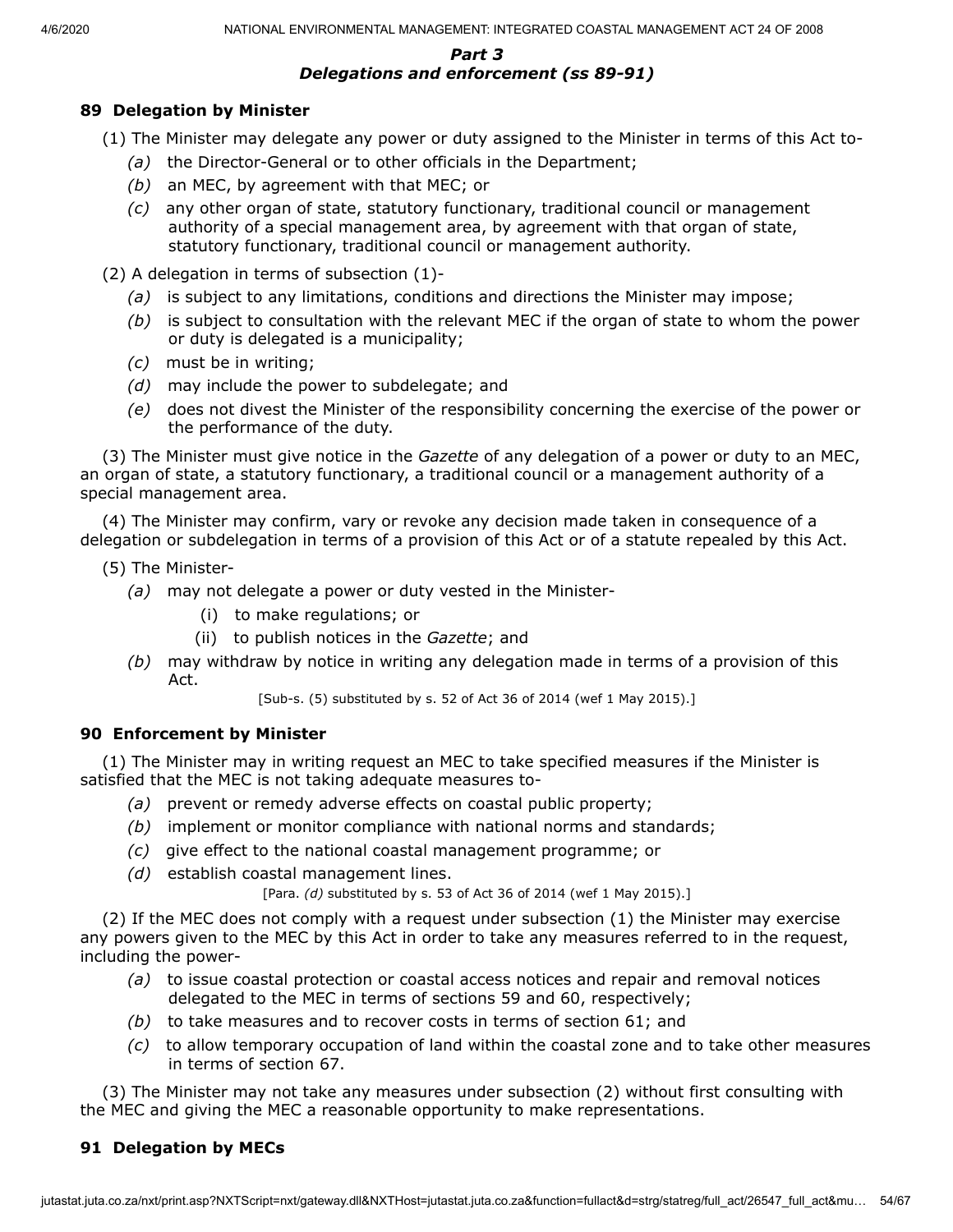(1) An MEC may delegate any power or duty assigned or delegated to him or her in terms of this Act to-

- *(a)* the head of the provincial lead agency;
- *(b)* any other organ of state, a statutory functionary, a traditional council or a management authority of a special management area, by agreement; or
- *(c)* an official within the MEC's department. [Para. *(c)* added by s. 54 of Act 36 of 2014 (wef 1 May 2015).]

(2) A delegation in terms of subsection (1)-

- *(a)* is subject to any limitations, conditions and directions that the MEC may impose;
- *(b)* must be in writing;
- *(c)* may include the power to subdelegate; and
- *(d)* does not divest the MEC of the responsibility concerning the exercise of the power or the performance of the duty.

(3) The MEC may confirm, vary or revoke any decision taken as a consequence of a delegation or subdelegation in terms of this section.

- (4) The MEC-
	- *(a)* may not delegate a power or duty vested in the MEC-
		- (i) to make regulations; or
		- (ii) to publish notices in the *Gazette*; or
		- (iii) to appoint the members of the Provincial Coastal Committee contemplated in section 39; and
	- *(b)* may withdraw any delegation by notice in writing.

### *Part 4 General matters (ss 92-94A)*

### **92 Urgent action by Minister or MEC**

[Heading substituted by s. 55 *(a)* of Act 36 of 2014 (wef 1 May 2015).]

(1) The Minister or MEC may issue a verbal directive to any responsible person to stop an activity if such activity poses-

- *(a)* an immediate risk of serious danger to the public or property; or
- *(b)* an immediate risk of serious damage, or potentially significant detriment, to the environment.

[Sub-s. (1) amended by s. 55 *(b)* of Act 36 of 2014 (wef 1 May 2015).]

(2) Subject to subsection (3), a verbal directive contemplated in subsection (1) must be confirmed in writing at the earliest opportunity, which must be within seven days.

(3) When issuing a verbal directive contemplated in subsection (1), the provisions of section 59 (1) and (4) or 60 (1) and (4) apply with the necessary changes.

[Sub-s. (3) substituted by s. 55 *(c)* of Act 36 of 2014 (wef 1 May 2015).]

## **93 Information and reporting on coastal matters**

(1) The Minister must progressively, and within the available resources of the Department, make sufficient information available and accessible to the public concerning the protection and management of the coastal zone to enable the public to make an informed decision of the extent to which the State is fulfilling its duty in terms of section 3.

(2) The MEC must-

- *(a)* prepare a report on the state of the coastal environment in the province every four years, which must contain any information prescribed by the Minister;
- *(b)* update the report once applicable information pertaining to the coastal environment under the jurisdiction of the MEC becomes available; and
- *(c)* submit the report and every update to the Minister.

(3) The Minister must prepare and regularly update a national report on the state of the coastal environment, which must include-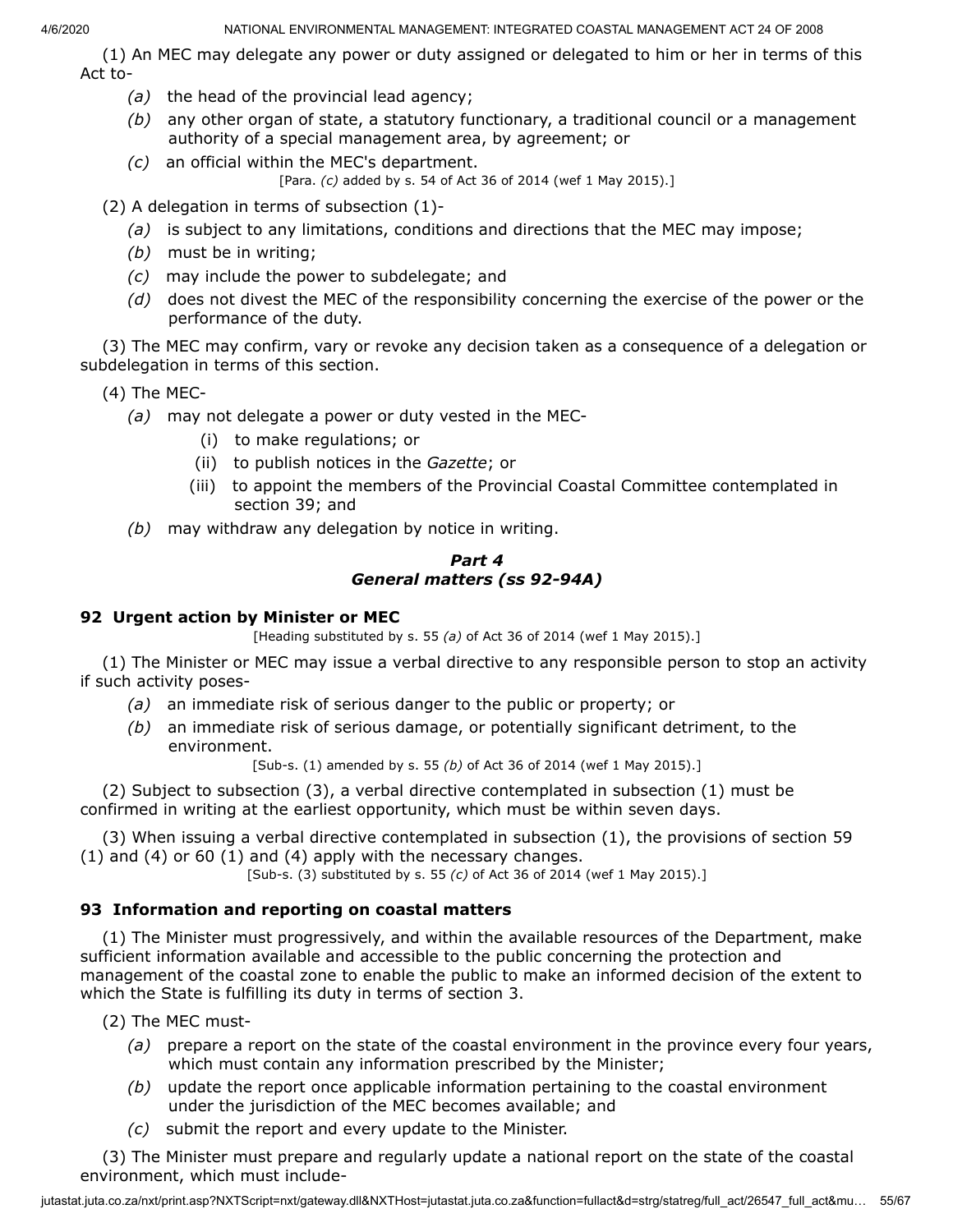- *(a)* information from provincial reports submitted to the Minister in terms of subsection (2); and
- *(b)* a review on the status of each pipeline that discharges effluent into coastal waters in terms of section 69 and its impact on the coastal environment and progress on any other national responsibilities in this Act.

[Sub-s. (3) substituted by s. 56 of Act 36 of 2014 (wef 1 May 2015).]

### **94 Co-ordination of actions between provinces and municipalities**

The MEC must-

- *(a)* liaise with coastal municipalities in the province to co-ordinate actions taken in terms of this Act by provincial organs of state in the province with actions taken by municipalities; and
- *(b)* monitor compliance by such municipalities with this Act.

### **94A Exemptions**

(1) The Minister may in writing exempt any person or group of persons or organ of state from a provision of this Act, provided that such exemption does not conflict with the objects of the Act.

(2) An exemption granted in terms of subsection (1) may-

- *(a)* be subject to conditions;
- *(b)* be subject to payment of a fee; and
- *(c)* be amended or cancelled at any time by the Minister.

(3) Before making a decision in terms of this section, the Minister must consult with any organ of state that may be affected by such decision.

[S. 94A added by s. 57 of Act 36 of 2014 (wef 1 May 2015).]

### **CHAPTER 12 MISCELLANEOUS MATTERS (ss 95-101)**

## *Part 1 Transitional provisions (ss 95-99)*

### **95 Existing leases on, or rights to, coastal public property**

(1) In order to enable the Minister to establish the nature and extent of existing uses within the coastal zone, the holder of a lease or right in terms of the Sea-shore Act, 1935 (Act 21 of 1935), or a lease within the admiralty reserve must, within 12 months of the commencement of this section, provide the Minister with a copy of the lease concluded in terms of the Sea-shore Act.

(2) If a lease under the Sea-Shore Act-

- *(a)* relates to an activity that is not listed in terms of section 65 (1) *(a)*, that lease is no longer required and therefore lapses, and the activity may continue;
- *(b)* relates to an activity which is prohibited by notice in terms of section 65 (1) *(a)* (i), that activity must stop within a period of 180 days from the date of publication of such notice; or
- *(c)* relates to an activity requiring a permit in terms of section 65 (1) *(a)* (ii) application must be made for a coastal use permit in terms of section 65 (3) within a period of 180 days of the publication of the notice listing such activities.

(3) If an application for a coastal use permit contemplated in subsection (2) *(c)* is refused, that activity must stop within a period of 180 days of receipt of the refusal.

(4) Unless a person referred to in subsection (2) *(c)* is directed otherwise by a person acting in terms of this Act, it is not an offence for that person to continue with the activity if that person makes an application for a permit under section 65 (3) *(a)* within 180 days as contemplated in subsection (2) *(c)* but has not yet been notified whether the application has been granted or refused.

[S. 95 substituted by s. 58 of Act 36 of 2014 (wef 1 May 2015).] [Date of commencement of s. 95: 5 February 2016.]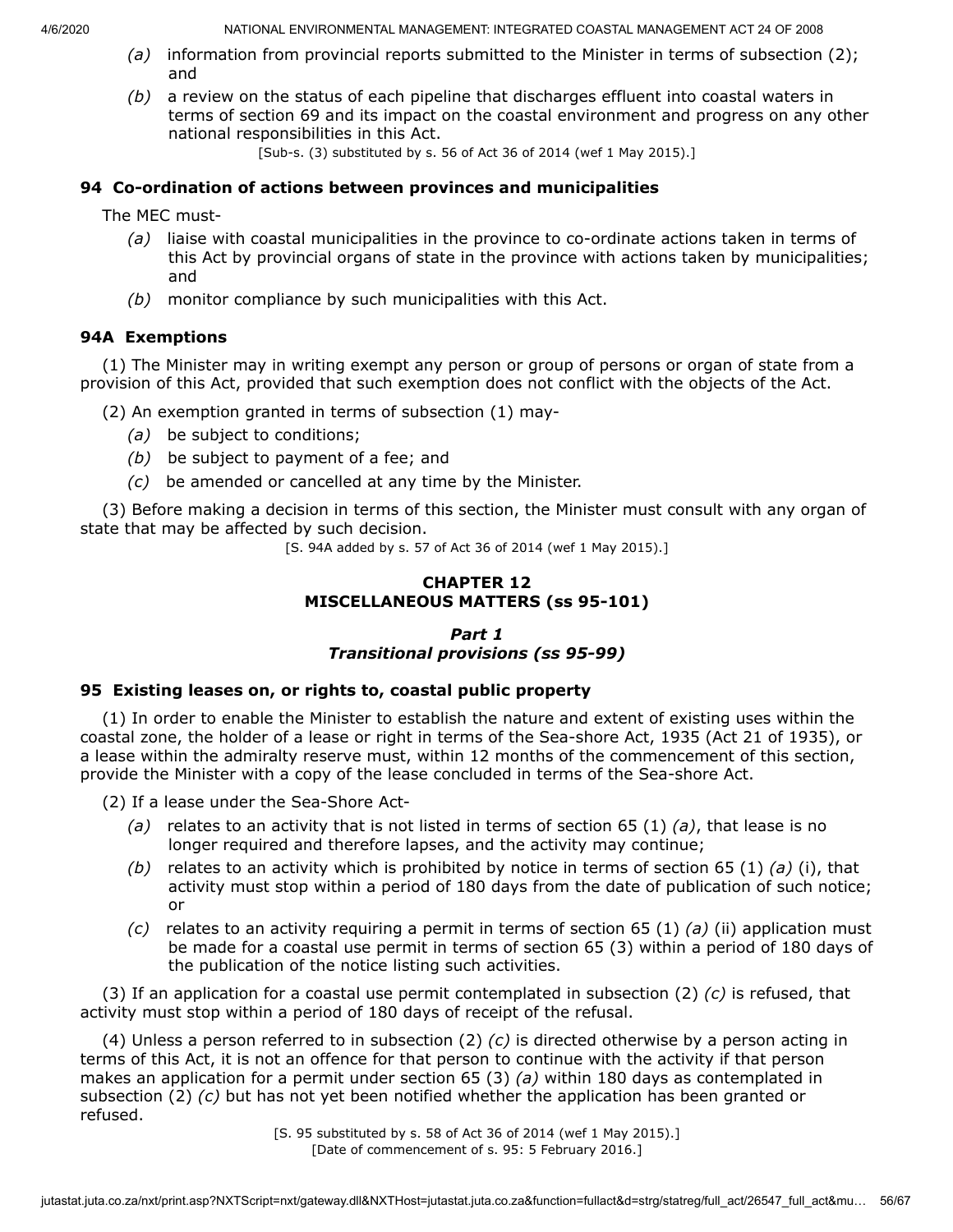# **96 Unlawful structures on coastal public property**

(1) A person who, before this section took effect, had unlawfully constructed a building or other structure on coastal public property or who, when this section took effect, occupied a building or other structure unlawfully built on coastal public property must-

- *(a)* within 180 days of the publication of the *Gazette* notice contemplated in section 65 (1) *(a)* (ii), apply for a coastal use permit if the activity is listed in terms of section 65 (1) *(a)* (ii); or
- *(b)* within 180 days of the publication of the *Gazette* notice contemplated in section 65 (1) *(a)* (i), demolish the building or structure and as far as reasonably possible, restore the site to its condition before the building or other structure was built, if the activity is prohibited in terms of section 65 (1) *(a)* (i); and must notify the Department with proof of such demolition and restoration.

(2) If a person referred to in subsection (1) applies for a coastal use permit in accordance with section 65 (3) *(a)* and the application is refused by the Minister, that person must demolish the building or structure and, within a reasonable period, as determined by the Minister when refusing the application, as far as reasonably possible restore the site to its condition before the building or other structure was built.

(3) If a person who in terms of subsection (1) or (2) is obliged to demolish the building or structure and to restore the site to its original condition, fails to do so within the period specified in subsection (1) *(b)* or specified by the Minister in subsection (2), the Minister may, under section 60, issue a written repair or removal notice to that person.

(3A) If appropriate, before issuing a notice as contemplated in subsection (3), the Minister must consider the effect this may have on the elderly, children, disabled persons and households headed by women, particularly in low-income households.

(4) This section does not affect-

- *(a)* any legal proceedings that commenced prior to the commencement of this section to enforce any prohibition or restriction on construction or other activities in terms of any other law; or
- *(b)* any legal proceedings instituted after the commencement of this Act to enforce any notice served prior to the commencement of this section that required the addressee to vacate or demolish any building or structure that was constructed unlawfully.

[S. 96 substituted by s. 59 of Act 36 of 2014 (wef 1 May 2015).] [Date of commencement of s. 96: 5 February 2016.]

### **97 ......**

[S. 97 repealed by s. 60 of Act 36 of 2014 (wef 1 May 2015).]

### **97A Withdrawal of previous exclusions**

Any exclusion of an area from coastal public property in terms of section 27, prior to the repeal of that section, shall be of no force and effect and shall remain coastal public property to the extent defined in section 7.

[S. 97A inserted by s. 61 of Act 36 of 2014 (wef 1 May 2015).]

### **98 Repeal of legislation**

The laws referred to in Schedule 1 are hereby repealed to the extent indicated in the third column of that Schedule.

[Date of commencement of s. 98: 5 February 2016.]

### **99 Savings**

(1) Subject to section 6 any regulation made in terms of a provision repealed under section 98 remains valid to the extent that it is consistent with this Act and shall be regarded as having been made in terms of this Act.

(2) Anything else done in terms of legislation repealed in terms of section 98 which can or must be done in terms of this Act must be regarded as having been done in terms of this Act.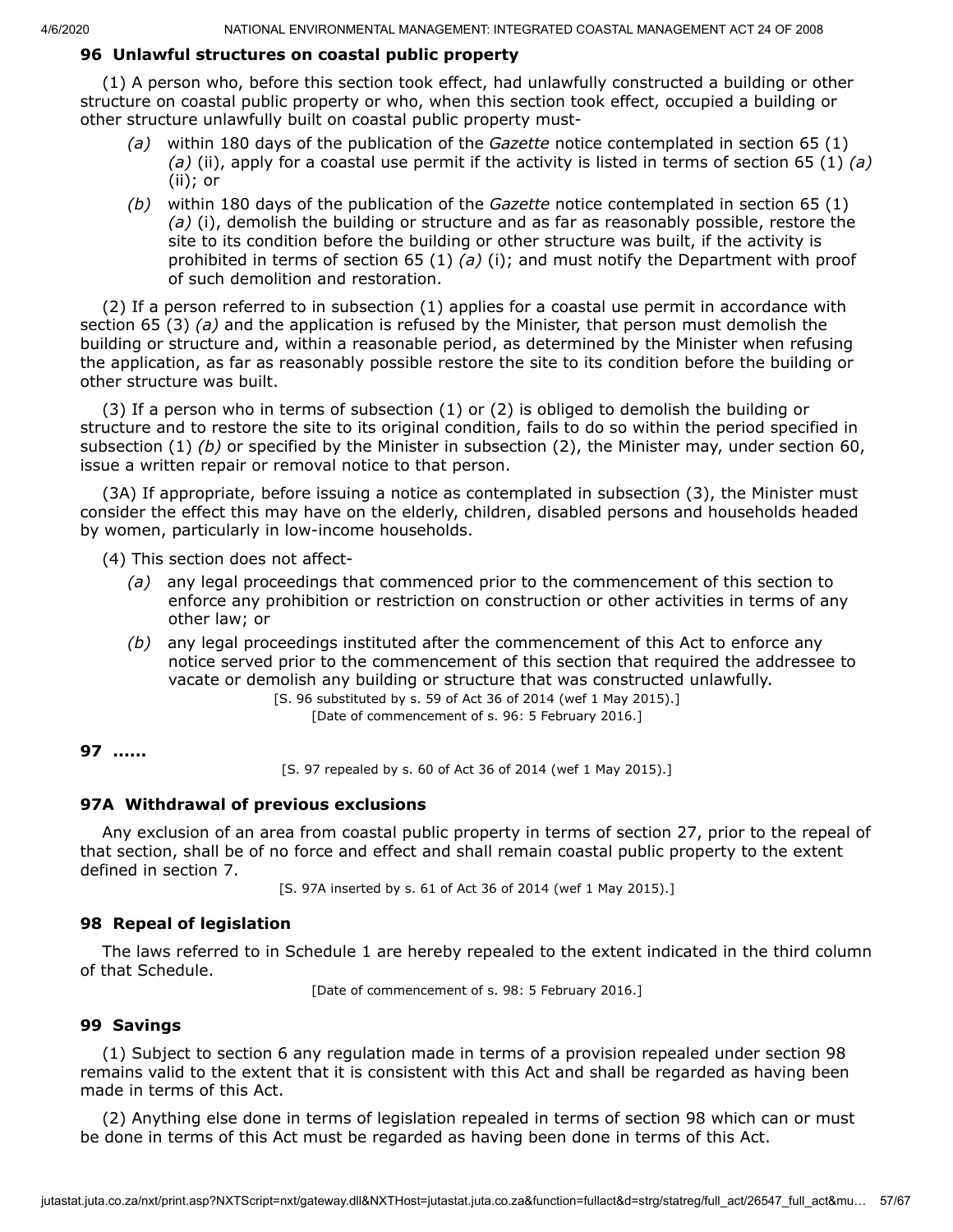## *Part 2 General (ss 100-101)*

## **100 Limitation of liability**

Neither the State nor any other person is liable for any damage or loss caused by-

- *(a)* the exercise of any power or the performance of any duty in terms of this Act; or
- *(b)* the failure to exercise any power or perform any duty in terms of this Act, unless the exercise of or failure to exercise the power, or performance or failure to perform the duty, was unlawful, negligent or in bad faith.

### **101 Short title**

This Act is called the National Environmental Management: Integrated Coastal Management Act, 2008, and takes effect on a date or dates determined by the President by proclamation in the *Gazette*.

[S. 101 substituted by s. 62 of Act 36 of 2014 (wef 1 May 2015).]

# **Schedule 1 LAWS REPEALED**

| Number and year<br>of the law | <b>Short title</b>               | <b>Extent of repeal or amendment</b>                                              |
|-------------------------------|----------------------------------|-----------------------------------------------------------------------------------|
| Act 21 of 1935                | Sea-shore Act, 1935              | Repeal of the whole, to the extent that it<br>has not been assigned to provinces. |
| Act 73 of 1980                | Dumping at Sea Control Act, 1980 | Repeal of the whole                                                               |

(Section 98)

#### **Schedule 2 GUIDELINES FOR THE ASSESSMENT OF WASTES OR OTHER MATERIAL THAT MAY BE CONSIDERED FOR DUMPING AT SEA ('the Waste Assessment Guidelines')**

(Section 71)

## **GENERAL**

1. This Schedule sets out guidelines for reducing the necessity for dumping at sea in accordance with Schedule II to the Protocol to the Convention on the Prevention of Marine Pollution by Dumping of Wastes and Other Matters adopted on 7 November 1996.

### **WASTE PREVENTION AUDIT**

2. The initial stages in assessing alternatives to dumping at sea should, as appropriate, include an evaluation of-

- *(a)* the types, amounts and relative hazard of wastes generated;
- *(b)* details of the production process and the sources of wastes within that process; and
- *(c)* the feasibility of the following waste reduction or prevention techniques:
	- (i) product reformulation;
	- (ii) clean production technologies;
	- (iii) process modification;
	- (iv) input substitution; and
	- (v) on-site, closed-loop recycling.

3. In general terms, if the required audit reveals that opportunities exist for waste prevention at its source, an applicant for a permit is expected to formulate and implement a waste prevention strategy, in collaboration with the relevant local, provincial and national agencies, which includes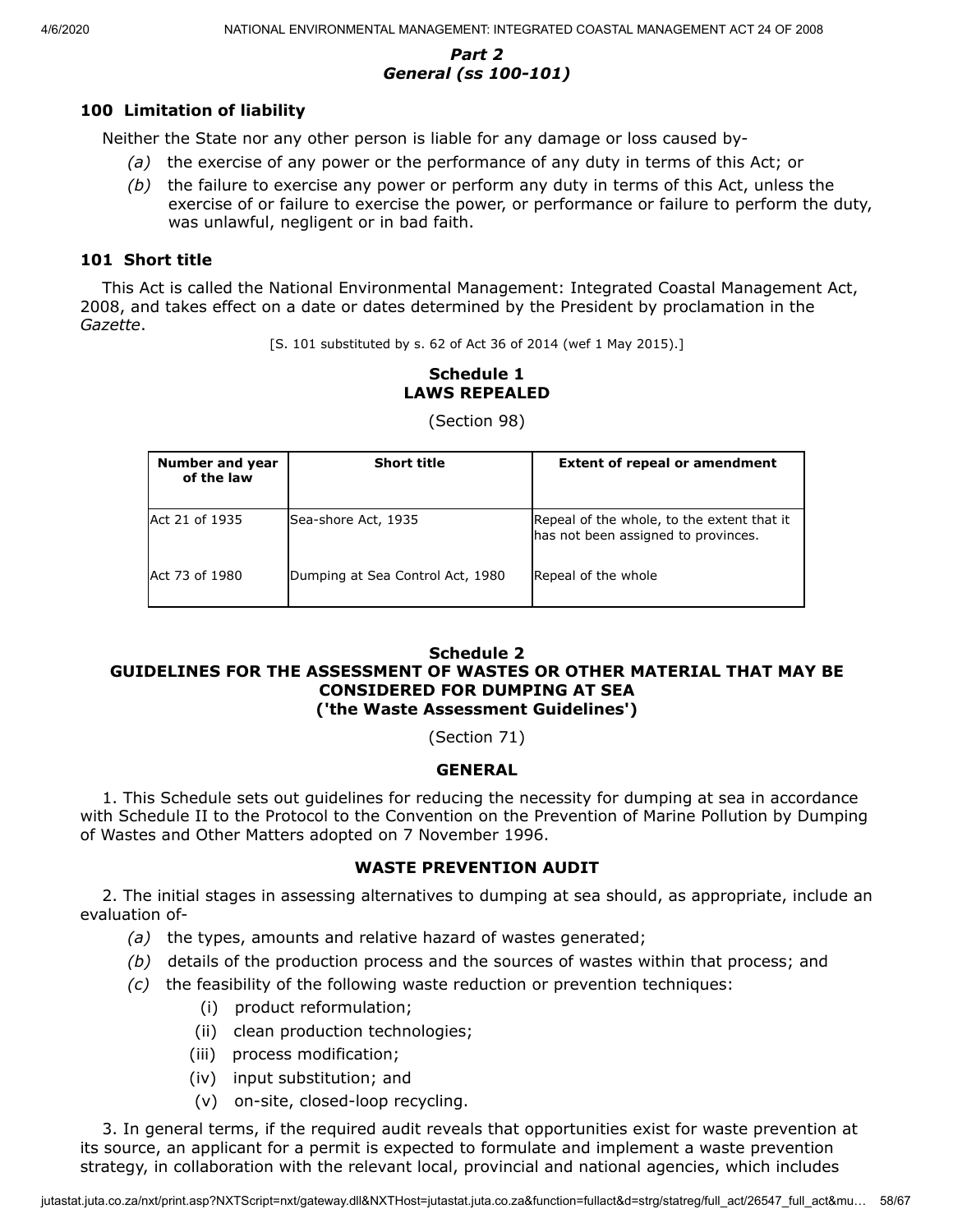specific waste reduction targets and provision for further waste prevention audits to ensure that these targets are being met. Permit issuance or renewal decisions must assure compliance with any resulting waste reduction and prevention requirements.

4. For dredged material and sewage sludge, the goal of waste management should be to identify and control the sources of contamination. This should be achieved through implementation of waste prevention strategies and requires collaboration between the relevant local, provincial and national agencies involved with the control of point and non-point sources of pollution. Until this objective is met, the problems of contaminated dredged material may be addressed by using disposal management techniques at sea or on land.

## **CONSIDERATION OF WASTE MANAGEMENT OPTIONS**

5. Applications to dump wastes or other material must demonstrate that appropriate consideration has been given to the following hierarchy of waste management options, which implies an order of increasing environmental impact:

- *(a)* re-use;
- *(b)* off-site recycling;
- *(c)* destruction of hazardous constituents;
- *(d)* treatment to reduce or remove the hazardous constituents; and
- *(e)* disposal on land, into air and in water.

6. The Minister will refuse to grant a permit if it is established that appropriate opportunities exist to re-use, recycle or treat the waste without undue risks to human health or the environment or disproportionate costs. The practical availability of other means of disposal should be considered in the light of a comparative risk assessment involving both dumping at sea and the alternatives.

## **CHEMICAL, PHYSICAL AND BIOLOGICAL PROPERTIES**

7. A detailed description and characterisation of the waste is an essential precondition for the consideration of alternatives and the basis for a decision as to whether a waste may be dumped. If a waste is so poorly characterised that a proper assessment cannot be made of its potential impacts on health and the environment, that waste may not be dumped.

Characterisation of the wastes and their constituents must take into account-

*(a)*origin, total amount, form and average composition;

- *(b)* properties: physical, chemical, biochemical and biological;
- *(c)* toxicity;
- *(d)* persistence: physical, chemical and biological; and
- *(e)* accumulation and biotransformation in biological materials or sediments.

## **ACTION LIST**

8. In selecting substances for consideration in the Action List referred to in section 78, the Minister will give priority to toxic, persistent and bioaccumulative substances from anthropogenic sources (e.g., cadmium, mercury, organohalogens, petroleum hydrocarbons, and, whenever relevant, arsenic, lead, copper, zinc, beryllium, chromium, nickel and vanadium, organosilicon compounds, cyanides, fluorides and pesticides or their by-products other than organohalogens). An Action List can also be used as a trigger mechanism for further waste prevention considerations.

9. The Action List must specify an upper level and may also specify a lower level. The upper level should be set so as to avoid acute or chronic effects on human health or on sensitive marine organisms representative of the marine ecosystem. Application of an Action List will result in three possible categories of waste:

- *(a)* wastes which contain specified substances, or which cause biological responses, exceeding the relevant upper level shall not be dumped, unless made acceptable for dumping at sea through the use of management techniques or processes;
- *(b)* wastes which contain specified substances, or which cause biological responses, below the relevant lower levels should be considered to be of little environmental concern in relation to dumping at sea; and
- *(c)* wastes which contain specified substances, or which cause biological responses, below the upper level but above the lower level require more detailed assessment before their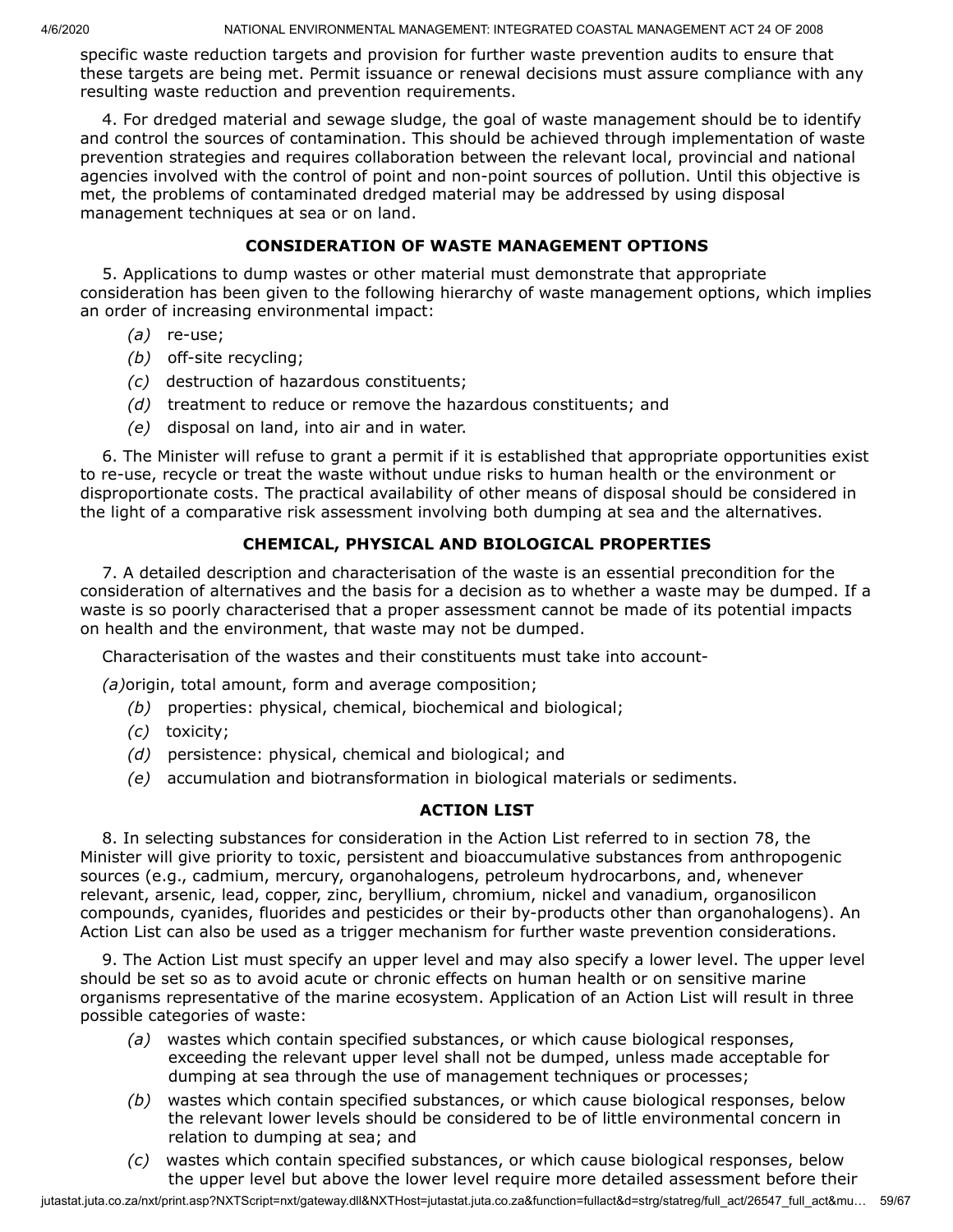suitability for dumping at sea can be determined.

### **DUMP-SITE SELECTION**

10. The Minister will require at least the following information before deciding whether or not to approve a site for dumping at sea:

- *(a)* the physical, chemical and biological characteristics of the water-column and the seabed;
- *(b)* the location of amenities, values and other uses of the sea in the area under consideration;
- *(c)* the assessment of the constituent fluxes associated with dumping at sea in relation to existing fluxes of substances in the marine environment;
- *(d)* the economic and operational feasibility; and
- *(e)* any relevant coastal management objectives.

### **ASSESSMENT OF POTENTIAL EFFECTS**

11. Assessment of potential effects should lead to a concise statement of the expected consequences of the sea or land disposal options, i.e., the 'Impact Hypothesis'. It provides a basis for deciding whether to approve or reject the proposed disposal option and for defining environmental monitoring requirements.

12. The assessment for dumping at sea must integrate information on waste characteristics, conditions at the proposed dump-site or dump-sites, fluxes, and proposed disposal techniques and specify the potential effects on the environment, human health, living resources, amenities and other legitimate uses of the sea. It must define the nature, temporal and spatial scales and duration of expected impacts based on reasonably conservative assumptions.

13. An analysis of each disposal option must be considered in the light of a comparative assessment of the following concerns: human health risks, environmental costs, hazards, (including accidents), economics and exclusion of future uses. If this assessment reveals that adequate information is not available to determine the likely effects of the proposed disposal option then this option may not be considered further. In addition, if the interpretation of the comparative assessment shows the dumping at sea option to be less preferable, a permit for dumping will not be given.

14. Each assessment must conclude with a statement supporting a decision to issue or refuse a permit for dumping at sea.

### **MONITORING**

15. Monitoring is used to verify that permit conditions are met-compliance monitoring-and that the assumptions made during the permit review and site selection process were correct and sufficient to protect the environment and human health-field monitoring. It is essential that such monitoring programmes have clearly defined objectives.

## **PERMIT AND PERMIT CONDITIONS**

16. A decision to issue a permit will only be made if all impact evaluations are completed and the monitoring requirements are determined. The conditions of the permit must ensure, as far as practicable, that adverse effects are minimised and the benefits maximised. A dumping permit issued must contain data and information specifying-

- *(a)* the types and sources of materials to be dumped;
- *(b)* the location of the dump-site(s);
- *(c)* the method of dumping at sea; and
- *(d)* monitoring and reporting requirements.

17. The Minister will review permits for dumping at sea at regular intervals, taking into account the results of monitoring and the objectives of monitoring programmes. Review of monitoring results will indicate whether field programmes need to be continued, revised or terminated and will contribute to informed decisions regarding the continuance, modification or revocation of permits. This provides an important feedback mechanism for the protection of human health and the marine environment.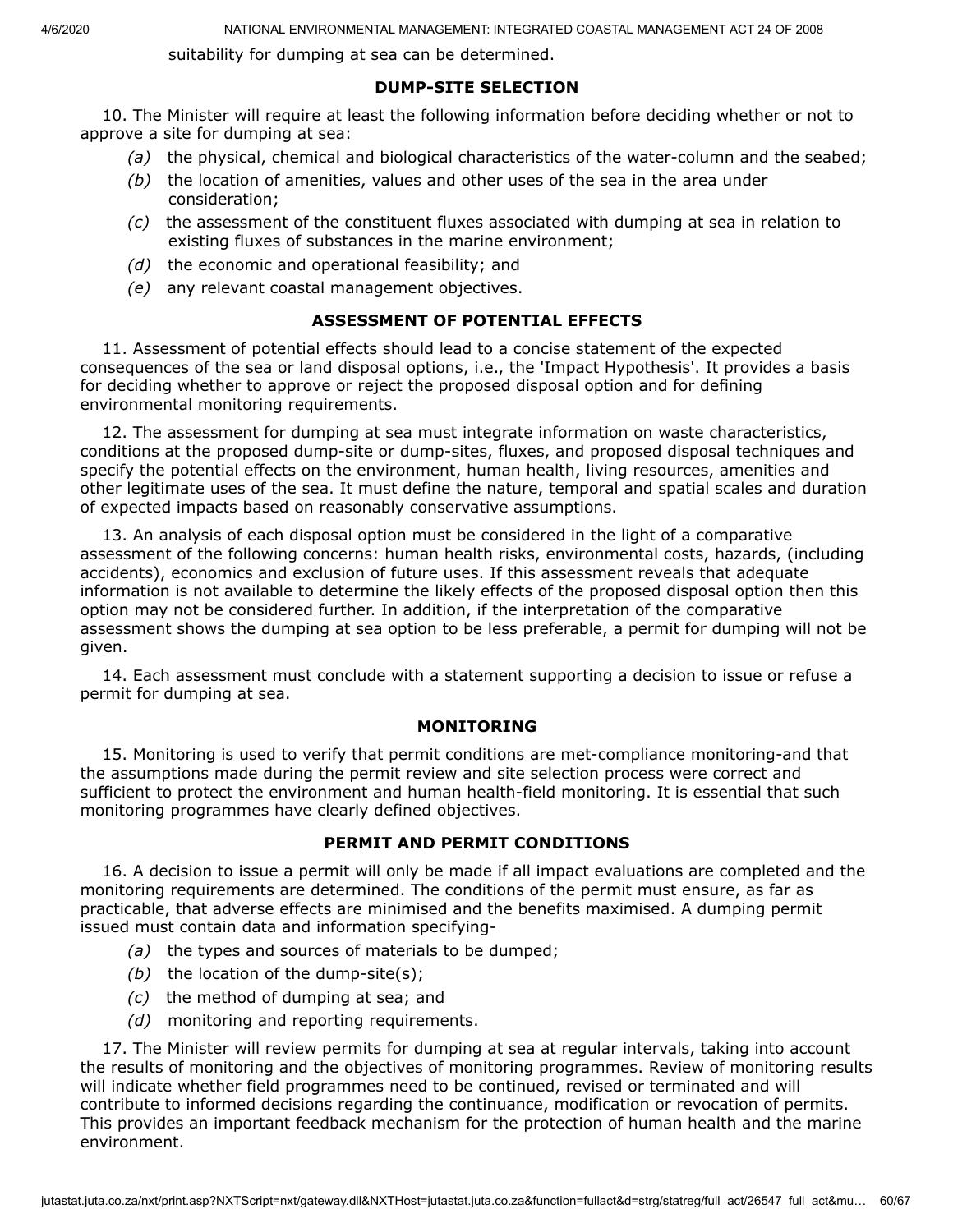# **NATIONAL ENVIRONMENTAL MANAGEMENT: INTEGRATED COASTAL MANAGEMENT AMENDMENT ACT 36 OF 2014 [1](#page-60-0)**

[ASSENTED TO 31 OCTOBER 2014] [DATE OF COMMENCEMENT: 1 MAY 2015]

(see s. 64 of this Act)

*(English text signed by the President)*

#### **published in**

*GG* 38171 of 31 October 2014

#### **ACT**

**To amend the National Environmental Management: Integrated Coastal Management Act, 2008, so as to amend certain definitions; to clarify coastal public property and the ownership of structures erected on and in coastal public property; to remove the power to exclude areas from coastal public property; to clarify and expand the provisions on reclamation; to clarify definitions and terminology; to simplify the administration of coastal access fee approvals; to simplify and amend powers relating to coastal authorisations; to replace coastal leases and concessions with coastal use permits; to extend the powers of MECs to issue coastal protection notices and coastal access notices; to limit the renewal of dumping permits; to simplify the composition and functions of the National Coastal Committee; to clarify the powers of delegation by MECs; to revise offences and increase penalties; to improve coastal authorisation processes; to provide for exemptions; to provide for transitional matters; to effect certain textual alterations; and to provide for matters connected therewith.**

<span id="page-60-0"></span>BE IT ENACTED by the Parliament of the Republic of South Africa, as follows:-

 $1$  This Act has been updated to include all available historical commencement details

#### **1**

Amends section 1 of the National Environmental Management: Integrated Coastal Management Act 24 of 2008, as follows: paragraph *(a)* inserts the definition of 'access fee'; paragraph *(b)* substitutes the definition of 'adverse effect'; paragraph *(c)* deletes the definition of 'authorisation'; paragraph *(d)* substitutes the definition of 'coastal activities'; paragraph *(e)* inserts the definition of 'coastal authorisation'; paragraph *(f)* deletes the definition of 'coastal concession'; paragraph *(g)* deletes the definition of 'coastal lease'; paragraph *(h)* inserts the definition of 'coastal management line'; paragraph *(i)* substitutes the definition of 'coastal planning scheme'; paragraph *(j)* substitutes the definition of 'coastal protection zone'; paragraph *(k)* deletes the definition of 'coastal set-back line'; paragraph *(l)* substitutes the definition of 'coastal waters'; paragraph *(m)* substitutes the definition of 'coastal zone'; paragraph *(n)* substitutes the definition of 'estuary'; paragraph *(o)* substitutes the definition of 'general authorisation'; paragraph *(p)* inserts the definition of 'harbour'; paragraph *(q)* substitutes the definition of 'high-water mark'; paragraph *(r)* substitutes the definition of 'land development plan'; paragraph *(s)* inserts the definition of 'land unit'; paragraph *(t)* substitutes the definition of 'Minister'; paragraph *(u)* inserts the definition of 'port'; paragraph *(v)* inserts the definition of 'reclamation'; paragraph *(w)* substitutes the definition of 'sea'; and paragraph *(x)* deletes the word 'and' after the definition of 'Waste Assessment Guidelines'.

#### **2**

Amends section 2 of the National Environmental Management: Integrated Coastal Management Act 24 of 2008, as follows: paragraph *(a)* deletes the word 'and' at the end of paragraph *(d)*; and paragraph *(b)* inserts paragraph *(d*A*).*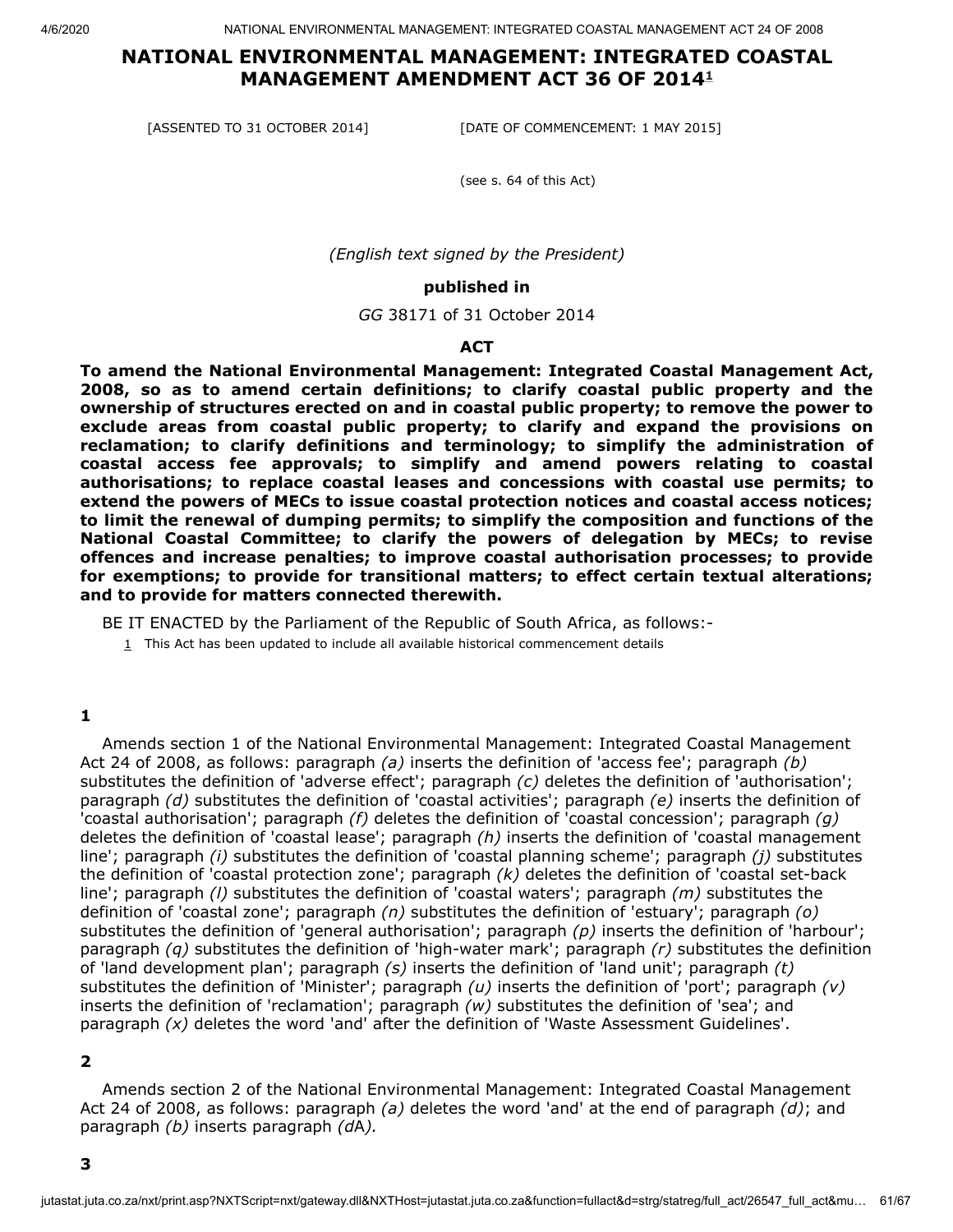Amends section 4 (1) of the National Environmental Management: Integrated Coastal Management Act 24 of 2008 by substituting paragraph *(a)*.

#### **4**

Amends section 6 of the National Environmental Management: Integrated Coastal Management Act 24 of 2008, as follows: paragraph *(a)* substitutes the heading; and paragraph *(b)* adds subsection (4).

### **5**

Substitutes section 7 of the National Environmental Management: Integrated Coastal Management Act 24 of 2008.

#### **6**

Inserts sections 7A, 7B and 7C in the National Environmental Management: Integrated Coastal Management Act 24 of 2008.

#### **7**

Amends section 8 of the National Environmental Management: Integrated Coastal Management Act 24 of 2008 by substituting subsection (1).

#### **8**

Repeals section 10 of the National Environmental Management: Integrated Coastal Management Act 24 of 2008.

#### **9**

Amends section 13 of the National Environmental Management: Integrated Coastal Management Act 24 of 2008, as follows: paragraph *(a)* inserts subsection (1A); paragraph *(b)* substitutes subsection (3); and paragraph *(c)* substitutes subsection (5).

#### **10**

Amends section 14 of the National Environmental Management: Integrated Coastal Management Act 24 of 2008, as follows: paragraph *(a)* substitutes subsection (1); paragraph *(b)* deletes subsections (2), (3) and (4); paragraph *(c)* substitutes in subsection (5) the words preceding paragraph *(a)*; paragraph *(d)* substitutes subsection (5) *(a)*; and paragraph *(e)* deletes subsection (6).

#### **11**

Amends section 15 of the National Environmental Management: Integrated Coastal Management Act 24 of 2008 by substituting subsection (2).

### **12**

Amends section 16 (1) of the National Environmental Management: Integrated Coastal Management Act 24 of 2008, as follows: paragraph *(a)* substitutes the words preceding paragraph *(a)*; paragraph *(b)* substitutes paragraph *(c)*; paragraph *(c)* inserts paragraph *(f*A*)*; and paragraph *(d)* substitutes paragraph *(i).*

### **13**

Amends section 17 *(f)* of the National Environmental Management: Integrated Coastal Management Act 24 of 2008 by substituting subparagraph (ii).

### **14**

Amends section 18 of the National Environmental Management: Integrated Coastal Management Act 24 of 2008, as follows: paragraph *(a)* substitutes subsection (2); paragraph *(b)* substitutes subsection (4); and paragraph *(c)* adds subsections (6) to (9) inclusive.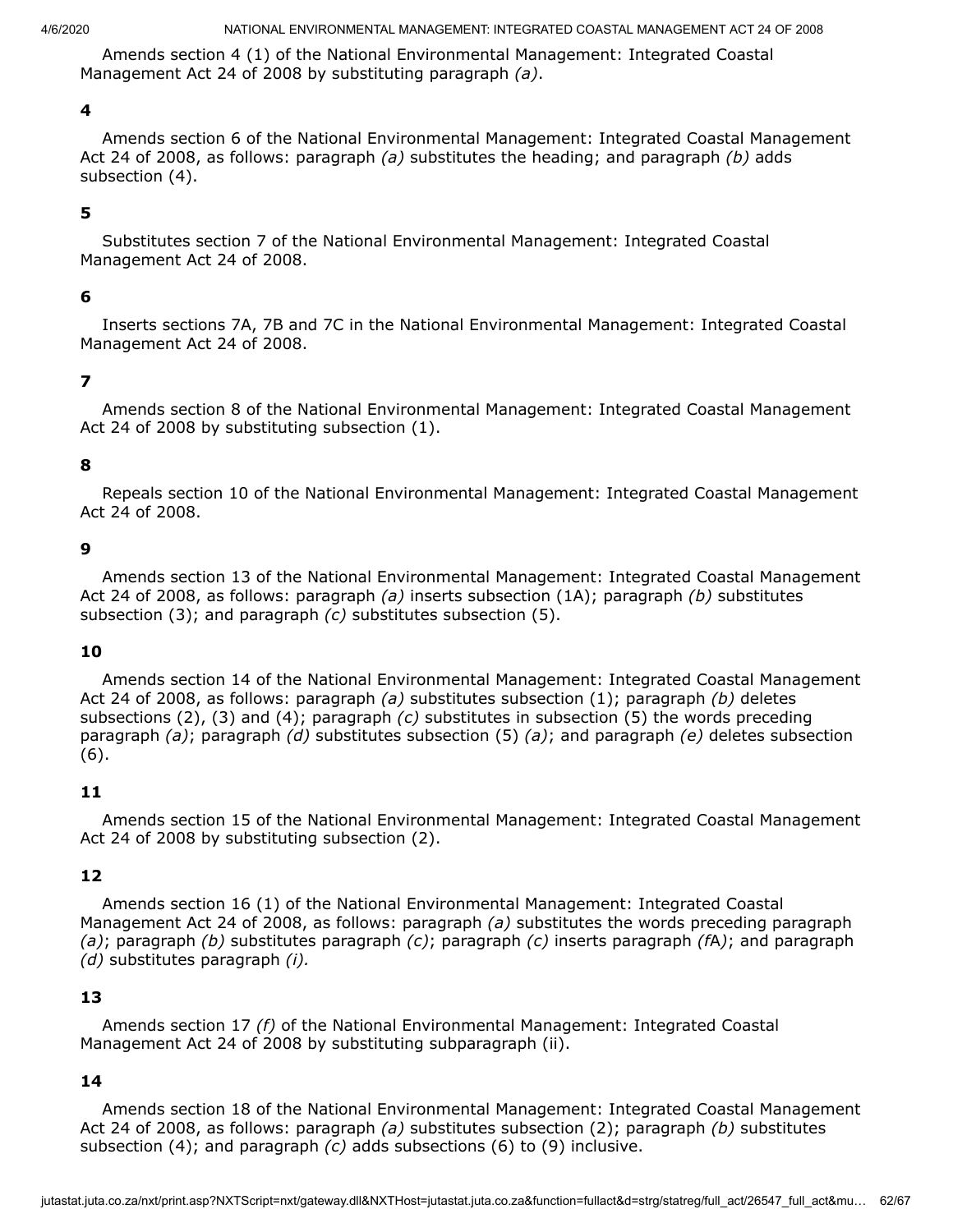### **15**

Amends section 19 of the National Environmental Management: Integrated Coastal Management Act 24 of 2008 by substituting the words preceding paragraph *(a)*.

### **16**

Amends section 22 of the National Environmental Management: Integrated Coastal Management Act 24 of 2008 by adding subsection (3).

### **17**

Substitutes the heading to Part 7 of Chapter 2 of the National Environmental Management: Integrated Coastal Management Act 24 of 2008.

### **18**

Substitutes section 25 of the National Environmental Management: Integrated Coastal Management Act 24 of 2008.

### **19**

Amends section 26 of the National Environmental Management: Integrated Coastal Management Act 24 of 2008 by adding subsection (6).

### **20**

Substitutes section 27 of the National Environmental Management: Integrated Coastal Management Act 24 of 2008.

### **21**

Amends section 28 of the National Environmental Management: Integrated Coastal Management Act 24 of 2008 by adding subsection (4).

### **22**

Amends section 33 of the National Environmental Management: Integrated Coastal Management Act 24 of 2008 by substituting subsection (2).

## **23**

Amends section 34 of the National Environmental Management: Integrated Coastal Management Act 24 of 2008, as follows: paragraph *(a)* deletes in subsection (1) *(b)* the full stop at the end of subparagraph (ii) and inserts a semicolon; paragraph *(b)* adds subsection (1) *(c)* and *(d)*; and paragraph *(c)* adds subsection (3).

### **24**

Amends section 35 of the National Environmental Management: Integrated Coastal Management Act 24 of 2008 by adding subsection (4).

### **25**

Amends section 36 of the National Environmental Management: Integrated Coastal Management Act 24 of 2008, as follows: paragraph *(a)* inserts subsection (1A); paragraph *(b)* substitutes subsection (2); paragraph *(c)* inserts subsections (2A) and (2B); and paragraph *(d)* deletes subsection (4).

### **26**

Amends section 37 of the National Environmental Management: Integrated Coastal Management Act 24 of 2008 by substituting subsection (1).

### **27**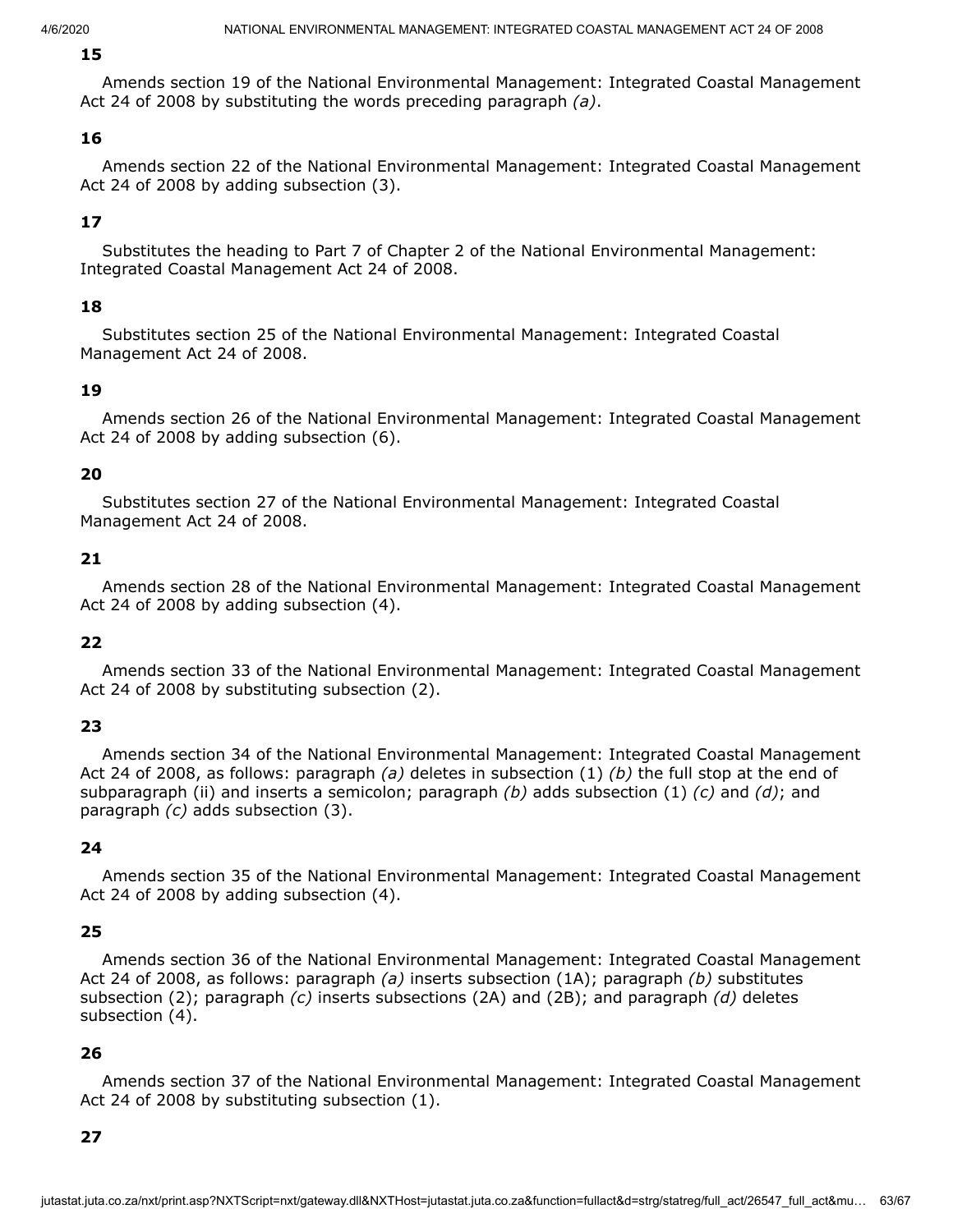Amends section 38 of the National Environmental Management: Integrated Coastal Management Act 24 of 2008 by substituting subsection (3).

### **28**

Amends section 51 of the National Environmental Management: Integrated Coastal Management Act 24 of 2008 by substituting the words preceding paragraph *(a)*.

### **29**

Amends section 56 of the National Environmental Management: Integrated Coastal Management Act 24 of 2008 by substituting subsection (5).

### **30**

Amends section 59 of the National Environmental Management: Integrated Coastal Management Act 24 of 2008, as follows: paragraph *(a)* substitutes in subsection (1) the words preceding paragraph *(a)*; paragraph *(b)* substitutes in subsection (2) the words preceding paragraph *(a)*; paragraph *(c)* deletes subsection (3); paragraph *(d)* substitutes in subsection (4) *(a)* '(iii)' for the second '(ii)'; paragraph *(e)* substitutes in subsection (5) the words preceding paragraph *(a)*; and paragraph *(f)* substitutes subsection (6).

## **31**

Amends section 60 of the National Environmental Management: Integrated Coastal Management Act 24 of 2008 by deleting subsection (3).

### **32**

Amends section 62 of the National Environmental Management: Integrated Coastal Management Act 24 of 2008 by deleting subsection (2).

### **33**

Amends section 63 of the National Environmental Management: Integrated Coastal Management Act 24 of 2008, as follows: paragraph *(a)* substitutes subsection (1) *(d)*; paragraph *(b)* deletes subsection (1) *(f)*; paragraph *(c)* deletes the word 'and' at the end of subsection (1) *(g)*; paragraph *(d)* substitutes subsection (1) *(h)*; paragraph *(e)* adds subsection (1) *(i)*, *(j)* and *(k)*; and paragraph *(f)* deletes subsections (2), (3) and (4).

### **34**

Repeals section 64 of the National Environmental Management: Integrated Coastal Management Act 24 of 2008.

### **35**

Substitutes the heading to Part 4 of Chapter 7 of the National Environmental Management: Integrated Coastal Management Act 24 of 2008.

### **36 and 37**

Substitute respectively sections 65 and 66 of the National Environmental Management: Integrated Coastal Management Act 24 of 2008.

### **38**

Inserts section 66A in the National Environmental Management: Integrated Coastal Management Act 24 of 2008.

### **39**

Substitutes section 68 of the National Environmental Management: Integrated Coastal Management Act 24 of 2008.

#### **40**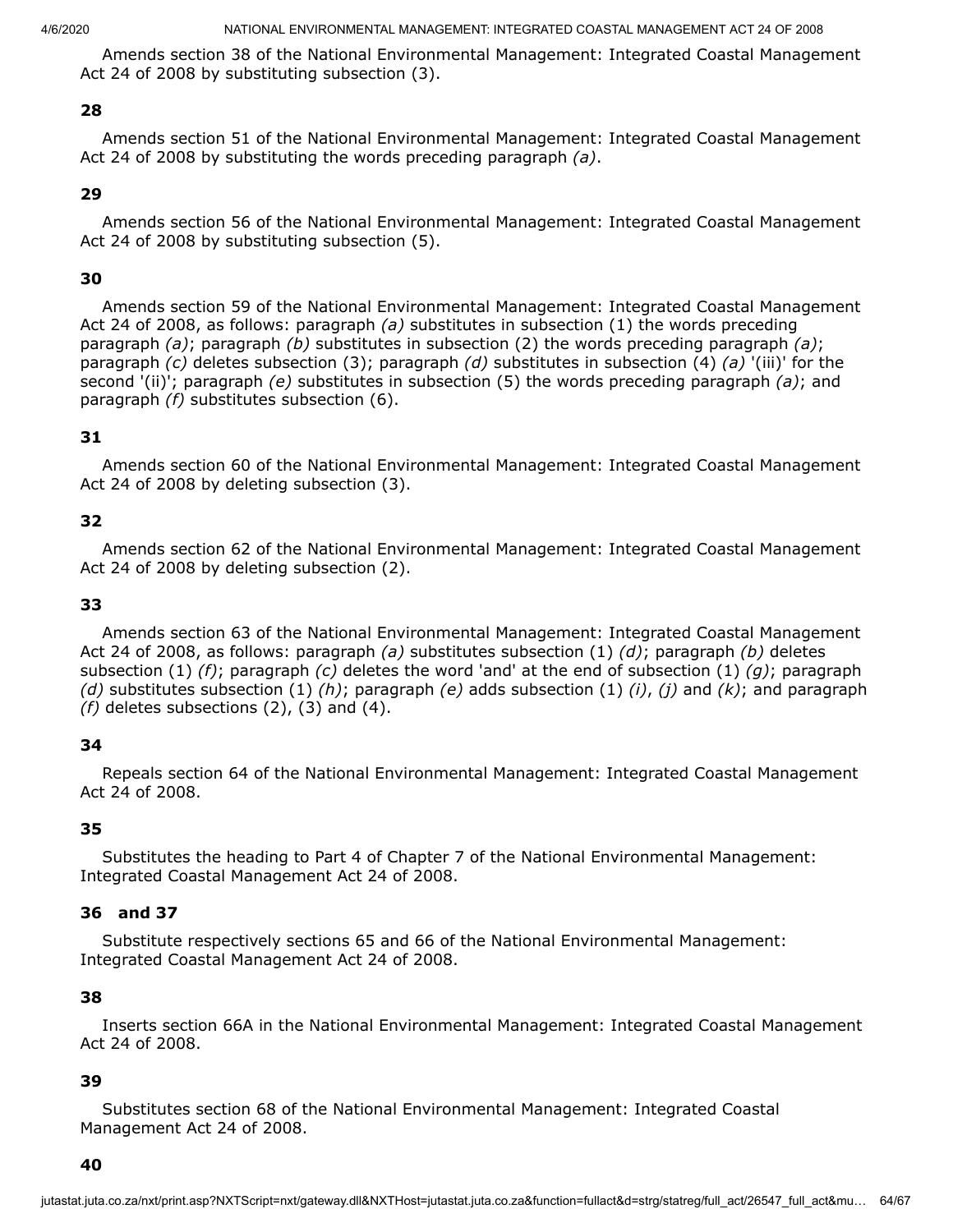Amends section 69 of the National Environmental Management: Integrated Coastal Management Act 24 of 2008, as follows: paragraph *(a)* substitutes the term 'general discharge authorisation' for the term 'general authorisation', wherever it occurs; paragraph *(b)* substitutes subsection (1); paragraph *(c)* substitutes subsection (3); paragraph *(d)* substitutes in subsection (4) the words preceding paragraph *(a)*; paragraph *(e)* substitutes in subsection (7) the words preceding paragraph *(a)*; and paragraph *(f)* deletes subsection (11).

### **41**

Amends section 70 (1) of the National Environmental Management: Integrated Coastal Management Act 24 of 2008 by substituting paragraphs *(a)*, *(b)* and *(e)*.

## **42**

Amends section 71 of the National Environmental Management: Integrated Coastal Management Act 24 of 2008, as follows: paragraph *(a)* deletes in subsection (3) the word 'or' at the end of paragraph *(f)*, inserts the word 'or' at the end of paragraph *(g)* and adds paragraph *(h)*; and paragraph *(b)* substitutes subsection (5).

## **43**

Amends section 74 (2) of the National Environmental Management: Integrated Coastal Management Act 24 of 2008 by substituting the words preceding paragraph *(a)*.

### **44**

Amends section 79 of the National Environmental Management: Integrated Coastal Management Act 24 of 2008, as follows: paragraph *(a)* substitutes subsection (1) *(h)*; paragraph *(b)* substitutes in subsection (1) the full stop at the end of paragraph *(i)* with a semi-colon, and adds paragraphs *(j)* to *(o)* inclusive; paragraph *(c)* deletes in subsection (2) the word 'or' at the end of paragraph *(b)* and adds paragraphs *(d)* to *(k)* inclusive; and paragraph *(d)* deletes subsections (3) and (4).

### **45 and 46**

Substitute respectively sections 80 and 81 of the National Environmental Management: Integrated Coastal Management Act 24 of 2008.

## **47**

Amends section 83 (1) of the National Environmental Management: Integrated Coastal Management Act 24 of 2008, as follows: paragraph *(a)* substitutes paragraph *(g)*; paragraph *(b)* substitutes paragraphs *(h)* to *(l)* inclusive; and paragraph *(c)* substitutes paragraph *(r)*.

### **48**

Amends section 84 of the National Environmental Management: Integrated Coastal Management Act 24 of 2008, as follows: paragraph *(a)* substitutes subsection (1) *(e)*; and paragraph *(b)* adds subsection (3).

### **49**

Amends section 85 (3) of the National Environmental Management: Integrated Coastal Management Act 24 of 2008 by substituting paragraph *(d)*.

### **50**

Substitutes the heading to Part 2 of Chapter 11 of the National Environmental Management: Integrated Coastal Management Act 24 of 2008.

## **51**

Repeals section 87 of the National Environmental Management: Integrated Coastal Management Act 24 of 2008.

### **52**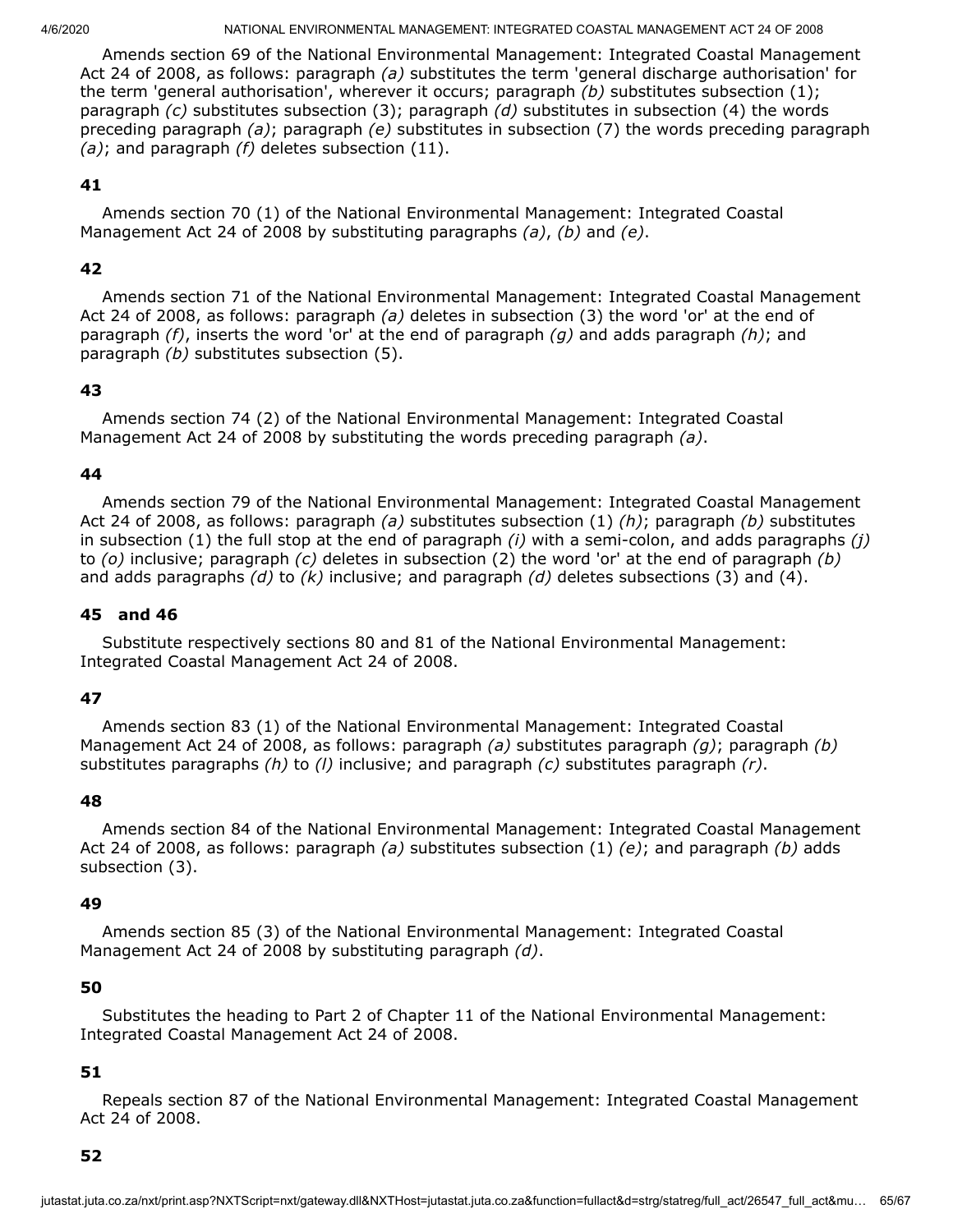Amends section 89 of the National Environmental Management: Integrated Coastal Management Act 24 of 2008 by substituting subsection (5).

## **53**

Amends section 90 (1) of the National Environmental Management: Integrated Coastal Management Act 24 of 2008 by substituting paragraph *(d)*.

## **54**

Amends section 91 (1) of the National Environmental Management: Integrated Coastal Management Act 24 of 2008 by deleting the word 'or' at the end of paragraph *(a)*, inserting the word '; or' at the end of paragraph *(b)* and adding paragraph *(c)*.

## **55**

Amends section 92 of the National Environmental Management: Integrated Coastal Management Act 24 of 2008, as follows: paragraph *(a)* substitutes the heading; paragraph *(b)* substitutes in subsection (1) for the words preceding paragraph *(a)*; and paragraph *(c)* substitutes subsection (3).

## **56**

Amends section 93 of the National Environmental Management: Integrated Coastal Management Act 24 of 2008 by substituting subsection (3).

## **57**

Inserts section 94A in the National Environmental Management: Integrated Coastal Management Act 24 of 2008.

### **58 and 59**

Substitute respectively sections 95 and 96 of the National Environmental Management: Integrated Coastal Management Act 24 of 2008.

## **60**

Repeals section 97 of the National Environmental Management: Integrated Coastal Management Act 24 of 2008.

## **61**

Inserts section 97A in the National Environmental Management: Integrated Coastal Management Act 24 of 2008.

## **62**

Substitutes section 101 of the National Environmental Management: Integrated Coastal Management Act 24 of 2008.

## **63**

Amends the Arrangement of Sections of the National Environmental Management: Integrated Coastal Management Act 24 of 2008, as follows: paragraph *(a)* substitutes item 6; paragraph *(b)* inserts items 7A, 7B and 7C; paragraph *(c)* deletes item 10; paragraph *(d)* substitutes the heading to Part 7 of Chapter 2; paragraph *(e)* substitutes item 25; paragraph *(f)* deletes item 64; paragraph *(g)* substitutes the heading to Part 4 of Chapter 7; paragraph *(h)* substitutes item 65; paragraph *(i)* substitutes item 66; paragraph *(j)* inserts item 66A; paragraph *(k)* substitutes the heading to Part 2 of Chapter 11; paragraph *(l)* deletes item 87; paragraph *(m)* inserts item 94A; paragraph *(n)* deletes item 97; and paragraph *(o)* inserts item 97A.

## **64 Short title and commencement**

This Act is called the National Environmental Management: Integrated Coastal Management Amendment Act, 2014, and comes into operation within six months of the date of publication in the